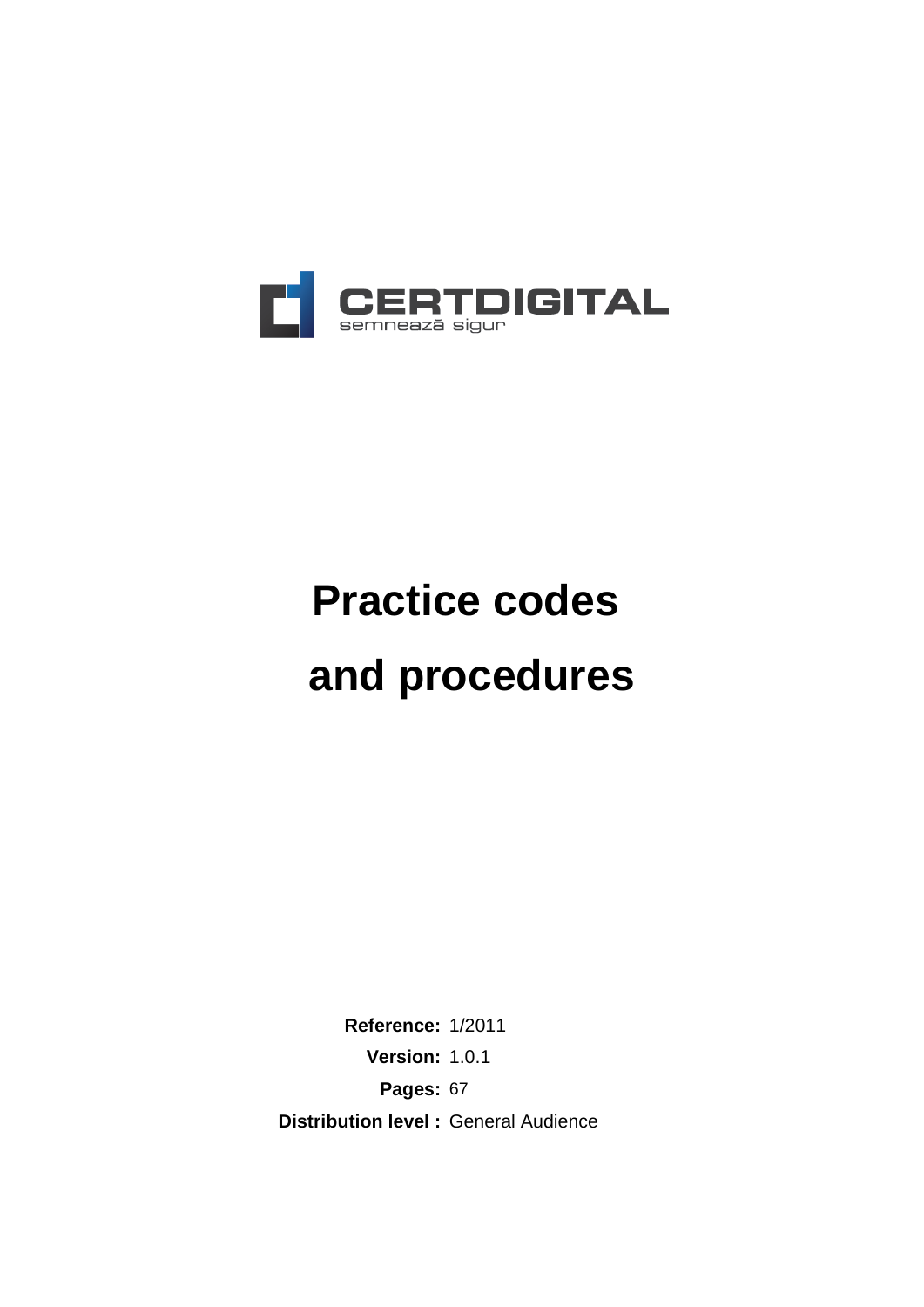30/05/2011 **Practice codes and procedures**

| <b>ISSUED BY:</b>  |                        |                  |             |
|--------------------|------------------------|------------------|-------------|
| <b>DEPARTMENT</b>  | <b>NAME</b>            | <b>SIGNATURE</b> | <b>DATE</b> |
| <b>CERTDIGITAL</b> | <b>DEPARTMENT HEAD</b> |                  | 17/3/2011   |

| <b>APPROVED BY:</b> |                 |                  |             |
|---------------------|-----------------|------------------|-------------|
| <b>DEPARTMENT</b>   | <b>NAME</b>     | <b>SIGNATURE</b> | <b>DATE</b> |
| <b>CERTDIGITAL</b>  | DEPARTMENT HEAD |                  | 17/3/2011   |

| <b>HISTORY OF MODIFIERS:</b> |                   |                             |            |
|------------------------------|-------------------|-----------------------------|------------|
| <b>VERSION</b>               | <b>AUTHOR</b>     | <b>MODIFICATION DETAILS</b> | DATE:      |
| 1.0.0                        | <b>DEPARTMENT</b> | PUBLICATION OF THE FIRST    | 17/3/2011  |
|                              | <b>HEAD</b>       | <b>VERSION</b>              |            |
| 1.0.1                        | <b>DEPARTMENT</b> | PUBLICATION OF THE SECOND   | 30/05/2015 |
|                              | <b>HEAD</b>       | <b>VERSION</b>              |            |
|                              |                   |                             |            |
|                              |                   |                             |            |
|                              |                   |                             |            |
|                              |                   |                             |            |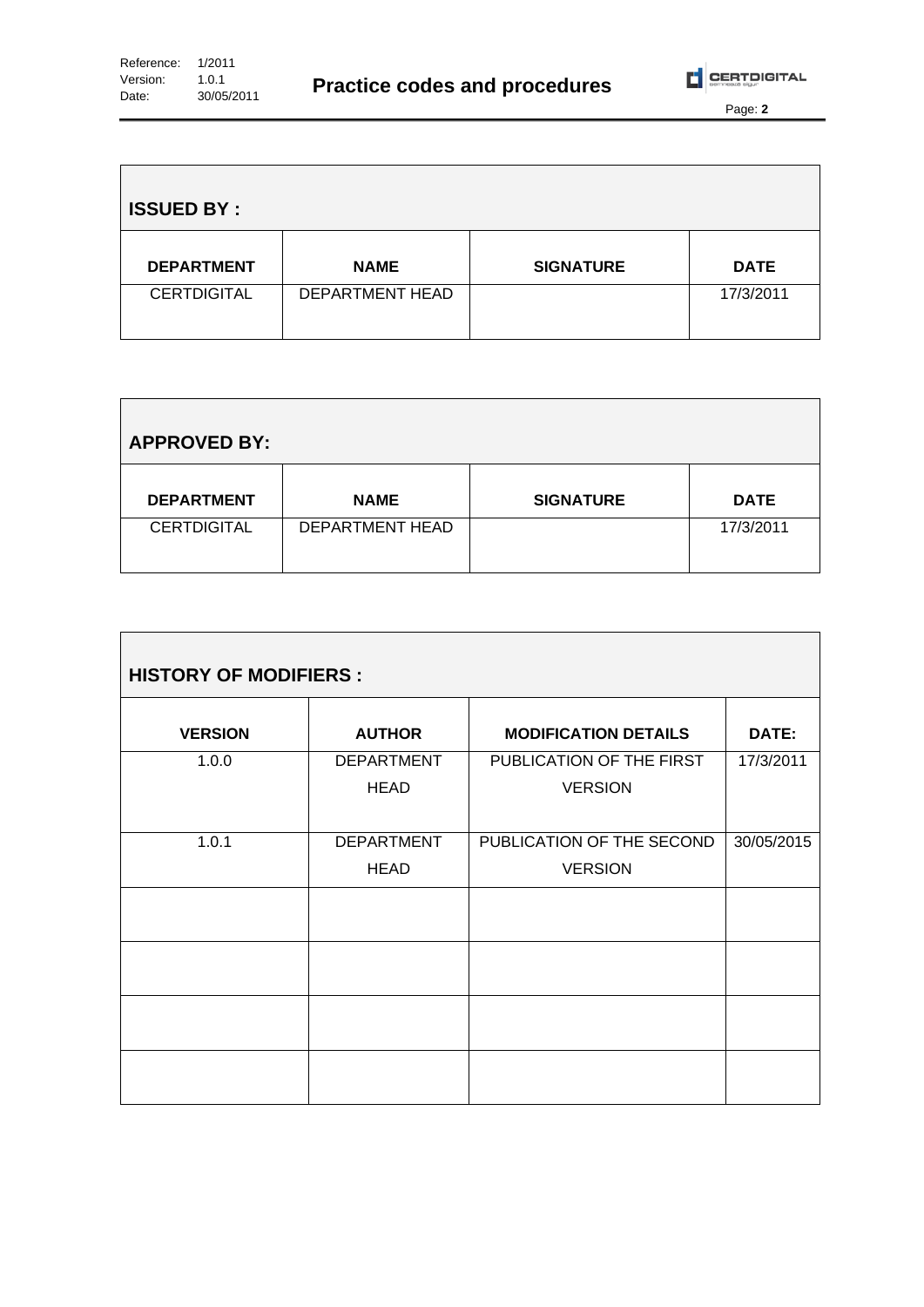## **Content**

| 1. |        |                                                                     |             |
|----|--------|---------------------------------------------------------------------|-------------|
|    | 1.1.   |                                                                     |             |
|    | 1.2.   |                                                                     |             |
|    | 1.3.   |                                                                     |             |
|    | 1.4.   |                                                                     |             |
|    | 1.4.1. |                                                                     |             |
|    | 1.4.2. |                                                                     |             |
|    | 1.5.   |                                                                     |             |
|    | 1.6.   |                                                                     |             |
|    | 1.7.   |                                                                     |             |
| 2. |        |                                                                     |             |
|    | 2.1.   |                                                                     |             |
|    | 2.1.1. |                                                                     |             |
|    | 2.1.2. |                                                                     |             |
|    | 2.1.3. |                                                                     |             |
|    | 2.2.   |                                                                     |             |
|    | 2.2.1. |                                                                     |             |
|    | 2.2.2. |                                                                     |             |
|    | 2.2.3. |                                                                     |             |
|    | 2.3.   |                                                                     |             |
|    | 2.3.1. |                                                                     |             |
|    |        |                                                                     | $\ldots$ 23 |
|    | 2.3.3. |                                                                     |             |
|    | 2.4.   |                                                                     |             |
|    | 2.4.1. | Fees for the issuance or extension of a certificate of dormancy  23 |             |
|    | 2.4.2. |                                                                     |             |
|    | 2.5.   |                                                                     |             |
|    | 2.5.1. |                                                                     |             |
|    | 2.5.2. |                                                                     |             |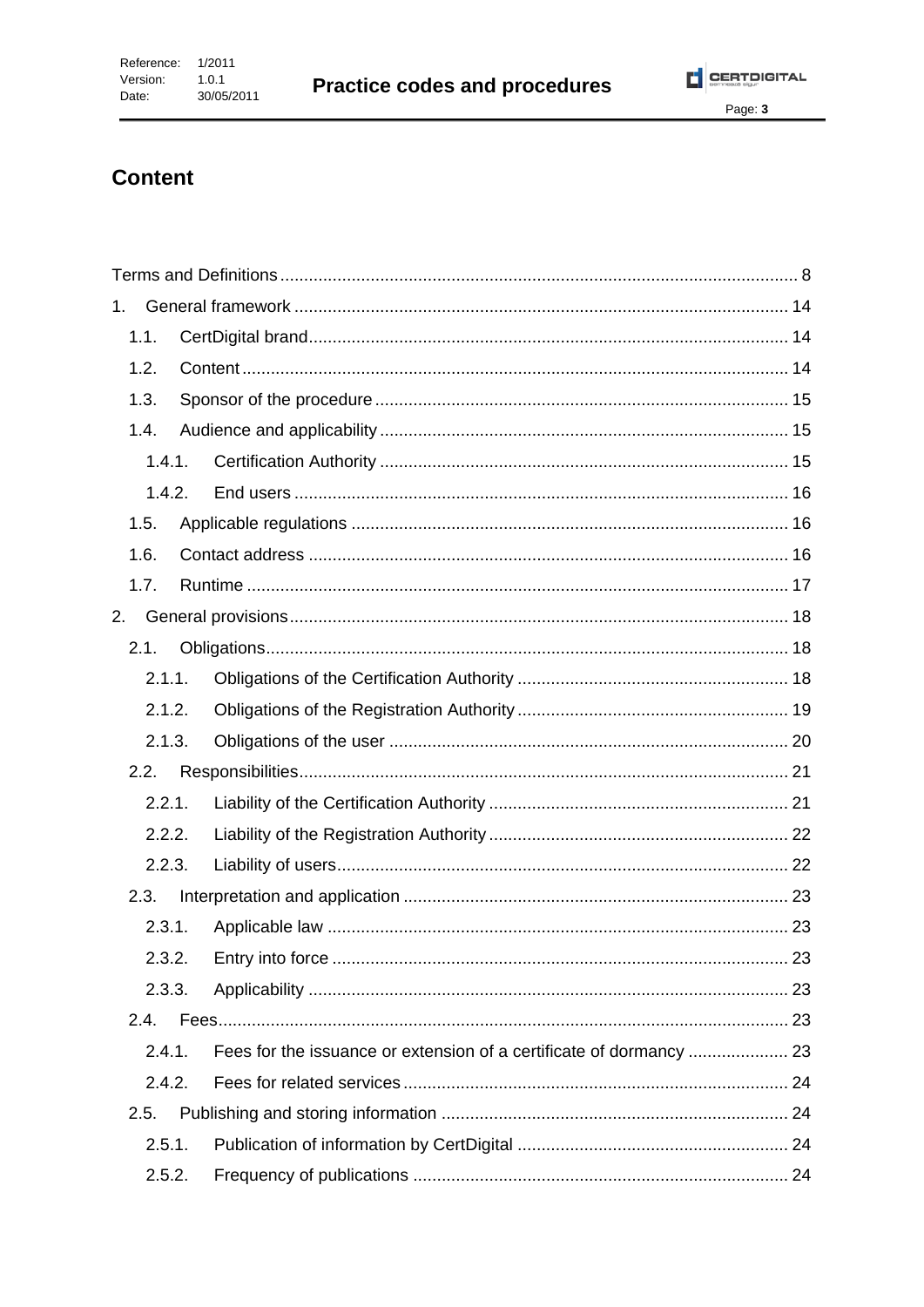|      | 2.5.3. |                                                                        |  |
|------|--------|------------------------------------------------------------------------|--|
| 2.6. |        |                                                                        |  |
| 2.7. |        |                                                                        |  |
| 2.8. |        |                                                                        |  |
| 3.   |        |                                                                        |  |
| 3.1. |        |                                                                        |  |
|      | 3.1.1. |                                                                        |  |
|      | 3.1.2. |                                                                        |  |
|      | 3.1.3. |                                                                        |  |
|      | 3.1.4. |                                                                        |  |
|      | 3.1.5. | Procedure for resolving disputes arising out of the use of the name 29 |  |
| 3.2. |        |                                                                        |  |
| 3.3. |        |                                                                        |  |
| 3.4. |        |                                                                        |  |
| 3.5. |        |                                                                        |  |
| 3.6. |        |                                                                        |  |
|      | 3.6.1. |                                                                        |  |
|      | 3.6.2. |                                                                        |  |
|      | 3.6.3. |                                                                        |  |
| 3.7. |        |                                                                        |  |
| 3.8. |        |                                                                        |  |
| 4.   |        |                                                                        |  |
|      |        |                                                                        |  |
|      | 4.1.1. |                                                                        |  |
|      | 4.1.2. |                                                                        |  |
|      | 4.1.3. |                                                                        |  |
|      | 4.1.4. |                                                                        |  |
|      | 4.1.5. |                                                                        |  |
| 4.2. |        |                                                                        |  |
|      | 4.2.1. |                                                                        |  |
|      | 4.2.2. |                                                                        |  |
|      | 4.2.3. |                                                                        |  |
| 4.3. |        |                                                                        |  |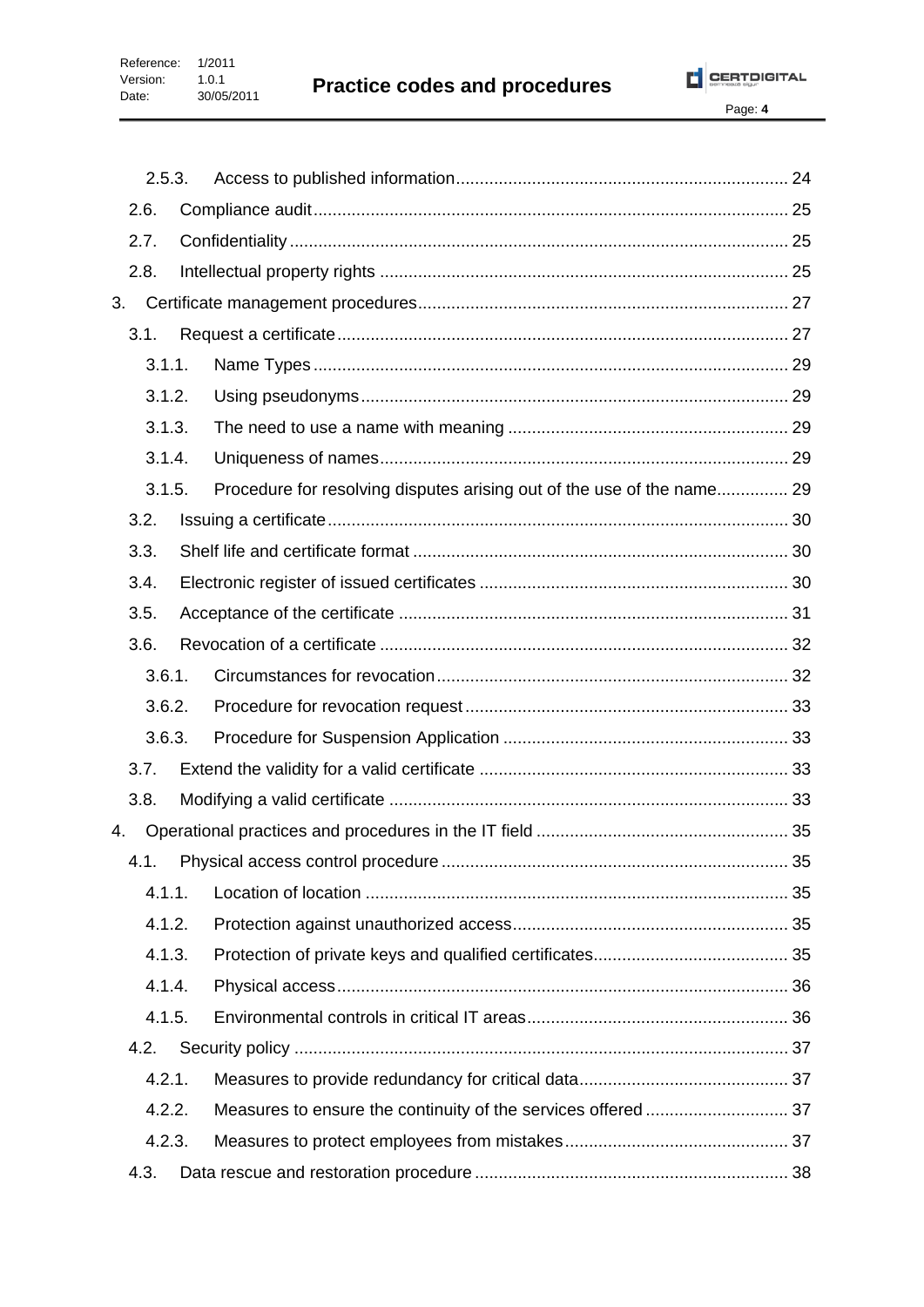|    |      | 4.3.1. |                                                                   |    |
|----|------|--------|-------------------------------------------------------------------|----|
|    |      | 4.3.2. |                                                                   |    |
|    | 4.4. |        |                                                                   |    |
|    |      | 4.4.1. |                                                                   |    |
|    |      | 4.4.2. |                                                                   |    |
|    |      | 4.4.3. |                                                                   |    |
|    | 4.5. |        | The administration procedure for users with privileged rights  42 |    |
|    |      | 4.5.1. |                                                                   |    |
|    |      | 4.5.2. |                                                                   |    |
|    | 4.6. |        |                                                                   |    |
|    |      | 4.6.1. |                                                                   |    |
|    |      | 4.6.2. |                                                                   |    |
|    | 4.7. |        |                                                                   |    |
|    |      | 4.7.1. |                                                                   |    |
|    |      | 4.7.2. |                                                                   |    |
|    | 4.8. |        |                                                                   |    |
|    |      | 4.8.1. |                                                                   |    |
|    |      | 4.8.2. |                                                                   |    |
|    |      | 4.8.3. |                                                                   |    |
|    | 4.9. |        |                                                                   |    |
|    |      | 4.9.1. | Past experience, qualifications, experience and acceptance 48     |    |
|    |      | 4.9.2. |                                                                   |    |
|    |      | 4.9.3. |                                                                   | 49 |
|    |      | 4.9.4. |                                                                   |    |
|    |      | 4.9.5. |                                                                   |    |
|    |      | 4.9.6. |                                                                   |    |
|    |      | 4.9.7. |                                                                   |    |
| 5. |      |        |                                                                   |    |
|    | 5.1. |        |                                                                   |    |
|    |      | 5.1.1. |                                                                   |    |
|    |      | 5.1.2. |                                                                   |    |
|    |      | 5.1.3. |                                                                   |    |
|    |      | 5.1.4. |                                                                   |    |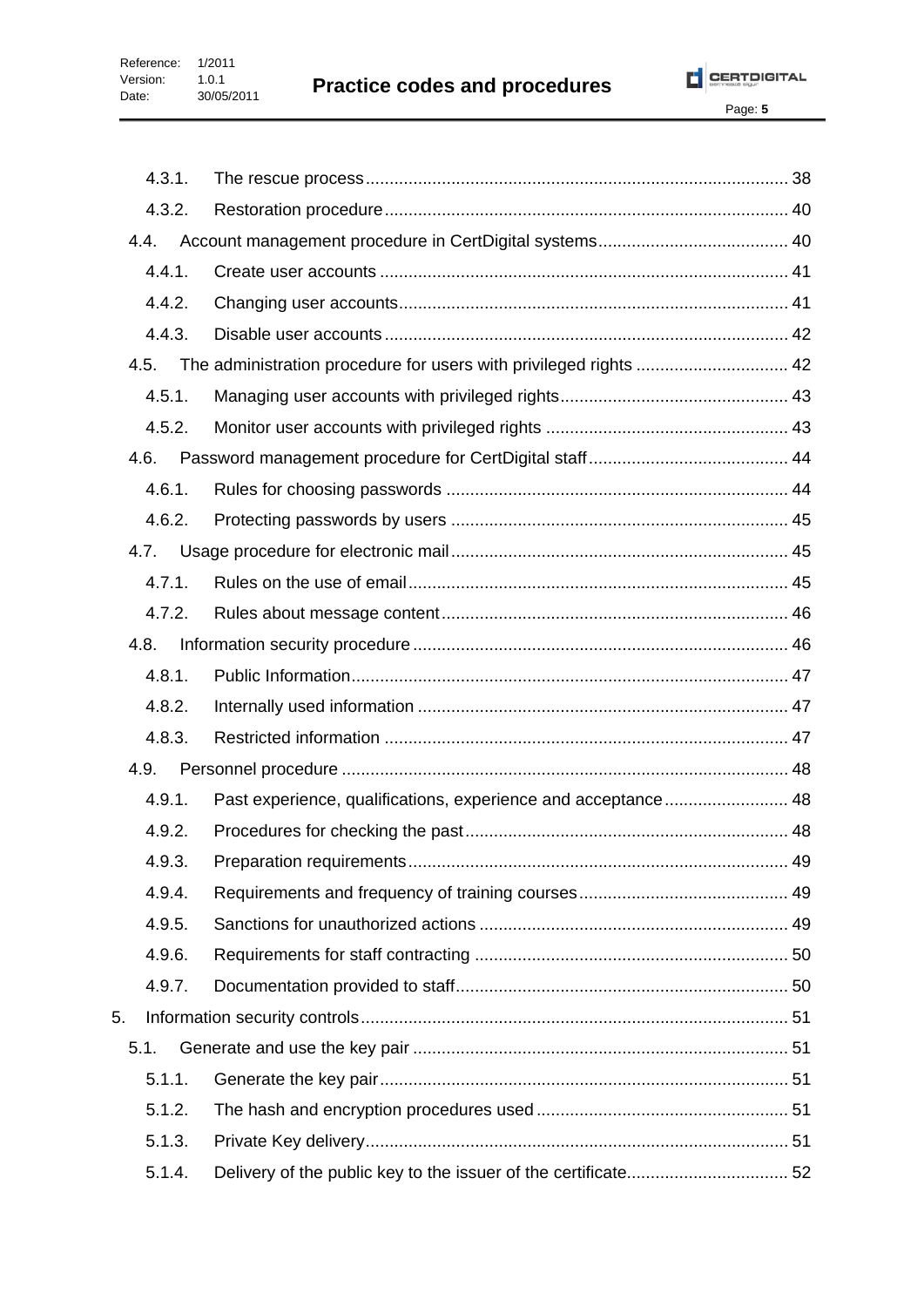|    |      | 5.1.5. |    |
|----|------|--------|----|
|    |      | 5.1.6. |    |
|    |      | 5.1.7. |    |
|    | 5.2. |        |    |
|    |      | 5.2.1. |    |
|    |      | 5.2.2. |    |
|    |      | 5.2.3. |    |
|    |      | 5.2.4. |    |
|    |      | 5.2.5. |    |
|    |      | 5.2.6. |    |
|    |      | 5.2.7. |    |
|    |      | 5.2.8. |    |
|    |      | 5.2.9. |    |
|    | 5.3. |        |    |
|    |      | 5.3.1. |    |
|    |      | 5.3.2. |    |
|    | 5.4. |        |    |
|    |      | 5.4.1. |    |
|    |      | 5.4.2. |    |
|    | 5.5. |        |    |
|    | 5.6. |        |    |
|    |      | 5.6.1. |    |
|    |      |        | 57 |
|    | 5.7. |        |    |
| 6. |      |        |    |
|    | 6.1. |        |    |
|    |      | 6.1.1. |    |
|    |      | 6.1.2. |    |
|    |      | 6.1.3. |    |
|    |      | 6.1.4. |    |
|    |      | 6.1.5. |    |
|    | 6.2. |        |    |
|    |      | 6.2.1. |    |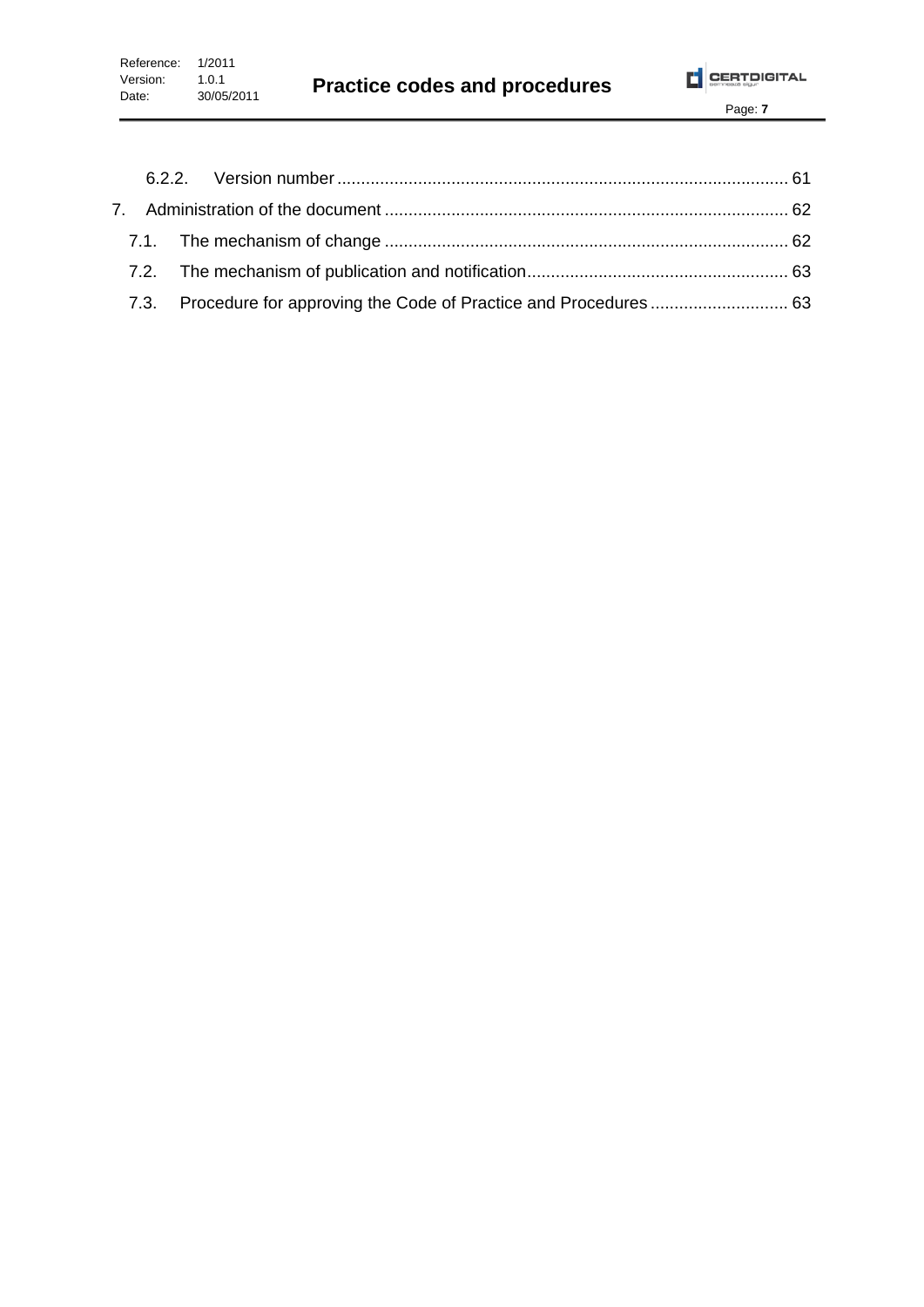Page: **8**

## <span id="page-7-0"></span>**Terms and Definitions**

| Access                                   | The possibility of using an information resource based<br>on an acquired right                                                                                                                                                     |
|------------------------------------------|------------------------------------------------------------------------------------------------------------------------------------------------------------------------------------------------------------------------------------|
| Administrator                            | A user who is authorized to use administrative or<br>privileged accounts to perform their service tasks.<br>Generally, the administrator has the right to<br>manage other types of users.                                          |
| Employee                                 | Any person who has a commitment relationship with<br>CertDigital under a signed employment contract.                                                                                                                               |
| Compliance audit                         | Periodic review of certain processes, which establishes<br>the degree of compliance with the required standards                                                                                                                    |
| Authentication                           | Validating the identity of a user or entity. The<br>authentication process verifies whether the entity is the<br>one claiming to be and, depending on the result<br>obtained, whether or not access to the requested<br>resources. |
| <b>Certification Authority</b>           | Reliable institution issuing certificates for eligible<br>applications. For this process, the Certifying Authority<br>checks the information specified by the applicant in the<br>application for certificate issuance             |
| <b>Registration Authority</b>            | Institution that is responsible for identifying and<br>authenticating the subject of a certificate                                                                                                                                 |
| Request for issuance of<br>a certificate | Electronic document containing details of the<br>certificates to be created by the Certification Authority<br>and registered by the Registration Authority                                                                         |
| Certificate                              | Data collection in electronic form proving the link<br>between electronic signature verification data and a<br>person, confirming the identity of that person                                                                      |
| <b>Qualified certificate</b>             | Certificate issued by a certification service provider<br>under the conditions provided for in Art. 18 of Law no.<br>455/2001 on electronic signature                                                                              |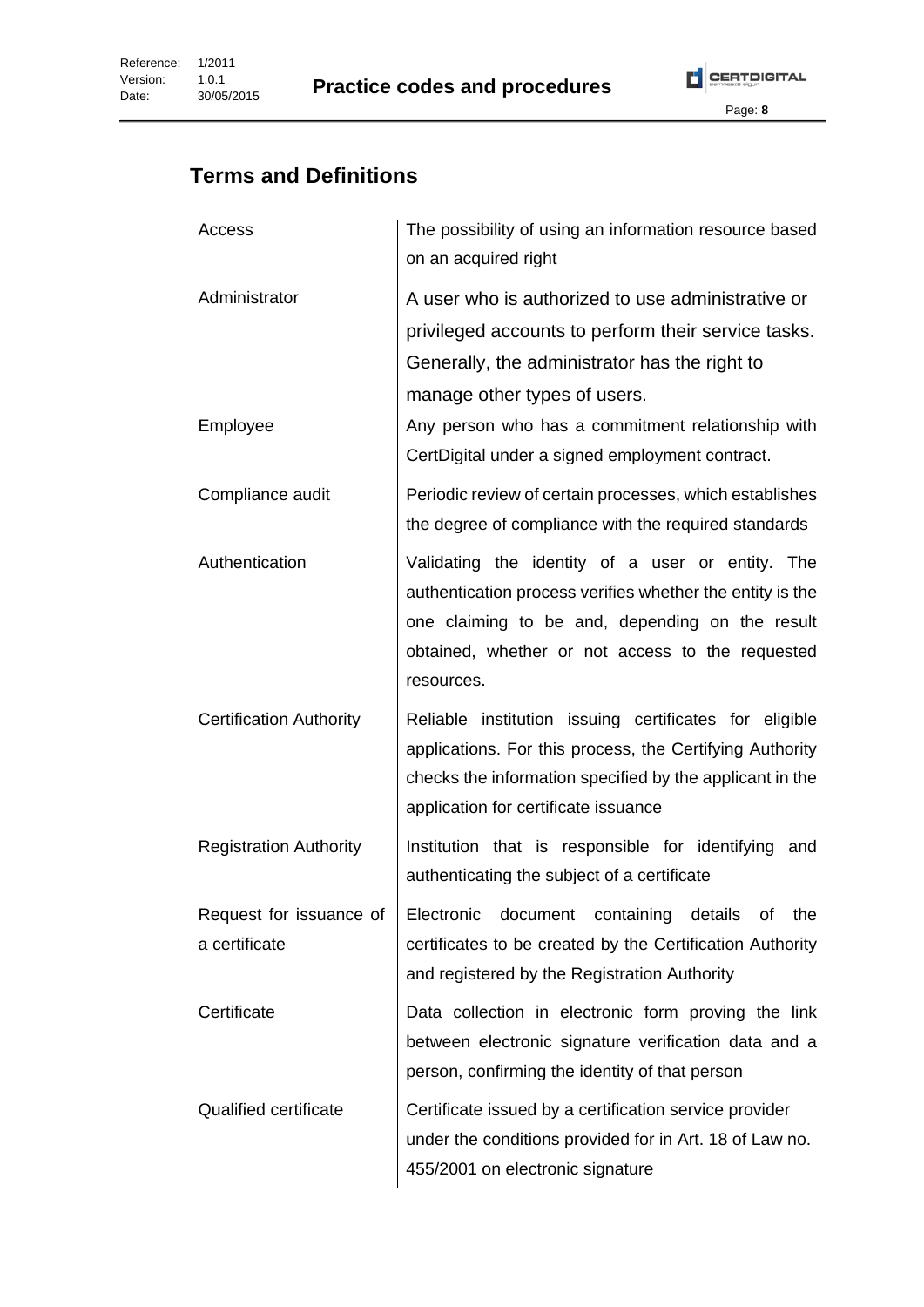#### Reference: 1/2011 Version: Date: 1.0.1<br>30/05/2015

| Digital certificate                | It is an electronic identity document used to authenticate and<br>certify a user's identity when remote accessing resources.                                                                                                              |
|------------------------------------|-------------------------------------------------------------------------------------------------------------------------------------------------------------------------------------------------------------------------------------------|
| Certificate revoked                | Public Key Certificate included in the Certificate<br><b>Revocation List</b>                                                                                                                                                              |
| Valid certificate                  | Certificate of public publication by a Certification<br>Authority, accepted by the applicant and not subject to<br>the revocation process                                                                                                 |
| Private key                        | A unique digital code generated by a hardware and / or<br>specialized software device. In the context of digital<br>signatures, the private key is the data for the creation<br>of the electronic signature, as they appear in the law    |
| Public key                         | Digital ID, the private key pair required to verify the<br>electronic signature. In the context of the digital<br>signature, the public key represents the verification<br>data of the electronic signature, as they appear in the<br>law |
| Code of Practice and<br>Procedures | Document regulating the certification service delivery<br>activity                                                                                                                                                                        |
| Collaborator                       | Any person who has a commitment relationship with<br>CertDigital on the basis of a collaboration agreement<br>signed between CertDigital and CertDigital or between<br>CertDigital and the company for which the person<br>works          |
| Compromise                         | A violation of a security policy that leads to the loss of<br>control of sensitive information                                                                                                                                            |
| Confidentiality                    | It is a security principle that restricts data access only<br>to authorized persons.                                                                                                                                                      |
| Access control                     | Limiting and checking access to information systems to<br>eliminate unauthorized use of information systems                                                                                                                               |
| Encryption                         | Transforming clear text into encrypted text to hide the<br>content of information to prevent<br>unauthorized<br>modification and use.                                                                                                     |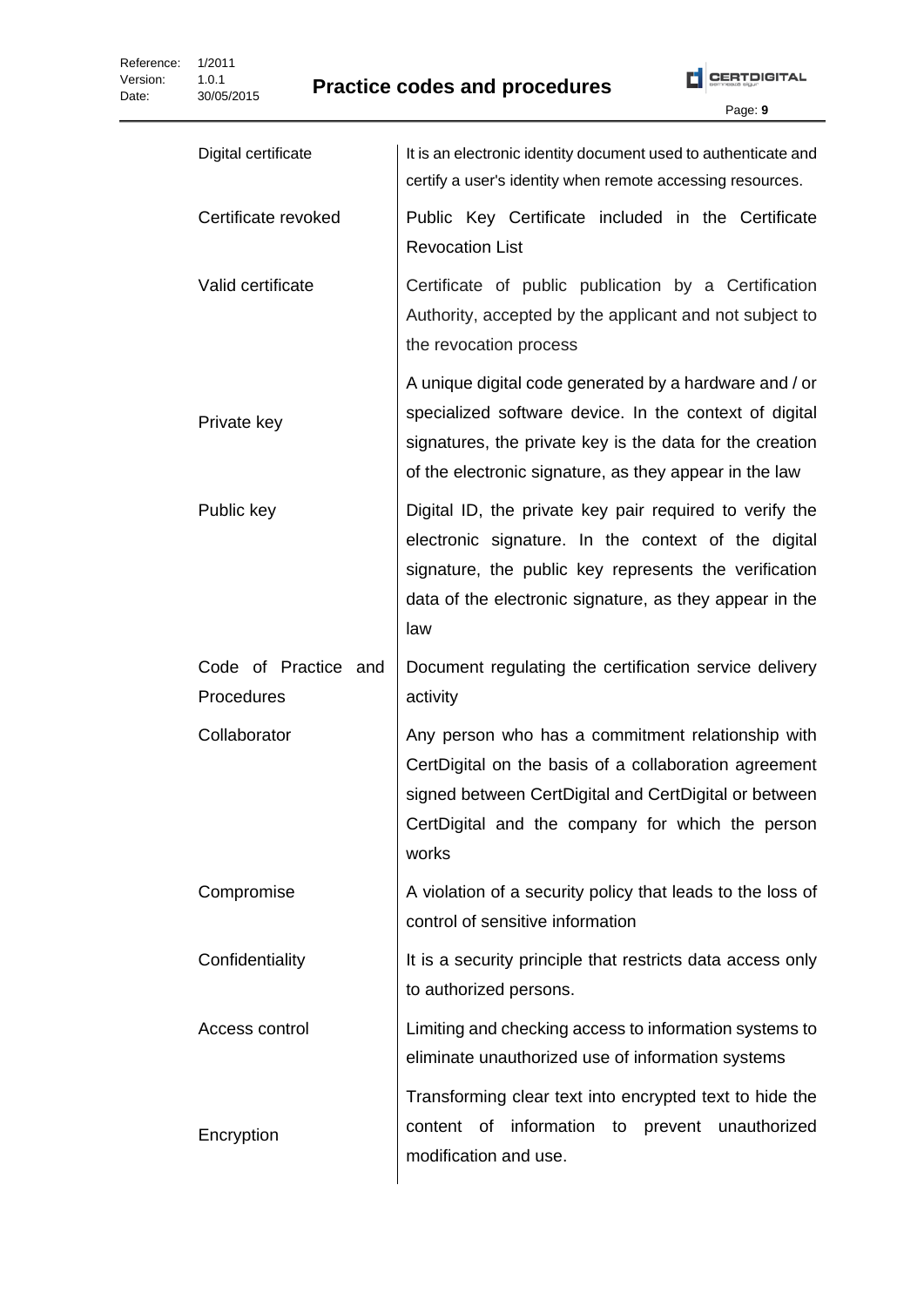| Electronic data                                   | Representations of information in a conventional form<br>appropriate to the creation, processing, transmission,<br>receipt or storage of information by electronic means                                                                                                                                 |
|---------------------------------------------------|----------------------------------------------------------------------------------------------------------------------------------------------------------------------------------------------------------------------------------------------------------------------------------------------------------|
| creating<br>Device<br>for<br>electronic signature | Software systems and / or hardware configurations,<br>used to implement electronic signature creation data                                                                                                                                                                                               |
| Entity                                            | Term used to describe a customer. For example, an<br>entity may be a company, a trust, or an individual                                                                                                                                                                                                  |
| <b>Extensions</b>                                 | Extension fields in X.509 v.3 certificates                                                                                                                                                                                                                                                               |
| Firewall                                          | It is a piece of equipment or a set of equipment<br>configured to provide filtering, encryption or trafficking<br>different<br>security domains<br>between<br>based<br>on<br>predefined rules                                                                                                            |
| Certification<br>service<br>provider              | A trusted authority that provides services for creating,<br>signing and issuing certificates                                                                                                                                                                                                             |
| Key generator                                     | Cryptographic equipment<br>used<br>generate<br>to<br>cryptographic keys                                                                                                                                                                                                                                  |
| Hash-code                                         | Function that returns the fingerprint of an electronic<br>document                                                                                                                                                                                                                                       |
| <b>HTTPS</b>                                      | HTTP-like client-to-server communication protocol that<br>allows web pages to be viewed in a secure way based<br>on the encryption of the information transmitted by the<br>server and decryption by the client, using the server<br>certificate that is accepted when the connection is<br>initialized. |
| Information<br>Security<br>Incident               | Accidentally or intentionally triggered event that alters<br>information and / or equipment and causes partial or<br>complete loss of confidentiality / integrity of information<br>or unavailability.                                                                                                   |
| Integrity                                         | A security principle that ensures that information and<br>information systems are not changed accidentally or<br>intentionally.                                                                                                                                                                          |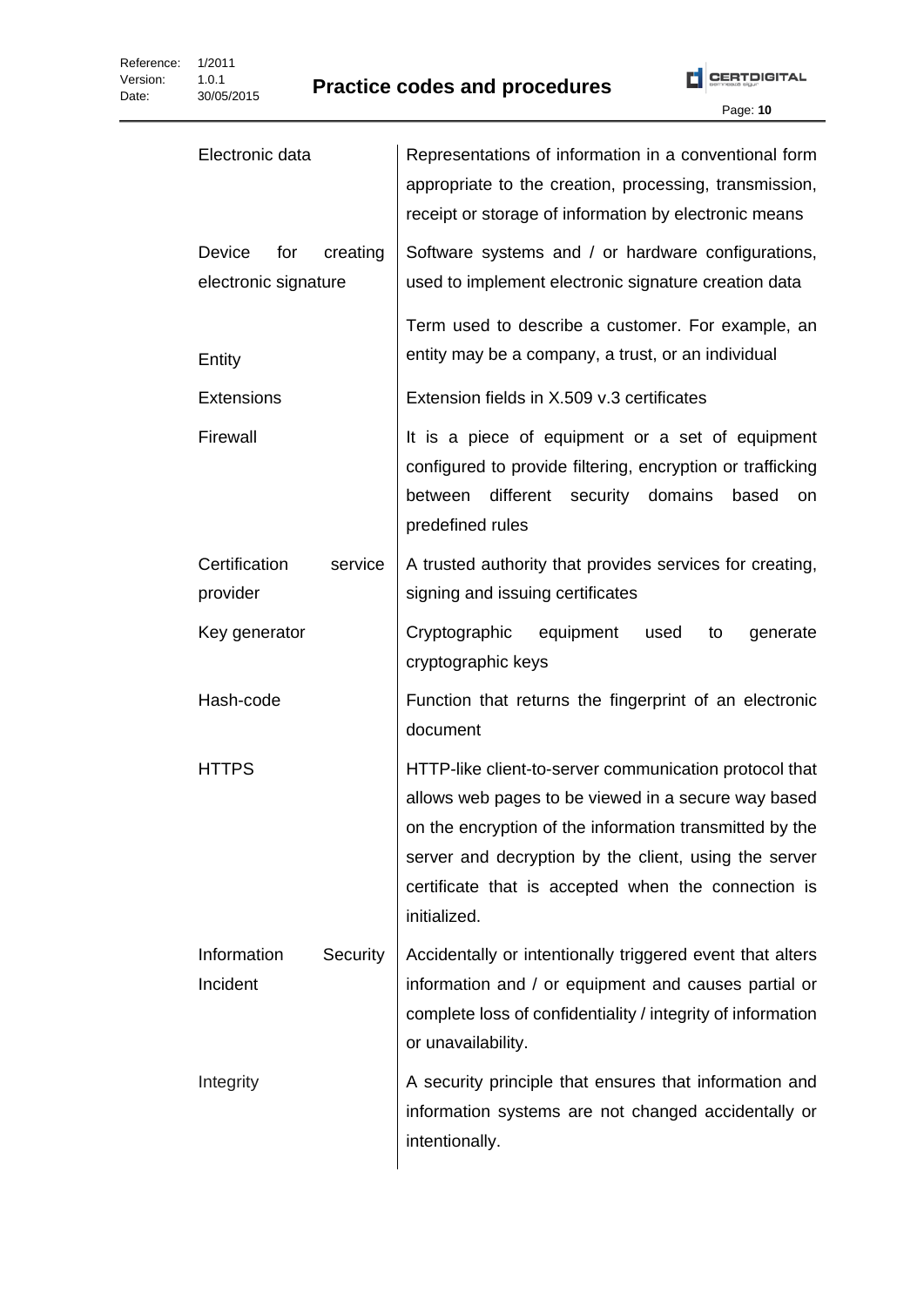| Internet                         | It is a multitude of computers connected in a global<br>network that allows data sharing (from academic<br>institutions, research institutes, private companies,<br>government agencies, individuals, etc.) that can be<br>accessed remotely |
|----------------------------------|----------------------------------------------------------------------------------------------------------------------------------------------------------------------------------------------------------------------------------------------|
| List of Canceled<br>Certificates | It is a multitude of computers connected in a global<br>network that allows data sharing (from academic<br>institutions, research institutes, private companies,<br>government agencies, individuals, etc.) that can be<br>accessed remotely |
| Hardware security mode           | Hardware equipment controlled by software that<br>performs<br>cryptographic<br>operations<br>(including<br>encryption and decryption)                                                                                                        |
| Distinct name (ND)               | A group of information of an entity that makes up a<br>distinctive name distinguishing itself from other similar<br>entities                                                                                                                 |
| Web page                         | Electronic document available through the Internet                                                                                                                                                                                           |
| Pair of keys                     | A complementary pair of encryption keys generated by<br>the Certification Authority and formatted in a private key<br>and a public key. The public key is distributed in a<br>certificate issued by the Certification Authority              |
| Pair of asymmetric keys          | Pair of keys in a relationship where the private key<br>defines the private transformation and the public key<br>defines the public transformation.                                                                                          |
| Password                         | Unique character string associated with a user in order<br>to validate their identity.                                                                                                                                                       |
| Period of validity               | The period between the date of entry into force of the<br>certificate and the expiry date or the date when it is<br>revoked                                                                                                                  |
| <b>Trusted person</b>            | Permanent or temporary employee of the organization<br>owning trusted infrastructure management rights within<br>the organization                                                                                                            |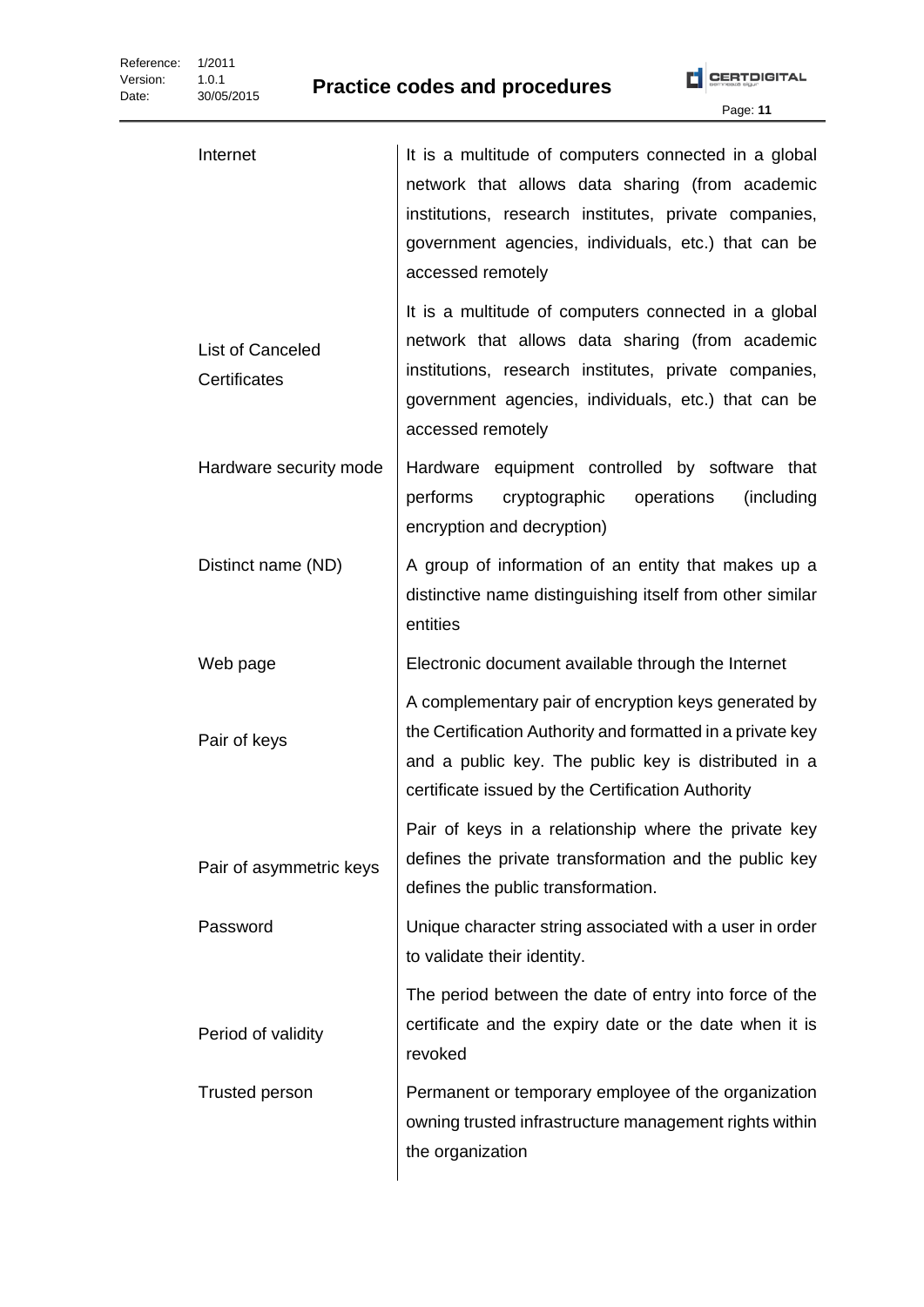

Page: **12**

| PKI                                            | Public Key Infrastructure                                                                                                                                                                                                                                                       |
|------------------------------------------------|---------------------------------------------------------------------------------------------------------------------------------------------------------------------------------------------------------------------------------------------------------------------------------|
| PKCS (Public-Key<br>Cryptography<br>Standards) | Cryptography standard for public keys                                                                                                                                                                                                                                           |
| PKCS#10                                        | The standard syntax for certificate applications and<br>public key encryption standard #10, developed by RSA<br>Security Inc.                                                                                                                                                   |
| Information<br>Security<br>Policy              | The policy behind CertDigital's approach to Information<br>Security Management issues.                                                                                                                                                                                          |
| Security of Information                        | Keeping confidentiality, integrity and availability of<br>information and ensuring authenticity, accountability,<br>non-repudiation and accuracy of information to ensure<br>business continuity, minimize risks and maximize<br>operational profit and business opportunities. |
| Signatory                                      | The person specified as the subject of the certificate<br>holding the private key of the public key in the<br>certificate.                                                                                                                                                      |
| Electronic signature                           | Group of data in electronic form attached or logically<br>associated with other data in electronic form and<br>serving as identification method                                                                                                                                 |
| SHA-1                                          | Secure hash-code algorithm                                                                                                                                                                                                                                                      |
| Intrusion<br>Detection<br>System (IDS)         | System used to detect unapproved access in a network<br>or workstation.                                                                                                                                                                                                         |
| Asymmetric<br>signature<br>system              | A system based on asymmetric techniques in which<br>private transformation is used for signing and public<br>transformation is used for verification.                                                                                                                           |
| <b>SSL</b>                                     | Private communication channel between a WEB server<br>and client browser                                                                                                                                                                                                        |
| User                                           | A certification service user who, based on a contract<br>with a certification service provider, hereinafter<br>referred to as a provider, has a key public key public                                                                                                           |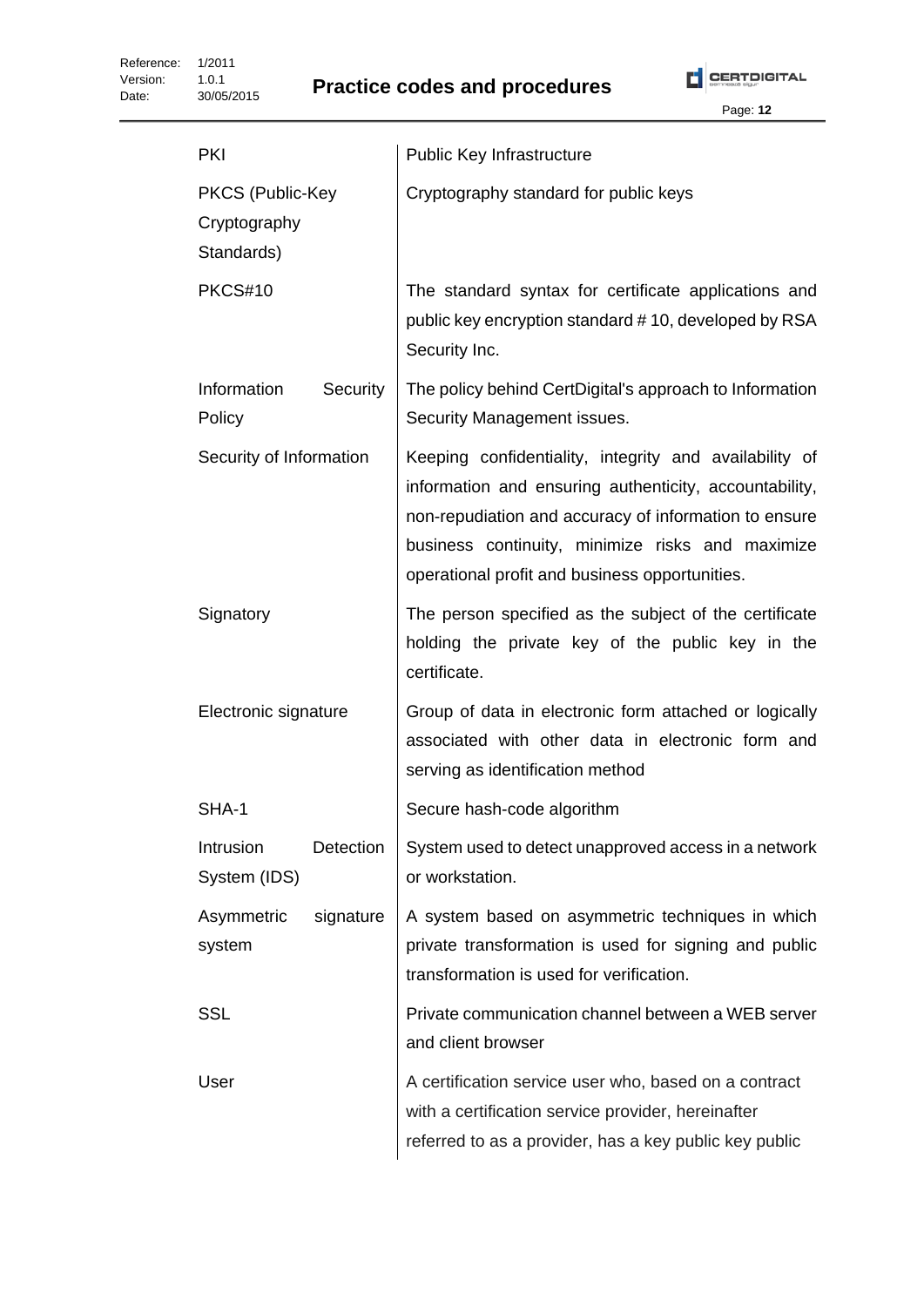

key pair and has a proven identity through a digital certificate issued by that provider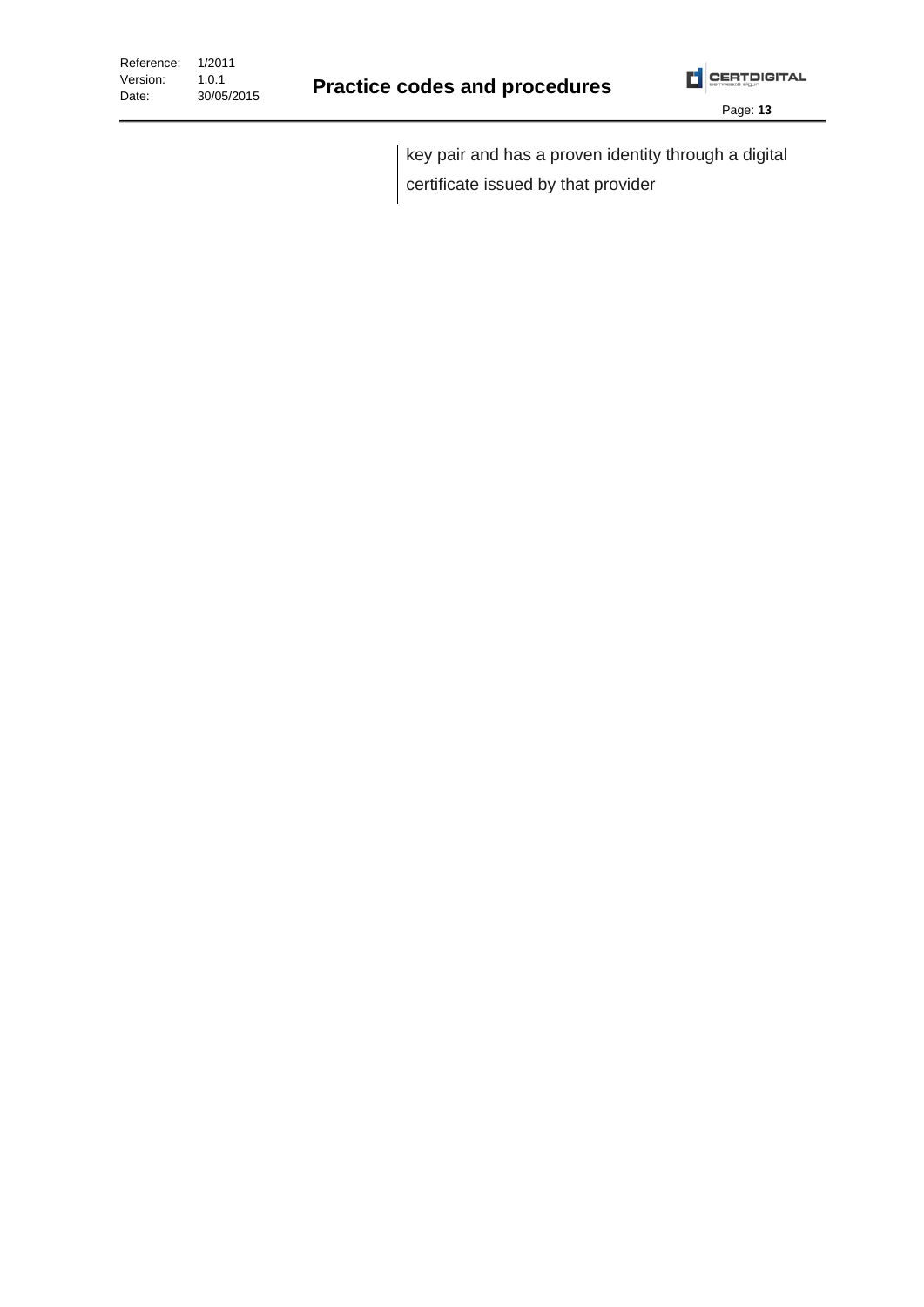## <span id="page-13-0"></span>**1. General framework**

#### <span id="page-13-1"></span>**1.1. CertDigital brand**

CertDigital is the registered trademark of S.C. Centrul de Calcul S.A which provides certification services. For this file's content, each reference to CertDigital implies a reference to S.C. Centrul de Calcul S.A

#### <span id="page-13-2"></span>**1.2. Content**

The "Code of Practice and Procedures" document defines the practices and working procedures implemented by S.C. Centrul de Calcul S.A. (Henceforth referred to as "CertDigital") in the process of providing certification services, namely issuing and administering digital certificates in accordance with the applicable legal provisions.

By the nature of the services provided, CertDigital ensures the confidentiality of the processing of the personal data of the clients through a confidentiality statement agreed by the parties.

This document includes among the practices and working procedures defined aspects such as: The obligations and responsibilities of both the certification and registration authority and the digital certificates users;

- Legal aspects regarding the provision of certification services by CertDigital;
- The mechanisms implemented to confirm the identity of the entities that applied to obtain a certificate;
- Description of operational procedures for issuance and administration of certificates;
- CertDigital Security Policy Audit and Review Processes;
- Physical access, security, personnel, and key management controls implemented by CertDigital;
- List of issued certificates, as well as the list of certificates revoked by CertDigital;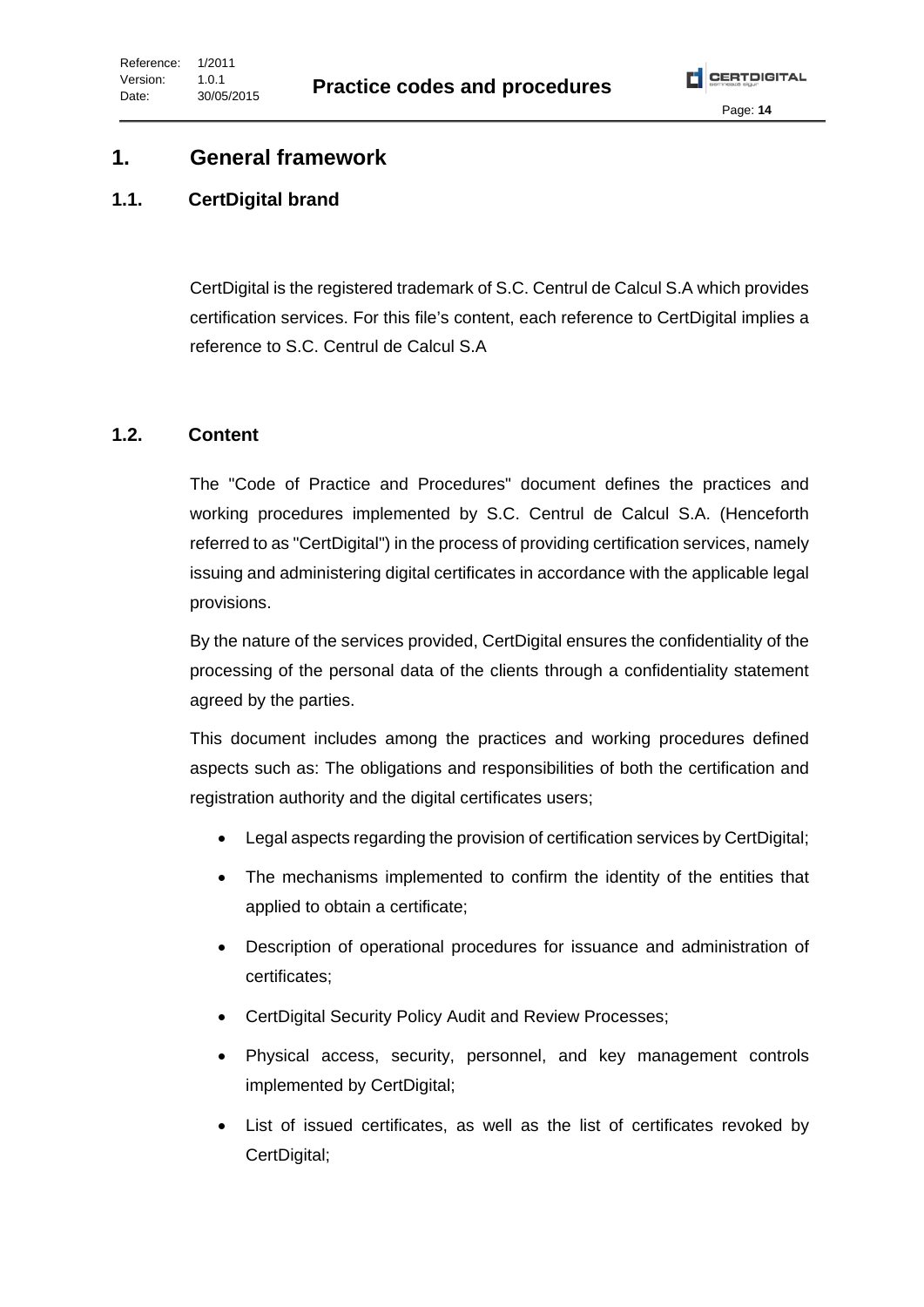• How to administer the Code of Practice and Procedures.

#### <span id="page-14-0"></span>**1.3. Sponsor of the procedure**

The current document is under the sponsorship of CertDigital.

#### <span id="page-14-1"></span>**1.4. Audience and applicability**

The scope of the Code of Practice and Procedures includes all participants in CertDigital Certification Services, namely subscribers, distributors or other contracting parties. This document describes processes related to Qualified Security Certificates for CertDigital users that allow third parties to participate in the electronic communication process to verify digital signatures. Validation of a digital signature or transaction by interacting with the CertDigital digital certificate does not depend on where the certificate is issued or where the digital signature is used or the geographical distribution of the user or certification authority.

#### <span id="page-14-2"></span>**1.4.1. Certification Authority**

Certification Authorities are all entities that issue qualified certificates under their own code of practices and procedures, which, depending on the ACP purpose (primary certification authority), may be the same for each ACP, or may differ from one ACP to another. Certification authorities issuing certificate end-users or other certification authorities are subordinated to the ACP.

#### **Registration Authority**

The registration authority is any CertDigital partner specifically mandated by him to carry out verification and confirmation or rejection processes for digital certificate registration, issuance, renewal or revocation applications.

If the applicant submits the request for registration, issue, renewal or revocation of digital certificates directly to CertDigital's headquarters or through the computer systems provided by him, the Registration Authority will in this case be CertDigital.

By verification, the application data is reviewed for the purpose of authenticating the applicant. In the event of cancellation of a subscriber's application for registration or withdrawal of the certificate, the Registration Authority may submit requests to the corresponding Certification Authority - to cancel the application for registration of a user and to withdraw his / her certificate.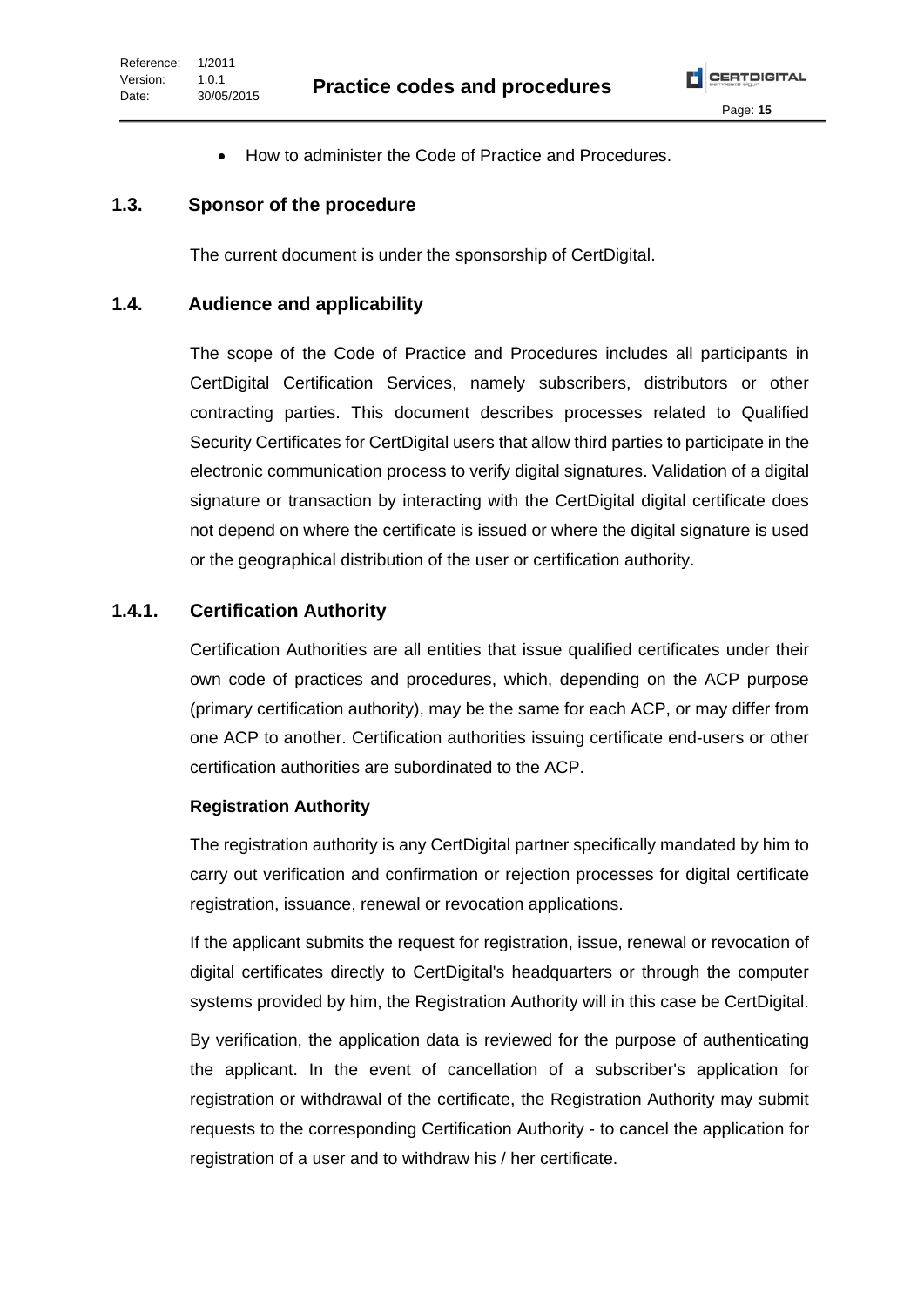#### <span id="page-15-0"></span>**1.4.2. End users**

The scope of end-users includes both digital subscribers and partner entities that use subscriber certificates to authenticate their electronic signatures.

CertDigital digital certificates are provided for any type of user based on applicable legal limits.

#### <span id="page-15-1"></span>**1.5. Applicable regulations**

The practices and procedures described in this document in this document have been developed in accordance with the following legislative acts:

- Law no. 455/2001 on electronic signature;
- Government Decision no. 1259/2001 regarding the approval of the technical and methodological norms for the application of Law no. 455/2001 regarding the electronic signature, with the subsequent amendments;
- Directive 1999/93 / EC of the European Parliament and the European Council and concluded on 13 December 1999 establishing the Community framework for electronic signature, as subsequently amended and supplemented;
- Law no. 677/2001 on the protection of individuals with regard to the processing of personal data and the free movement of such data;
- Law no. 506/2004 on the processing of personal data and the protection of privacy in the electronic communications sector.

#### <span id="page-15-2"></span>**1.6. Contact address**

Address: Str. Tudor Vladimirescu, no. 17, Targu-Jiu, Gorj County

E-mail: sediu@centruldecalcul.ro

Phone: +40 253 214 767

Fax: +40 253 214 767

Further information about the Code of Practice and Procedures can be obtained by e-mail at [sediu@centruldecalcul.ro.](mailto:sediu@centruldecalcul.ro)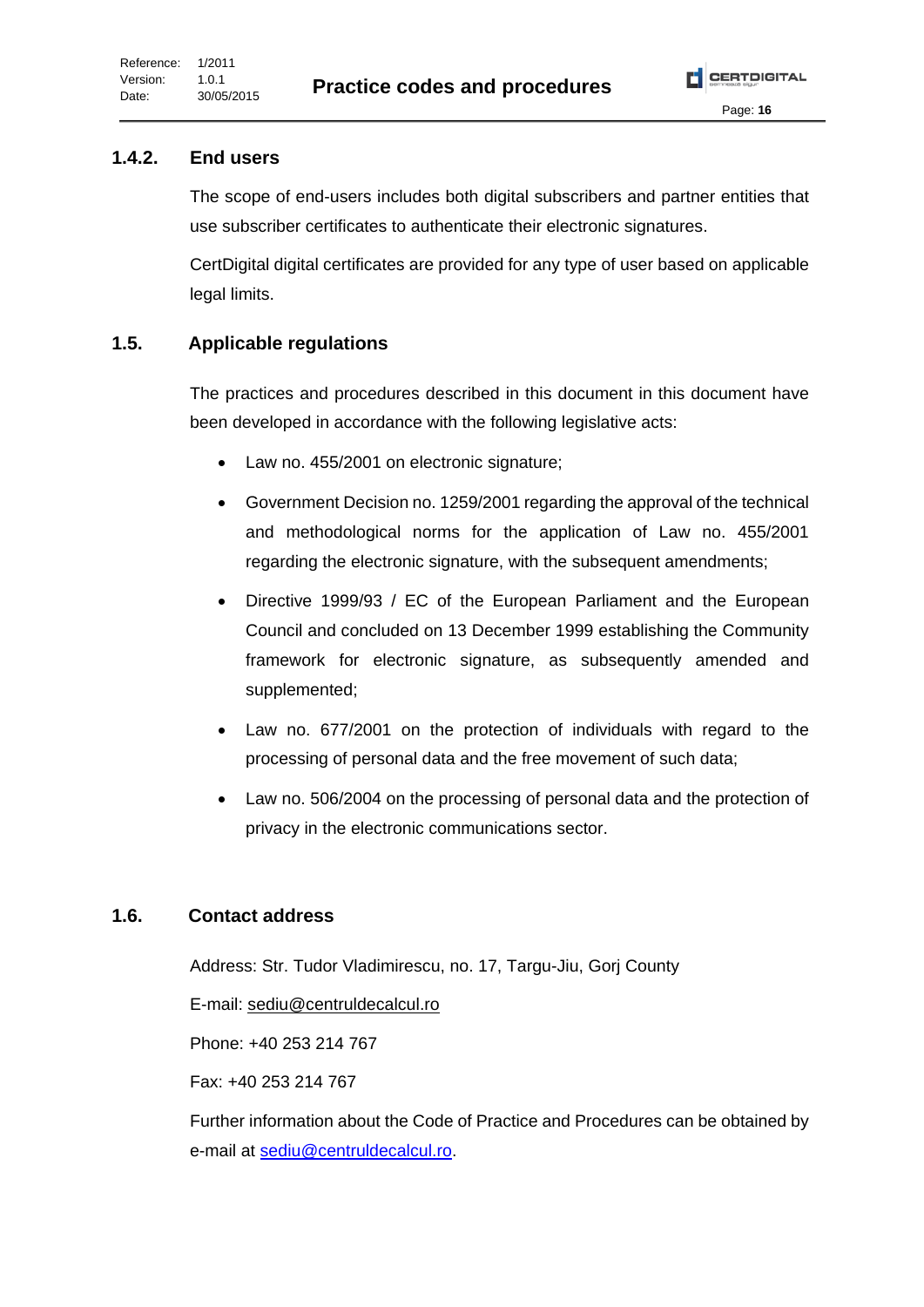

## <span id="page-16-0"></span>**1.7. Runtime**

The program of the CertDigital headquarters is set between 8:00 and 16:00 with the possibility of extension in the situations where it is necessary.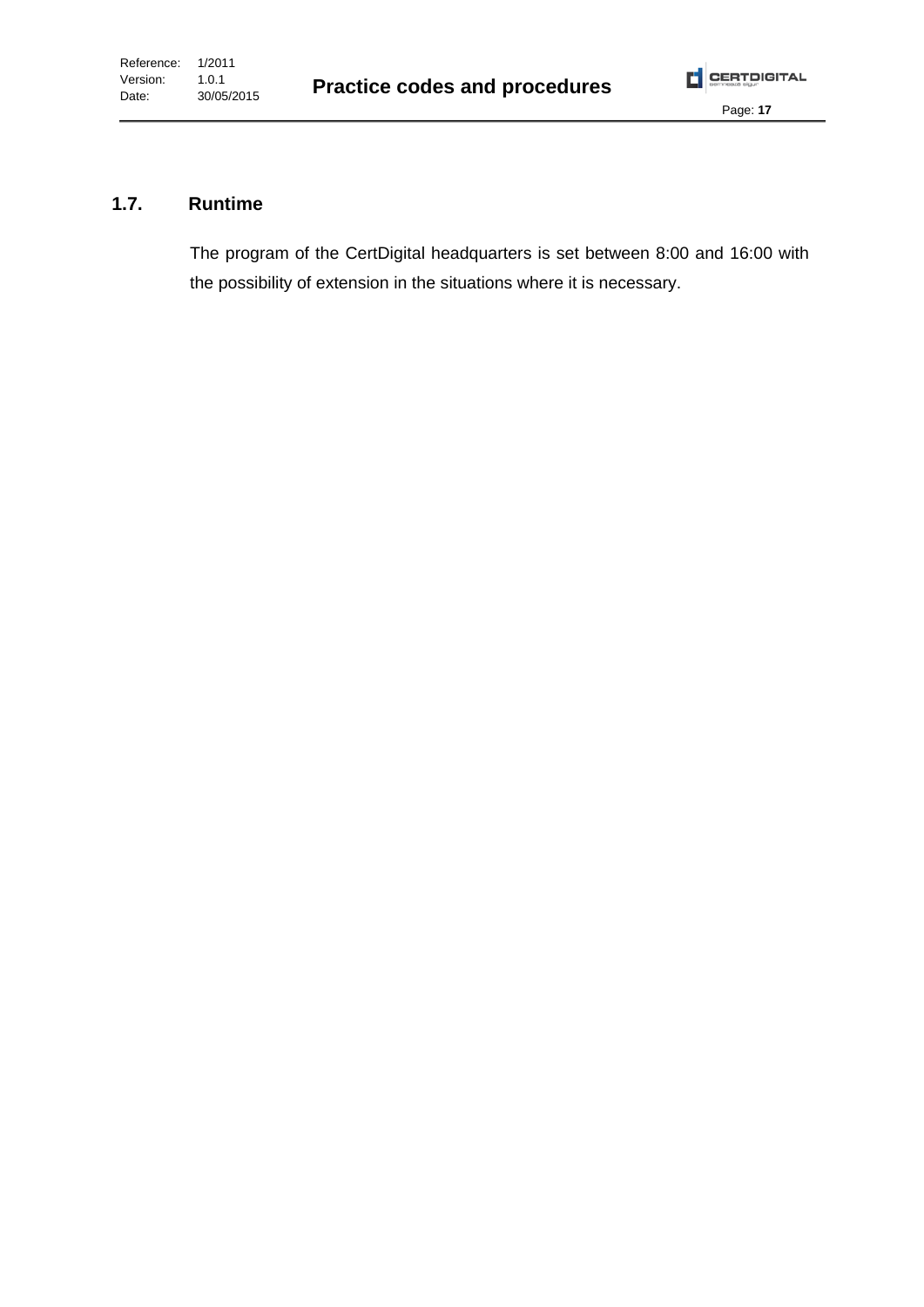## <span id="page-17-0"></span>**2. General provisions**

This chapter regulates the obligations and responsibilities both from the perspective of the certification and registration authorities and from the perspective of the users in terms of subscribers and partner entities.

The obligations and responsibilities set forth below are governed by mutual agreements established between the said parties on the basis of the applicable legislation.

## <span id="page-17-1"></span>**2.1. Obligations**

## <span id="page-17-2"></span>**2.1.1. Obligations of the Certification Authority**

By means of an assurance policy and made available to users, a certification authority assigns a number of fundamental obligations as follows:

- Document set up (in particular the Practice and Procedures Code) to define the way of working, general company politic, rights and responsibilities of the parties contracted to be approved by management and published in an accessible environment for the target.
- Carry out the activity in accordance with the procedures described in this Code of Practice and Procedures;
- Implementing reliable hardware and software resources to sustain the smooth running of the business on a permanent basis based on the regulations of the Certification Authorities, as well as in terms of the business environment;
- The processing of certificate issuance applications only through a Registration Authority with which there is a contractual association and which also operates in the manner established by this Code of Practice and Procedures;
- Ensuring the protection of personal data in accordance with Law no. 677/2001 on the protection of personal data and Law no. 506/2004 on the processing of personal data and the protection of privacy in the electronic communications sector;
- Informing users about their obligations under this document, but also about the risk they incur by not complying with these obligations;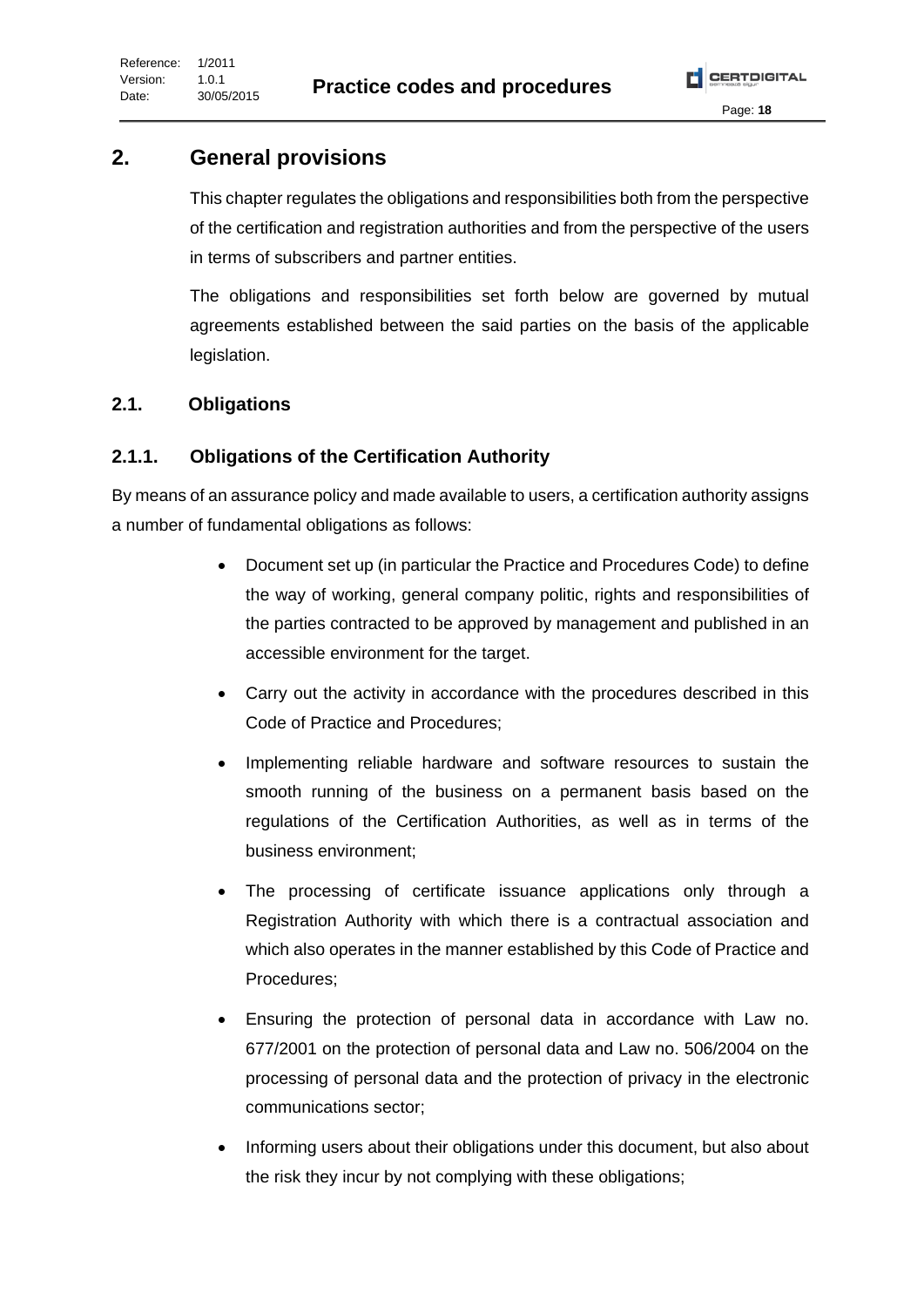- Revocation of digital certificates if the data contained in the certificate is no longer up to date, if the private key corresponding to the certificate is compromised or if the user of the certificate has acted contrary to the regulations stipulated by this document. This situation requires the Certification Authority to notify the user of the measures taken;
- Ensure an infrastructure that allows the use of registration, issuance and entry into possession of certificates exclusively by electronic means;
- Creation and permanent management of a Certificate Registry Register issued by all Subordinate Primary Certification Authorities to allow access to information on issued certificates at any time.

#### <span id="page-18-0"></span>**2.1.2. Obligations of the Registration Authority**

The Registration Authority defines its activity around the validation, approval or rejection of certificate applications by requesting the revocation of certificates and by approving renewal requests.

The Registration Authority is responsible for the information collected, which is why the security requirements imposed on the certification authorities are similar to those imposed on any registration authority.

Among the obligations of the Registration Authority are:

- Implementing reliable hardware and software resources to support the smooth running of your business on a permanent basis;
- Carry out the activity in accordance with the procedures described in this Code of Practice and Procedures;
- Ensuring the protection of personal data in accordance with Law no. 677/2001 on the protection of personal data and Law no. 506/2004 on the processing of personal data and the protection of privacy in the electronic communications sector;
- Ensuring the correctness of user data that is validated and sent to the Certification Authority to be included in the certificate;
- Providing clients with the contracts to be signed to obtain a certificate;
- Use of the private keys of the operators only for the purposes stated in the Code of Practice and Procedures;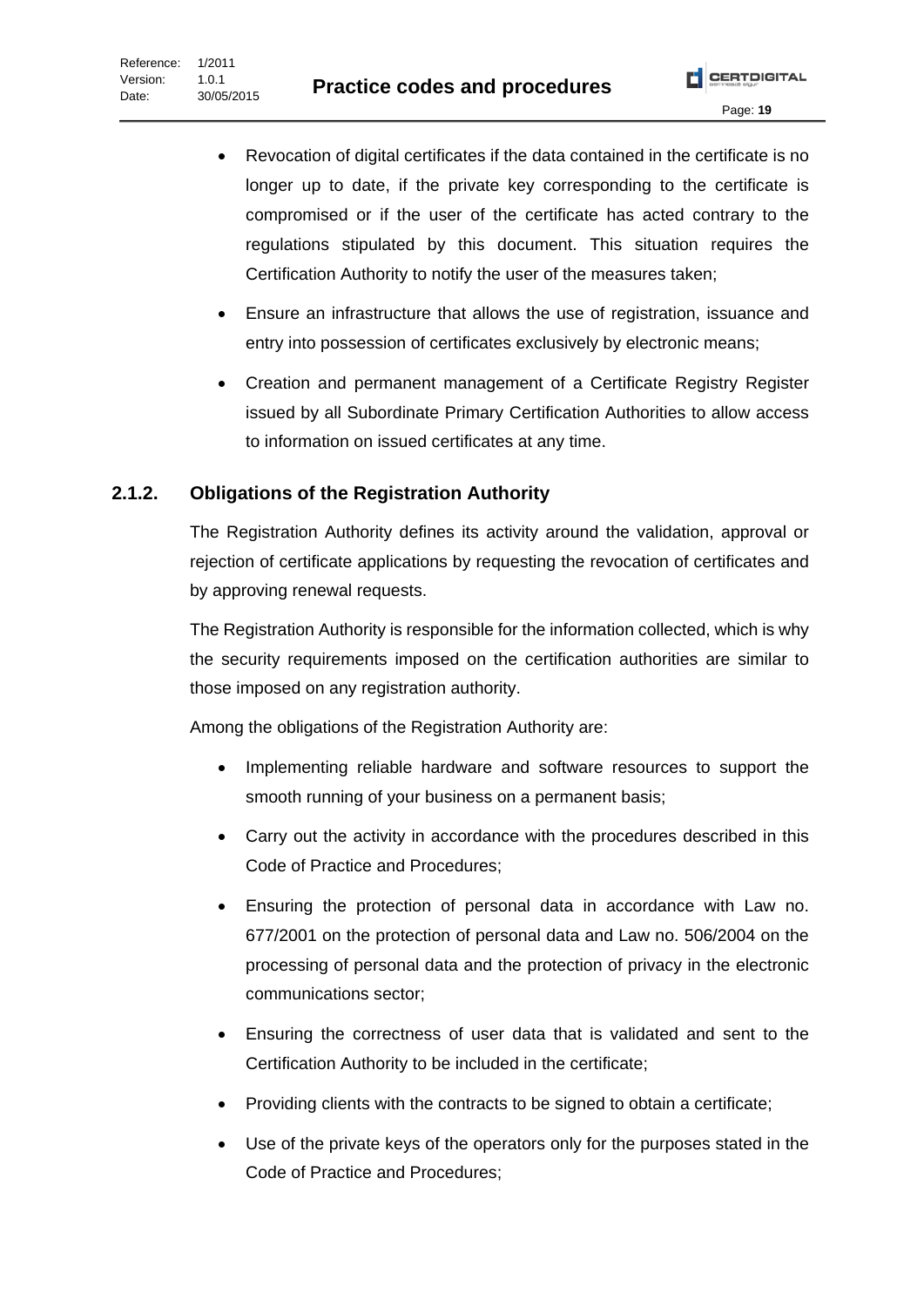- Delivery of keys and / or certificates to subscribers;
- Protection of the PIN code and private key to be delivered to a subscriber against possible interceptions.

#### <span id="page-19-0"></span>**2.1.3. Obligations of the user**

This document is an integral part of the contract between the Certification Services Provider and the user of the certificate. Thus, based on this agreement, the user expresses the consent of his / her integration into the certification system in accordance with the norms specified in this document and is subject to the following obligations:

- Subscription to contract terms;
- Subject to the rules and procedures described in this Code of Practice and Procedures;
- Know general information about certificates, electronic signatures and PKI.
- Obtaining public key certificates from certification and registration authorities;
- Providing valid data to certification and registration authorities. Users are required to understand the consequences that may result from the use of forged data;
- Acceptance of the electronic signature created by a private key and associated with an approved certificate containing a public key as its own signature and acknowledgment that the certificate was not invalid (out of date), revoked or suspended when creating the signature;
- Approval of the certificate that was issued to it. By this approval, the CertDigital guarantees and obligations are being applied to the user in connection with a certain type of certificate;
- Use of public key certificates and private keys only for the purposes defined by the certificate and in accordance with the areas of applicability and the restrictions established by the Code of Practice and Procedures
- Adopting the necessary measures to safely store the private key in a key pair;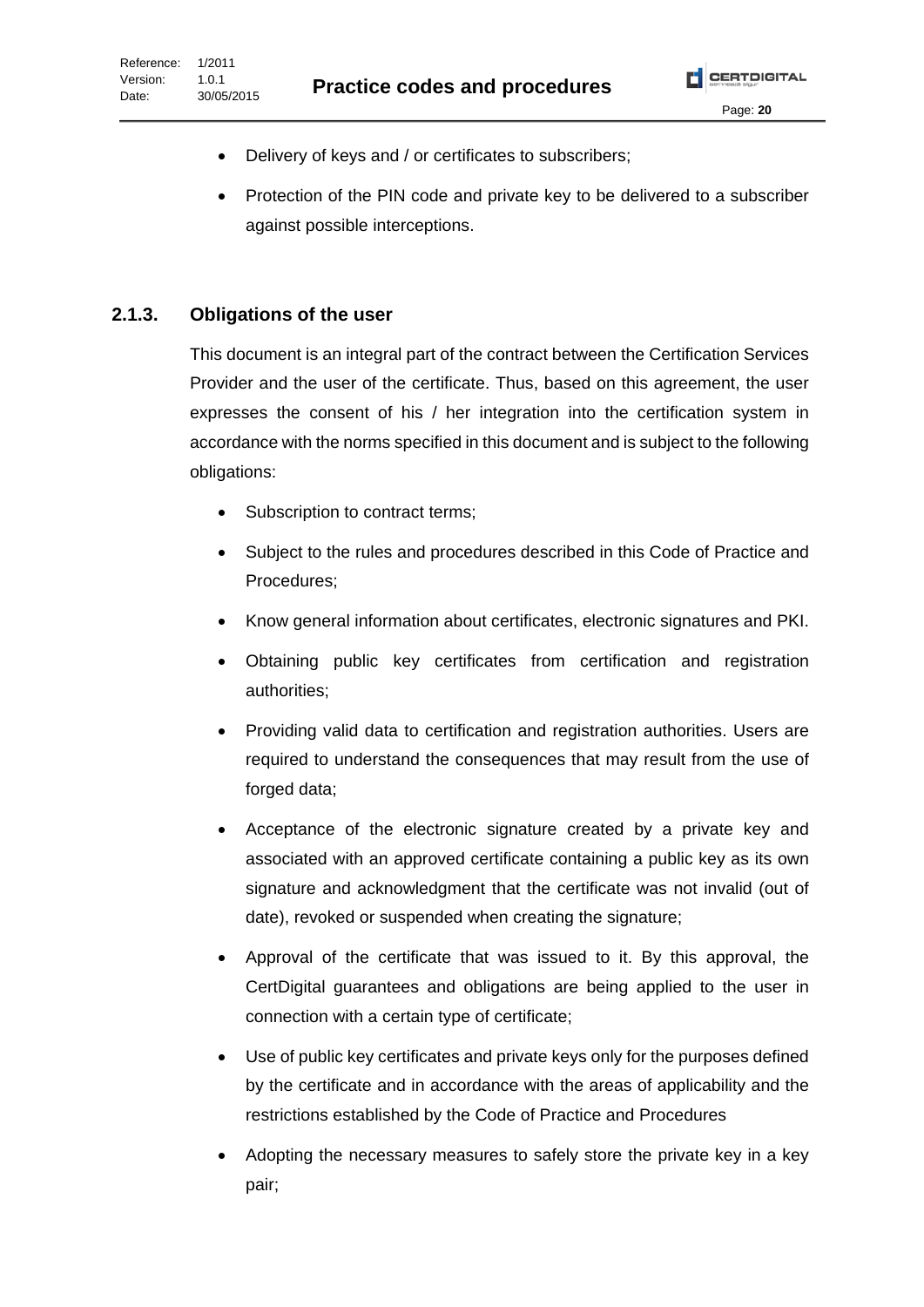• Notification of the issuer of the certificate when it finds the breach of security of the private keys or has suspicions about this fact;

#### <span id="page-20-0"></span>**2.2. Responsibilities**

#### <span id="page-20-1"></span>**2.2.1. Liability of the Certification Authority**

In accordance with the regulations on the liability of certification service providers under Law no. 455/2001 regarding the electronic signature, CertDigital, as a Certification Service Provider, who issues certificates presented as being qualified or who guarantees such certificates, is liable for the prejudice to any person who bases its conduct on the legal effects of the respective certificates (art. 41 of Law 455/2001 on Electronic Signature):

- As to the accuracy, when issuing the certificate, of all the information contained;
- As regards the assurance that at the time the certificate was issued, the signatory identified in it contained the signature-generating data corresponding to the signature verification data specified in that certificate;
- As regards ensuring that signature-generating data correspond to signature verification data, if the certification service provider generates both;
- With regard to the suspension or revocation of the certificate, in cases and subject to the conditions stipulated in art. 24 par. (1) and (2);
- As regards the fulfillment of all the obligations stipulated in art. 13-17 and art. 19-22, unless the Certification Service Provider proves that, although he did the necessary diligence, he could not prevent the injury.

Upon receipt of the application for issuance of the certificate, the supplier concerned shall verify, before issuing the certificate, the following aspects (Article 24 of Law 455/2001 on Electronic Signature):

- If the applicant for the certificate is the person identified in the application, by the appropriate procedure for the category to which the certificate belongs;
- If the applicant for the certificate holds the private key corresponding to the public key listed in the certificate;
- If the information listed in the certificate is accurate.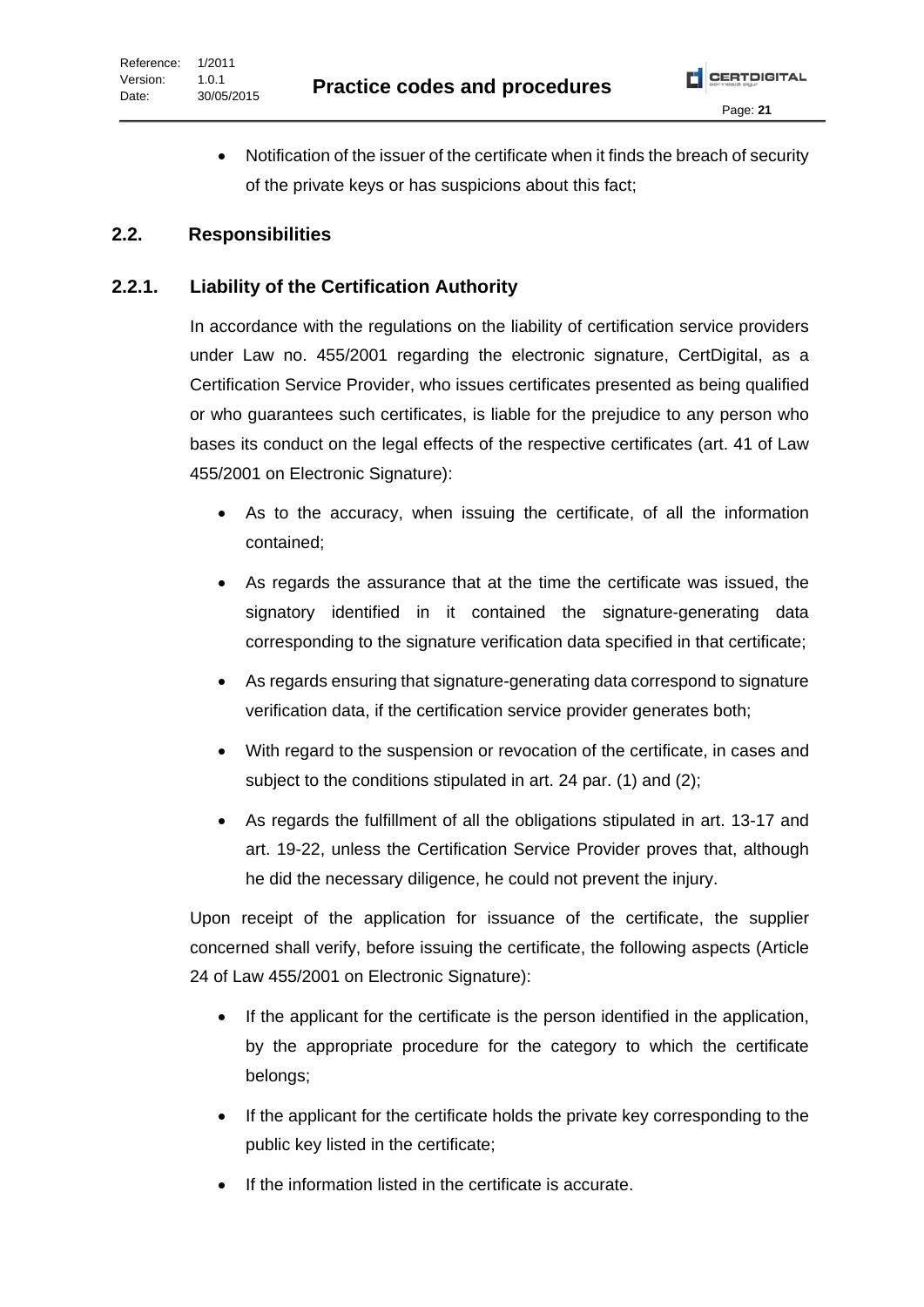Based on art. 42 under the same law, the certification service provider may indicate in the contents of a qualified certificate restrictions on its use and limitations of the value of the operations for which it may be used, provided that such restrictions may be known by third parties.

The Certification Service Provider will not be liable for damages resulting from the use of a Qualified Certificate in breach of the restrictions contained therein.

CertDigital has adequate financial, material, technical and human resources to guarantee the security, reliability and continuity of the certification services offered.

Thus, CertDigital has concluded a Third Party Liability Insurance Policy in accordance with the requirements of Law 455/2001, which guarantees the payment to third parties of any damages incurred as a result of carrying out the activity of providing qualified certification services. The values of the dispatch comply with the requirements of the aforementioned law and its methodological norms.

From a technical point of view, CertDigital has taken all the measures in force in the field of electronic signature to guarantee to its customers the continuity of the certification services as well as the restriction of the unauthorized access to the data managed by the computer systems used. These measures correspond to best practices in the field of information security, defined in Standards such as ISO 27001, COBIT or ITIL.

From the point of view of the human resources used, CertDigital has staff with experience in the field of information security and electronic signatures.

#### <span id="page-21-0"></span>**2.2.2. Liability of the Registration Authority**

The Registration Authority holds strict responsibility for the issues that relate to the subject matter of its activity.

The relationship between the user and the certificate issuing authorities regarding the guarantees and limits of liability between the parties is subject to and is governed by the Agreements Agreed and applicable Legislation.

#### <span id="page-21-1"></span>**2.2.3. Liability of users**

The issues mentioned in Chapter 2.1.3 on User Obligations and Warranties constitute the legal basis for users' liability. The Digital Certificate Supply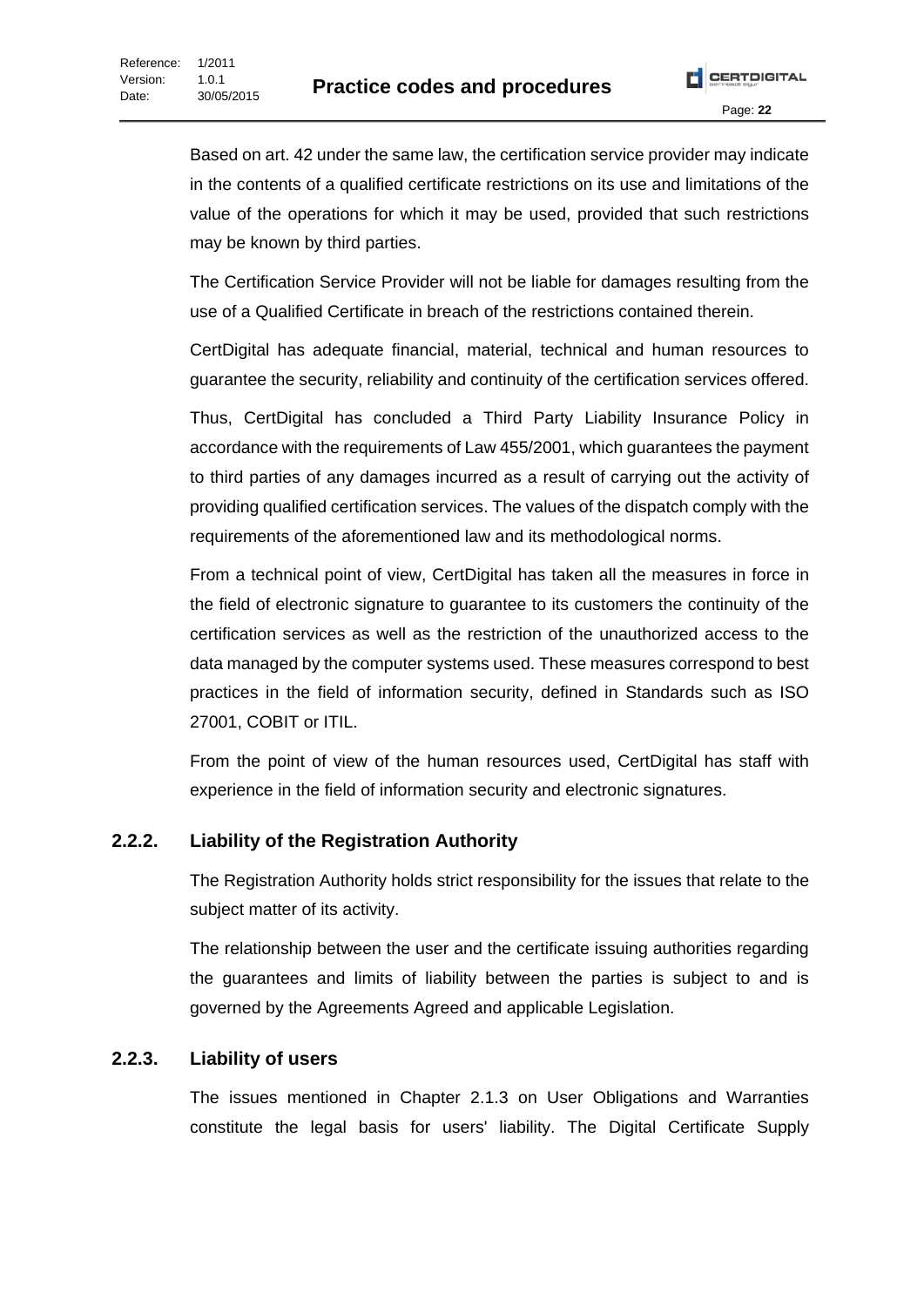Agreement concluded between the customer and CertDigital includes the circumstances in which this liability occurs.

The Certification Services Provider CertDigital will claim damages for customers in violation of the provisions of this Code of Practice and Procedures as follow:

- Provide false information for issuing the certificate;
- Using a name that significantly contravenes the intellectual property rights of a third party;
- Ignoring security measures on the private key resulting in the loss, compromise or unauthorized use of the private key;

#### <span id="page-22-0"></span>**2.3. Interpretation and application**

#### <span id="page-22-1"></span>**2.3.1. Applicable law**

The provisions and activities carried out under this document will comply with the provisions of the Romanian legislation in force in the field of certification services.

The regulations for the provision of certification services for qualified certificates are in particular defined in Law no. 455/2001 on electronic signature.

#### <span id="page-22-2"></span>**2.3.2. Entry into force**

Entry into force of the Code of Practice and Procedures is made on the date of notification to the Regulatory and Supervisory Authority and is valid until the date of issue of a new version.

#### <span id="page-22-3"></span>**2.3.3. Applicability**

The rules specified in this Code of Practice and Procedures are applicable to the issuance of certificates on the basis of the obligations mentioned in Chapter 2.1 and to users when concluding a contract in accordance with the provisions of this document.

#### <span id="page-22-4"></span>**2.4. Fees**

#### <span id="page-22-5"></span>**2.4.1. Fees for the issuance or extension of a certificate of dormancy**

CertDigital services are provided with a cost, and the exact rates are set according to the nature and complexity of the services offered.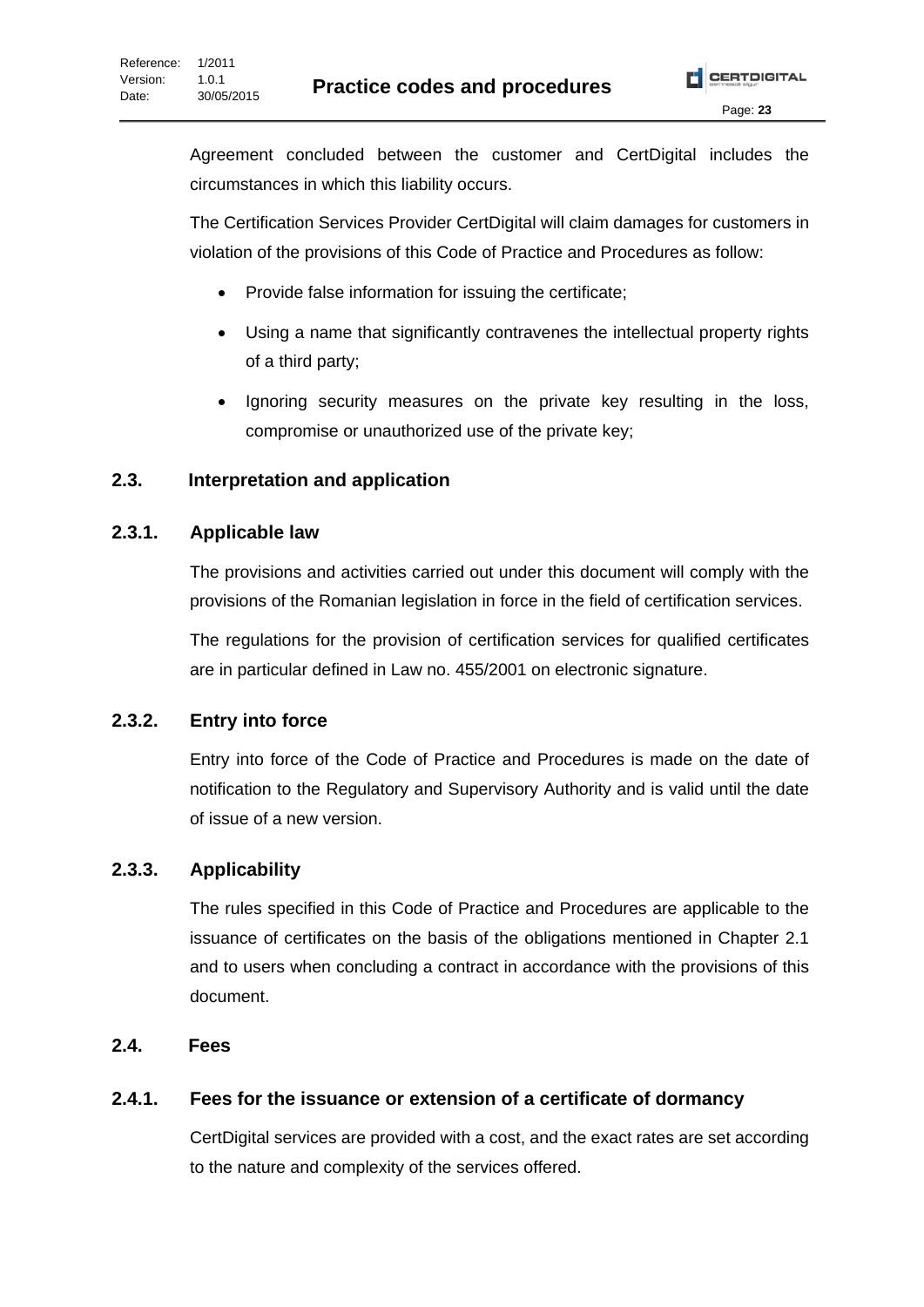#### <span id="page-23-0"></span>**2.4.2. Fees for related services**

CertDigital reserves the right to charge additional tariffs for services provided (egg implementation services, consultancy, training, etc.) if they are subject to the agreement between the parties.

#### <span id="page-23-1"></span>**2.5. Publishing and storing information**

#### <span id="page-23-2"></span>**2.5.1. Publication of information by CertDigital**

For publishing public interest information, CertDigital implements a dedicated interface accessible at ca.certdigital.ro, which includes the following types of information:

- CertDigital Code of Practice and Procedures (version in force and previous version);
- Confidentiality statement for processing and storing personal information;
- Audit reports:
- Issued certificates;
- List of revoked certificates.

#### <span id="page-23-3"></span>**2.5.2. Frequency of publications**

Publishing updates for the above information is done as follows:

- Code of Practice and Procedures is published in accordance with the provisions of Chapter 7 ("Document Management");
- Audit reports along with their delivery by the auditor;
- Issued certificates are published immediately after issue;
- List of revoked certificates is published after each revocation of a certificate within a maximum of one day.

#### <span id="page-23-4"></span>**2.5.3. Access to published information**

All information published by CertDigital through the online interface is public and no special rights are required for viewing.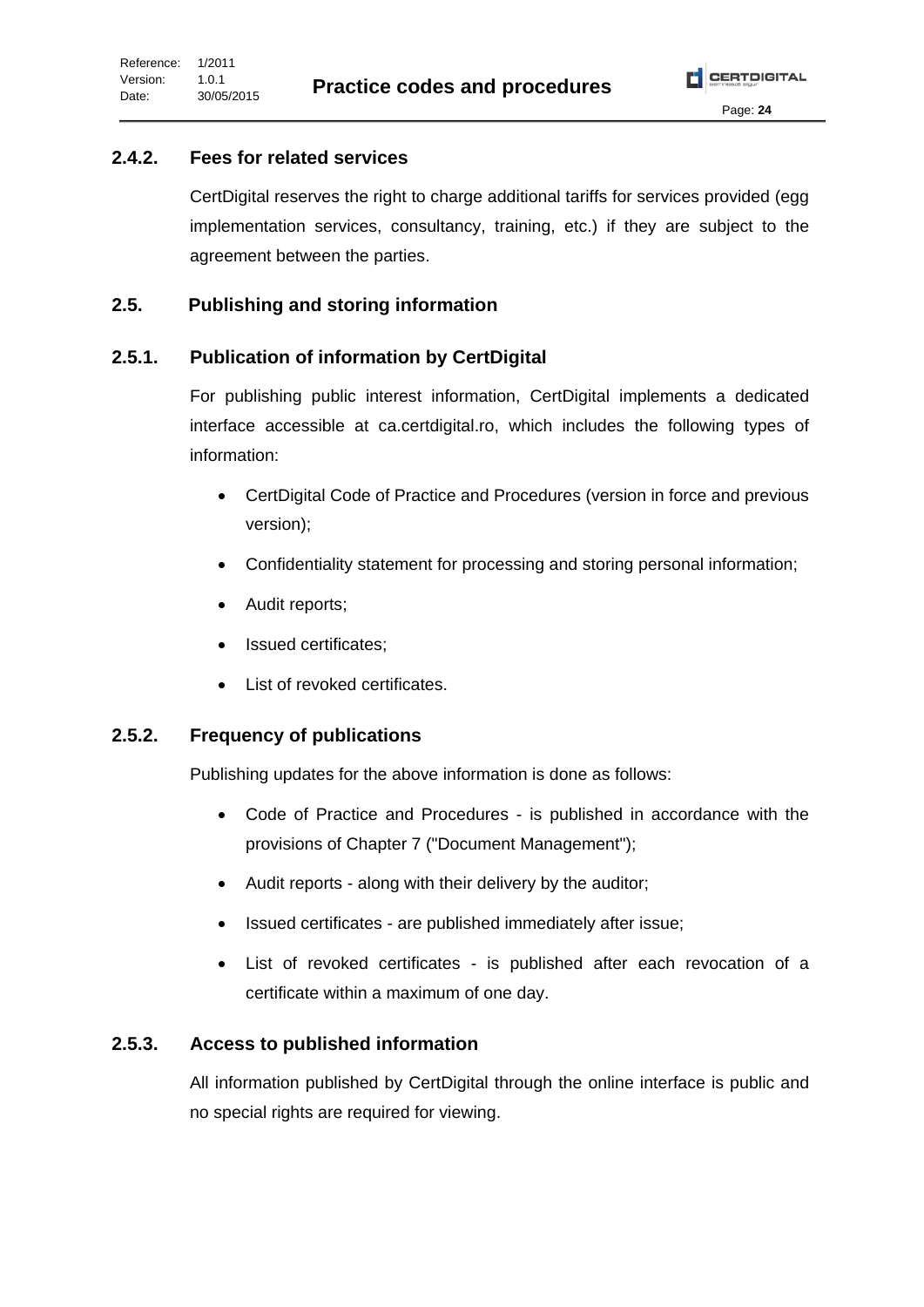To prevent unauthorized access to the information storage, CertDigital has implemented a number of logical and physical measures that protect against the addition, modification, or deletion of published information.

#### <span id="page-24-0"></span>**2.6. Compliance audit**

CertDigital outsourced IT auditing services to enhance maximum security and compliance with documented policies and practices.

As a result of the audit process, CertDigital aims to obtain additional risk management reviews.

The external audit of CertDigital's compliance with CertDigital policies and procedures is supported by a public entity independent of CertDigital, which has auditors of computer systems certified by ISACA (Association for Audit and Control of Information Systems)

#### <span id="page-24-1"></span>**2.7. Confidentiality**

CertDigital's proprietary information is obtained, stored and processed in accordance with Law 677/2001 on the Protection of Individuals with regard to the Processing of Personal Data and the Free Movement of such Data, Law no. 506/2004 on the processing of personal data and the protection of privacy in the electronic communications sector and other legal regulations in force.

Access to Qualified Certificates can only be obtained if the certificate holder has agreed to publish the certificate.

The use and processing of personal data by CertDigital is carried out strictly to the extent that this activity is required to issue a qualified certificate.

CertDigital provides all protection against unauthorized access to personal and organization-related data not included in the certificate, including during the signature-creation process.

#### <span id="page-24-2"></span>**2.8. Intellectual property rights**

This Code of Practice and Procedures is the intellectual property of CertDigital.

CertDigital owns all intellectual property rights on Qualified Certificates issued by it, and reproduction of certificates is permitted only with the CertDigital.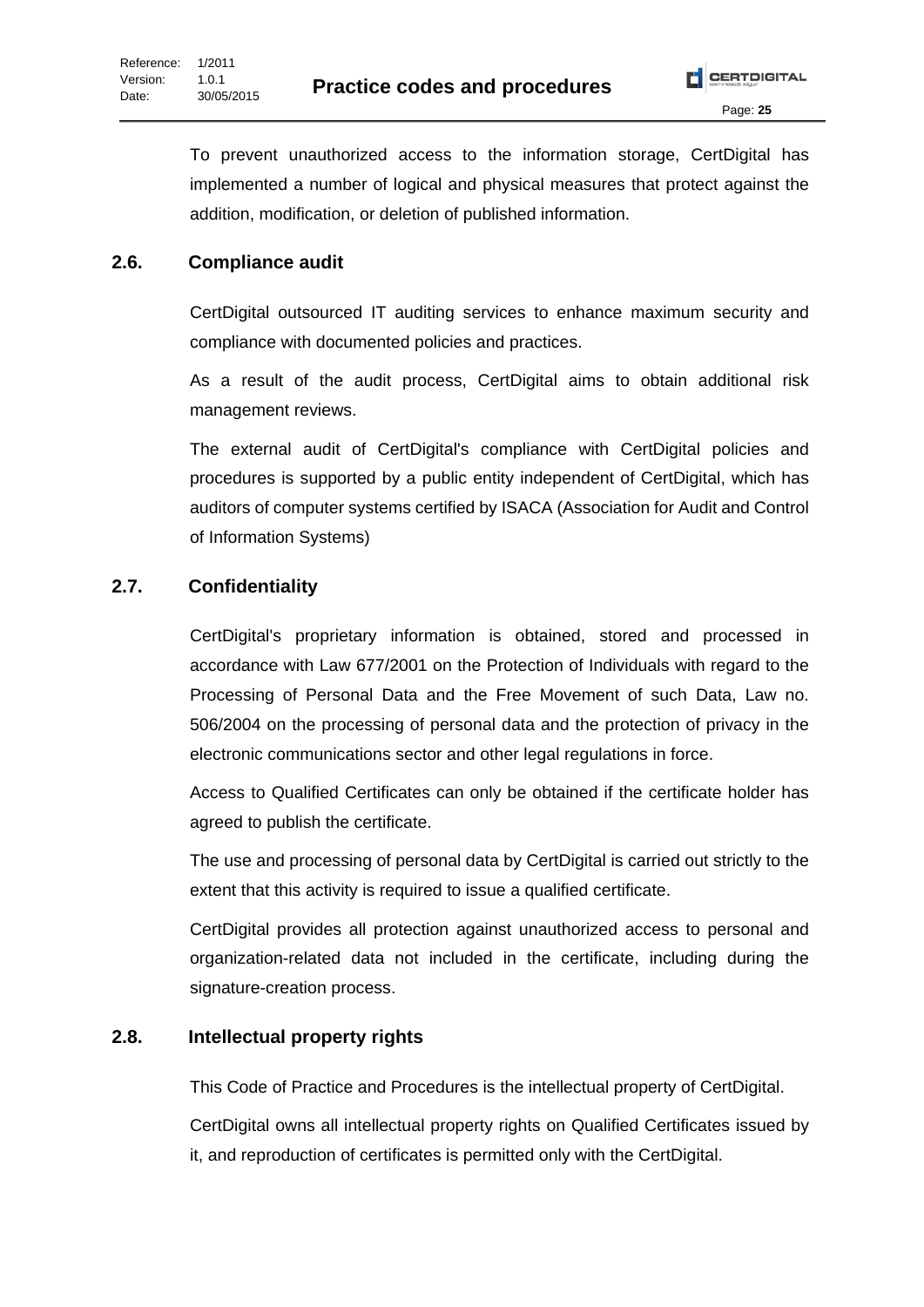The key pairs corresponding to CertDigital Qualified Certification Authority certificates are the property of CertDigital.

The key pairs corresponding to the signatories' certificates are the property of the signatories specified in these certificates.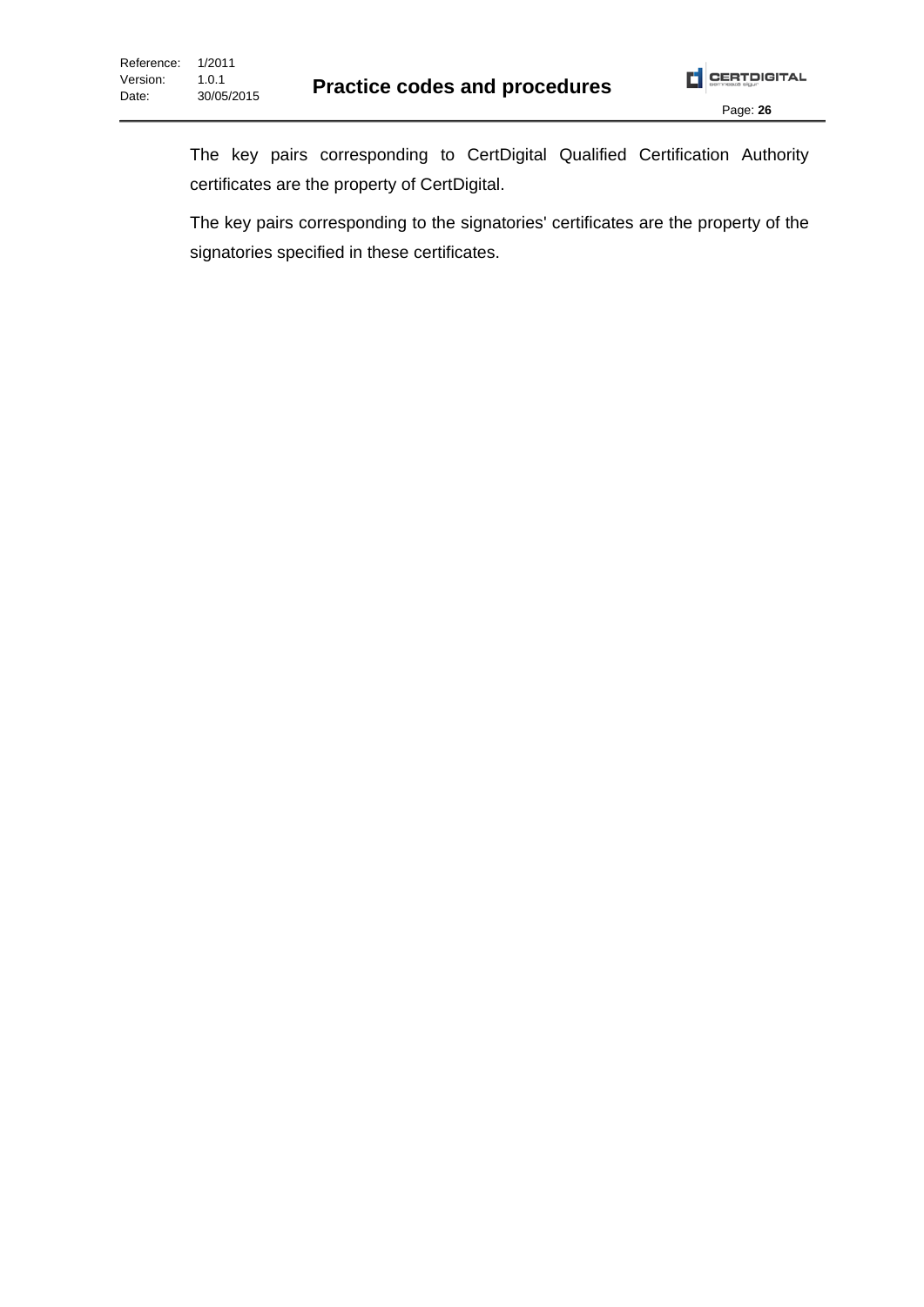| п | $\left \right $ CERTDIGITAL |
|---|-----------------------------|
|   | Page: 27                    |

### <span id="page-26-0"></span>**3. Certificate management procedures**

Obtaining a qualified digital certificate is done in several stages, each stage having a well-defined role and being carried out under the responsibility of the applicant, the Registration Authority or the Certification Authority.

#### <span id="page-26-1"></span>**3.1. Request a certificate**

If an entity wishes to obtain a digital certificate, it must submit a request to CertDigital following the procedure described in this Code of Practice and Procedures. These requests are processed by the CertDigital Certification Authority and, as the case may be, are approved or not.

Key generation takes place in a secure environment and can be done by the Certification Authority, the Registration Authority or by the signatory. To generate the keys, secure and approved devices are used for the purpose of creating electronic signatures. The functionality of these devices does not include the export of privately generated keys.

In connection with obtaining a certificate, the client will enter into an agreement with CertDigital that includes an agreement to make known the obligations the client has, an agreement on the publication of the certificate issued to the CertDigital depositor and a statement on the truthfulness of the information provided.

CertDigital also provides the customer with the confidentiality statement that ensures the protection of personal information.

The process of registering a user is based on policies and procedures by which the Certification Authority obtains all necessary data to identify an entity before issuing a qualified certificate.

User registration is done only once, and will be included on the list of authorized users after pre-checking the provided data.

Recording customer data is the point of entry into the system and has the role of registering a qualified certificate application. Two categories of information are received in this process:

- Information about the applicant and the required certificate;
- Documents required for the issue of the qualified certificate.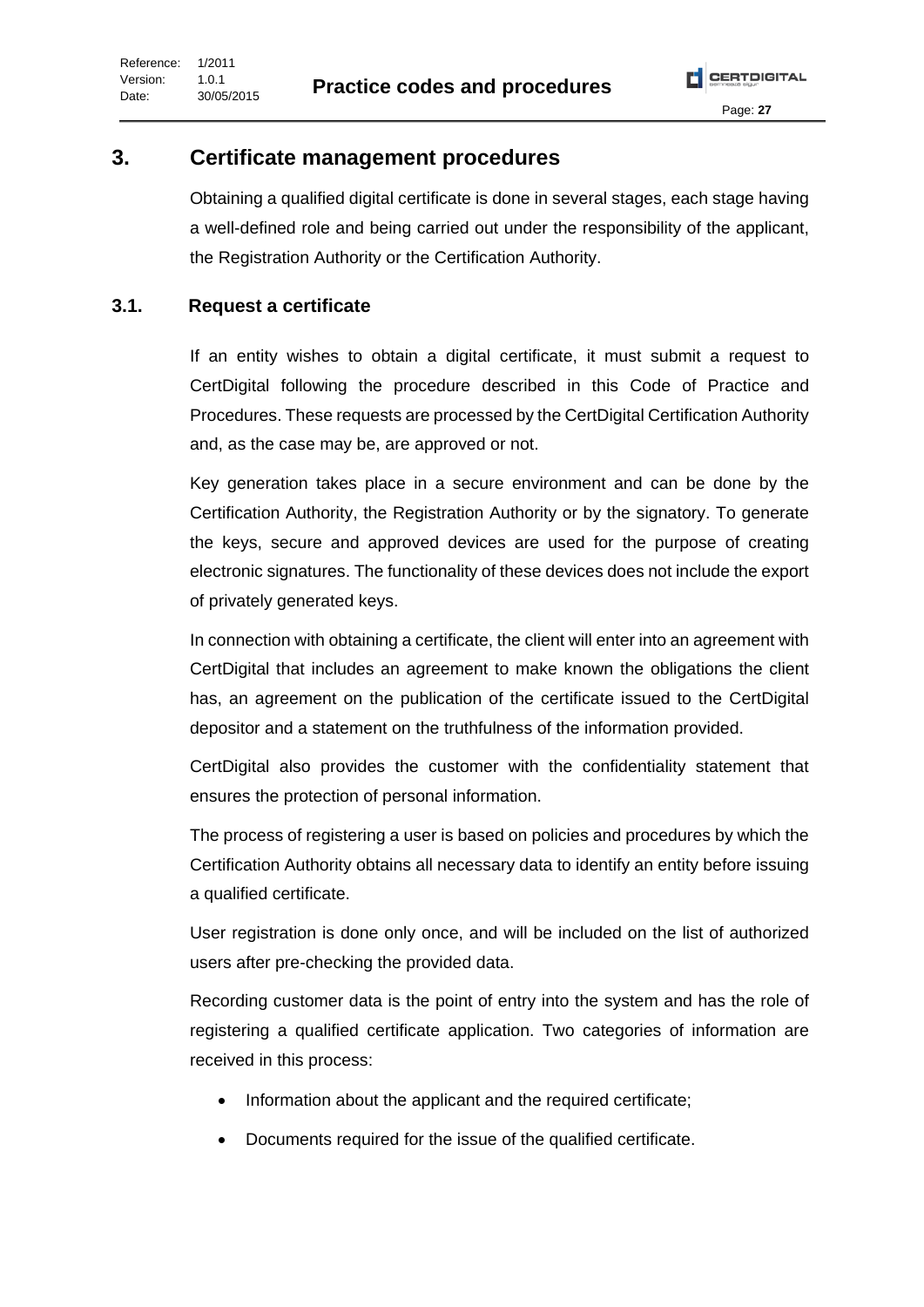The registration authority has the obligation to make copies of the original documents received from the applicant and to keep them on the basis of the methodology of archiving personal information. These methodologies are defined in the internal procedures for the protection of personal information.

Within the web form, information is requested in several steps about the applicant, the institution he represents and the certificate.

- **Step 1:** Enter the CNP of the client, or for non-Romanian citizens, enter the unique identification code. Depending on this code, the system will check whether the client is in the database or is a new client. Depending on this check, go to the next step.
- **Step 2**: If the customer is a new user of CertDigital certification services, then in this step you will need to complete all your personal data (name, surname, address, serial and ID number, other contact information etc.). If the client is already in the database, then he will be required to update those fields, if applicable.
- **Step 3** The information related to the certificate to be issued is entered: the e-mail address, the institution, the function and optionally the location and address of the client. During this step, through a Java signed applet, DCSC (Secured device for electronic signature creation) is being accessed and it needs to be connected to the computer. The DSCS will generate a pair of keys that will be related to the certificate to be issued. The public key is packaged in a PKCS # 10 object and is sent with the other information to the Certification Authority server where it is stored in the database.

A client cannot have more than one valid certificate on the same email address. Once this information is complete, the user is notified that they will receive an email with the positive or negative response of the data validation.

For this registration step, a certificate request will be generated, which will wait for a data validator to accept or deny it. This response must be given within 24 hours.

The validation of the data is done after the copies of the documents originally submitted by the client to the Registration Authority or based on copies authenticated by a notary public are sent by post.

The documents required for issuing a certificate are:

• Identity card (identity card, passport);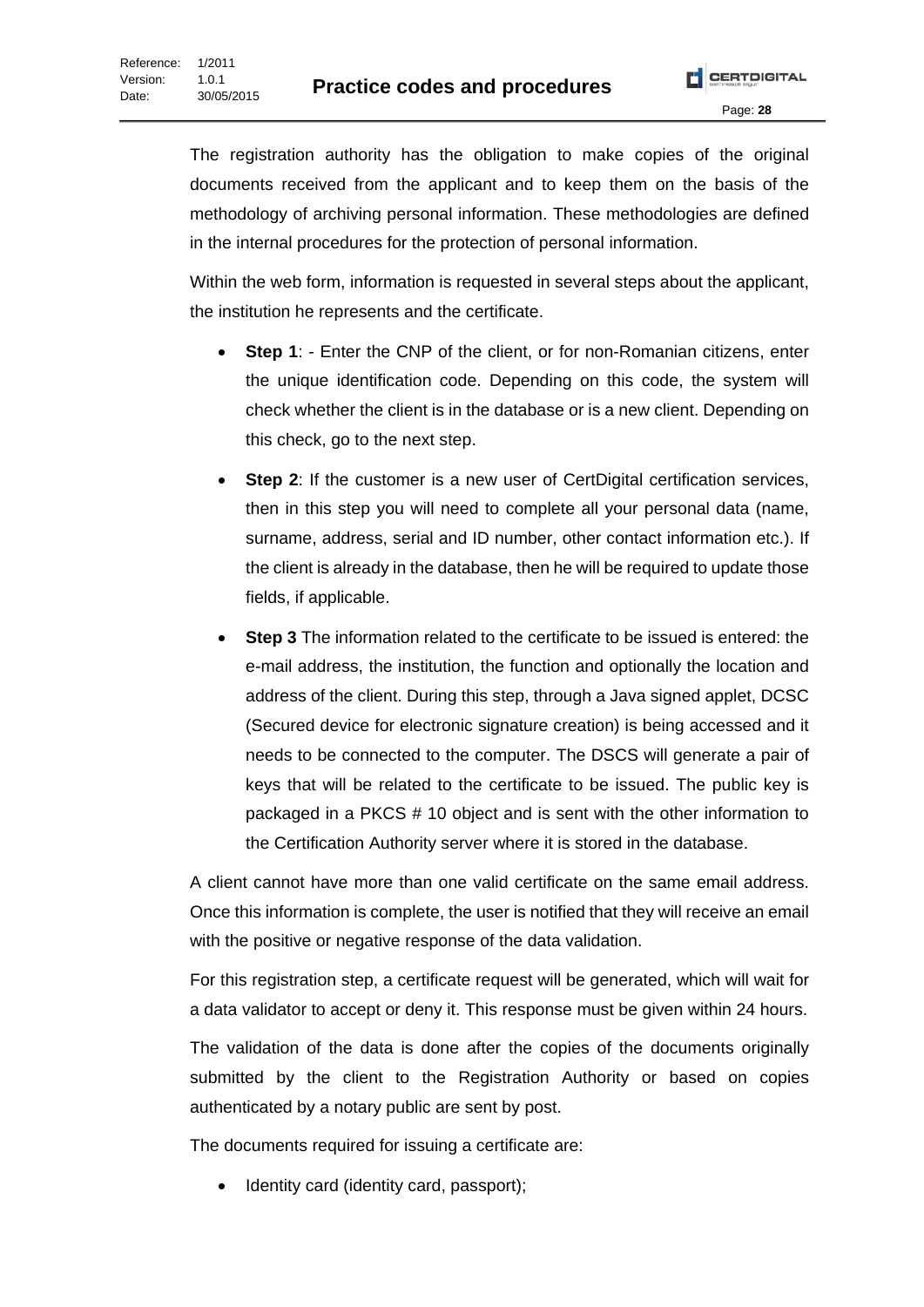- Declaration of responsibility by which the applicant expresses its agreement to CertDigital's general terms and conditions regarding the provision of certification services. The form of this statement can be downloaded from the CertDigital site.
- In case of certificates issued to institutions, a power of attorney or proof that the applicant is entitled to sign on behalf of the institution.

#### <span id="page-28-0"></span>**3.1.1. Name Types**

Each entity must define a Distinct Name in the subject field of the certificate in accordance with the X509 V3.

#### <span id="page-28-1"></span>**3.1.2. Using pseudonyms**

In accordance with Law no. 455/2001 on electronic signature, CertDigital certificates allow the use of pseudonyms as an alternative to the name by filling in an additional field in the registration form.

#### <span id="page-28-2"></span>**3.1.3. The need to use a name with meaning**

The name corresponding to the subject in the certificate must represent the user of the certificate in a simple way and must have a reasonable association with the real name of the authenticated user.

#### <span id="page-28-3"></span>**3.1.4. Uniqueness of names**

The Distinct name must be unique for each subject certified by the Certification Authority CertDigital. If the name presented by the subscriber is not unique, numbers and additional letters are added to the common name to ensure uniqueness.

Users can not alienate the certificates they have been granted.

#### <span id="page-28-4"></span>**3.1.5. Procedure for resolving disputes arising out of the use of the name**

CertDigital Certified Applicants are forbidden to use names that violate intellectual property rights. CertDigital does not verify if a certificate applicant holds intellectual property rights for the name entered on the request and is not responsible for resolving disputes arising out of that claim.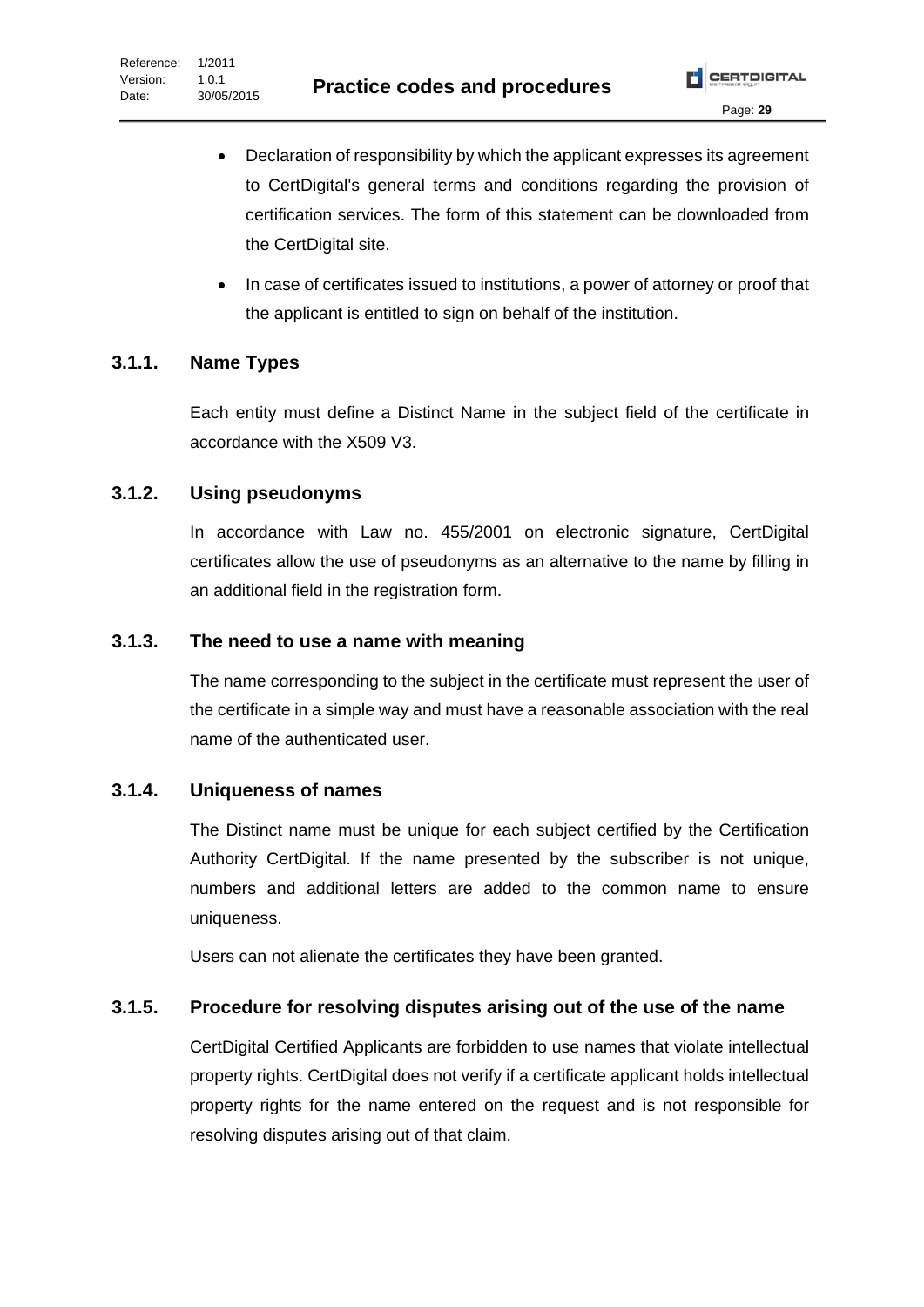CertDigital is entitled to reject or suspend a subscriber's request for conflicts without assuming any responsibility in this respect.

#### <span id="page-29-0"></span>**3.2. Issuing a certificate**

The information provided by the applicant through the request for issuance of the certificate is processed by CertDigital in accordance with the provisions of this document.

This processing is done by a person responsible for validating certificate requests. Validation or refusal to qualify for the Qualified Certificate is made using the same web application described in the registration step, only that person has a special account that gives him increased entitlements to an ordinary client.

Also, at this stage, the payment of certification services is verified, which the applicant has to do using any legally accepted payment method.

If the results of these processes are validated by the authentication conditions, CertDigital approves the request for certificates, respectively rejects it if nonconformities are identified.

If the request has been validated, the system will send an email to the requester, which will contain a URL to a page from where the certificate issued can be downloaded.

#### <span id="page-29-1"></span>**3.3. Shelf life and certificate format**

The period of validity of the Qualified Certificates issued by CertDigital is one year from the date of issue in accordance with Law no. 455/2001 regarding the electronic signature, and the format complies with the X509 standard V.3.

#### <span id="page-29-2"></span>**3.4. Electronic register of issued certificates**

CertDigital permanently maintains an Electronic Register that highlights the issued certificates and can view certificate information:

- the exact date and time at which the certificate was issued;
- the exact date and time when the certificate expires;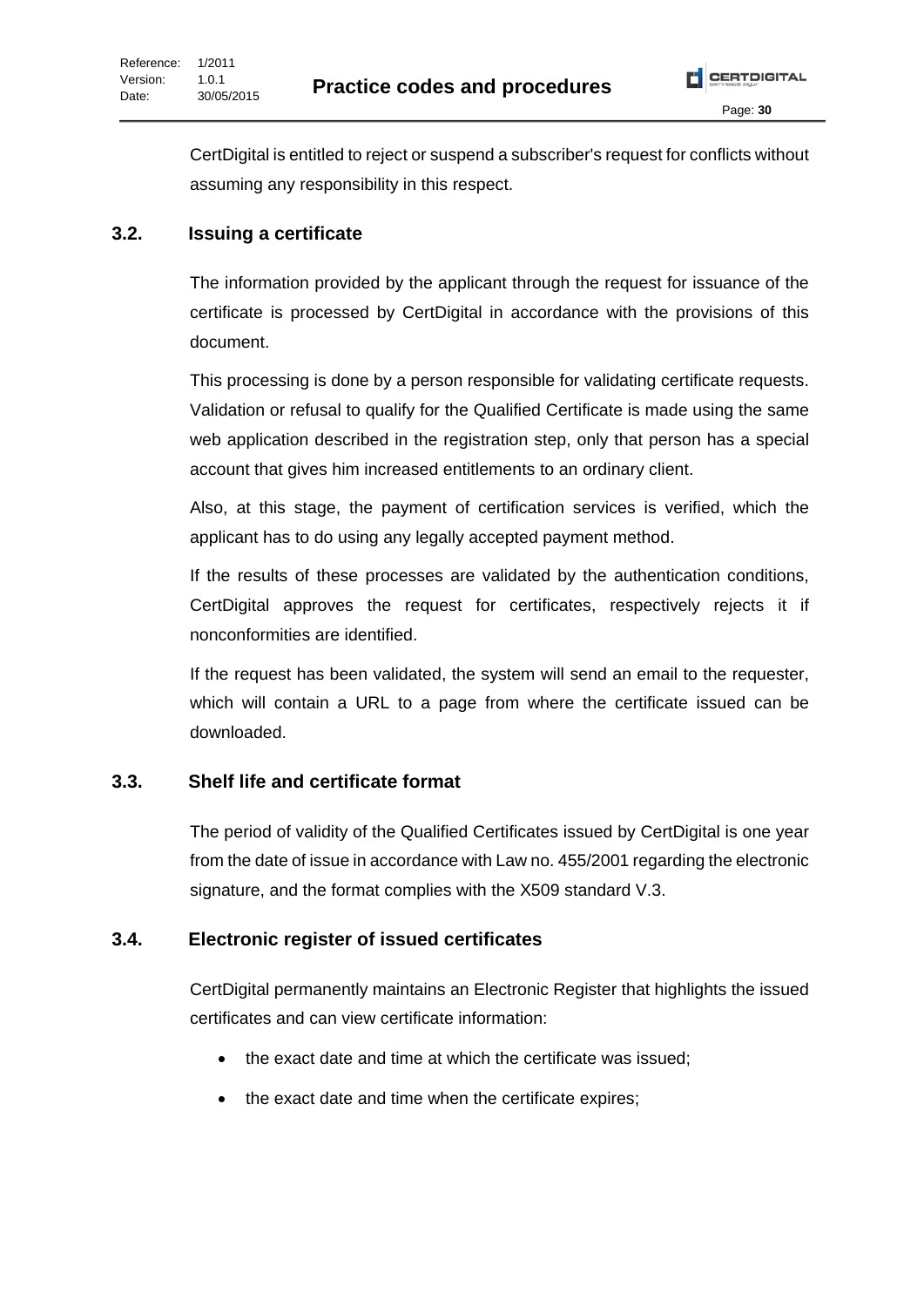• Where applicable, the exact date and time at which the certificate was suspended or revoked, including the causes that led to the suspension or revocation.

The Electronic Certificate Record is always available for consultation via the CertDigital website.

#### <span id="page-30-0"></span>**3.5. Acceptance of the certificate**

CertDigital will send the confirmation of issuing the certificate to the users together with the entry procedures.

Downloading the qualified certificate is done by the certificate applicant and it is necessary that the Secure Device to create the electronic signature be connected to the computer from which these actions are carried out.

This activity is carried out via an Internet connection and requires the use of a secure connection on the HTTPS protocol imposed by the CertDigital server.

Users are required to verify the contents of the certificate upon receipt of the certificate, in particular the correctness of the data and the complementarity of the public key with the private key it owns, and to notify CertDigital of any error in this respect. In such situations, CertDigital undertakes to cancel the issued certificate and ensure the re-issuance of a new certificate.

After a period of 7 days from receipt, the issued certificates are considered validated by the users.

Based on the user-approved agreement at the time of requesting the certificate, CertDigital will publish any new certificate issued in the information warehouse.

Once the certificate is accepted, the user accepts the rules of this Code of Practice and Procedures and is subject to the use of the certificate in accordance with the required conditions.

The Registration Authority stores the copies of the documents and statements submitted by the clients when issuing the certificates. Also, the Registration Authority keeps printed versions of qualified certificates issued.

Existing certificates in the database can be viewed using the search application's certification feature.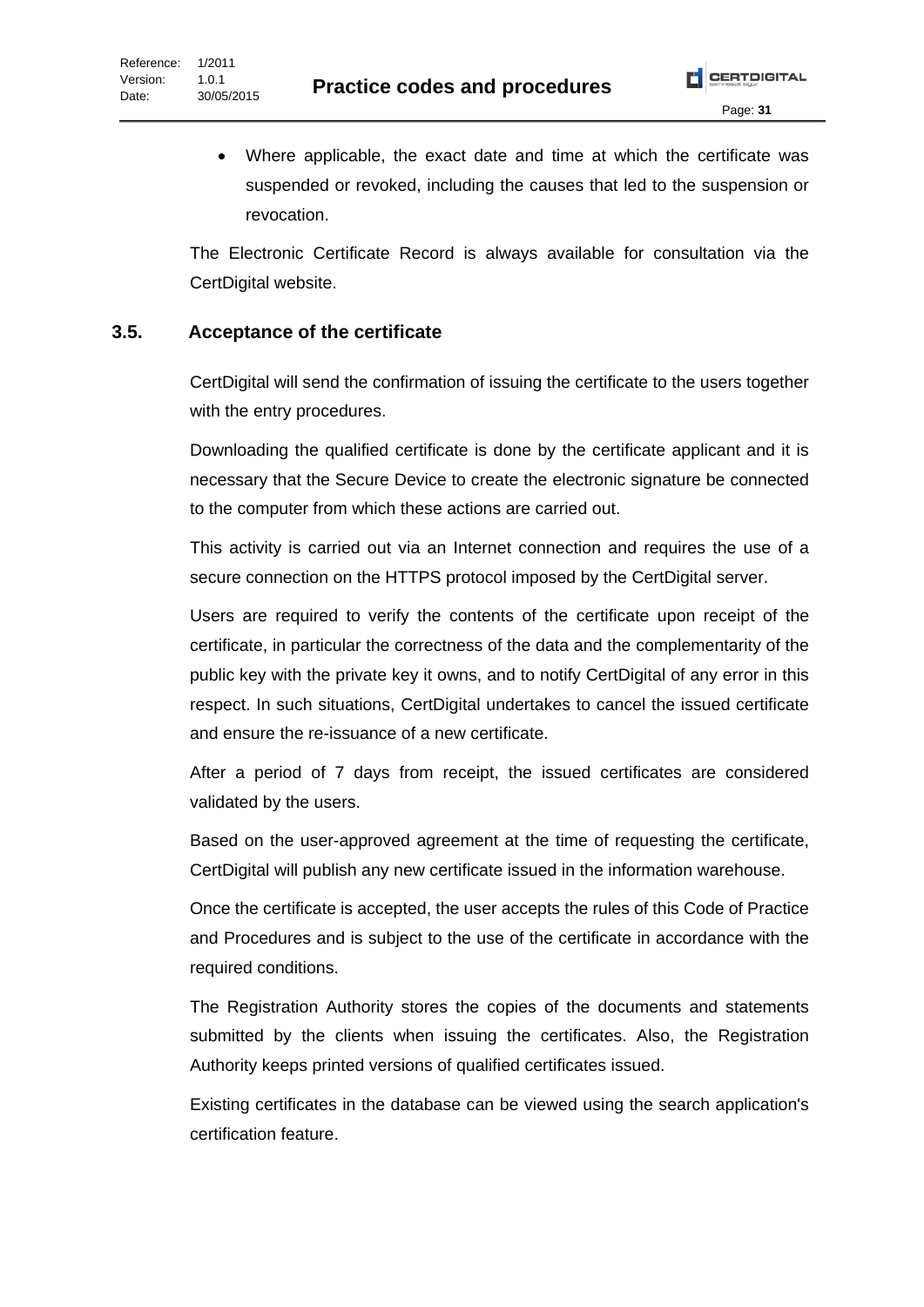#### <span id="page-31-0"></span>**3.6. Revocation of a certificate**

The user of a certificate can revoke the functional capabilities of the certificate if the private key is compromised in an irremediable form or if the information in the certificate no longer corresponds to reality.

The revocation process may be requested by the user or by a person who has revocation rights if the Certification Authority, CertDigital, considers that revocation of the certificate is required under the Electronic Signature Law.

Based on the password introduced in the Qualified Certificate Issuance process, a user can access a specific email address to which they can revoke the certificate by entering the email address and password associated with that certificate.

If the user has forgotten the password or does not have Internet services, he / she will be able to ask Certification Authorities to revoke the certificate. This request will need to be accompanied by a legitimation of the user's identity, who will have to prove that he is the owner of the certificate that is being revoked.

A revocation of the certificate may also take place after a self-certification by the Certification Authority or at the request of certain state authorities under the Electronic Signature Law.

Revocation of a certificate does not affect the transactions made prior to revocation or the obligations resulting from compliance with this Code of Practice and Procedures.

When revoked, the certificate is included in the List of Canceled Certificates of the Electronic Certificate Registry and is considered invalid. Registration of certificate revocation is made immediately after the revocation request is registered.

#### <span id="page-31-1"></span>**3.6.1. Circumstances for revocation**

Revocation of a certificate is made when:

- A request for revocation was issued by the signatory or an authorized entity;
- The agreement between the parties has expired;
- CertDigital ceases to provide these services;
- The information provided by the signatory in the issuing request is false;
- The user's private key is irreparably compromised;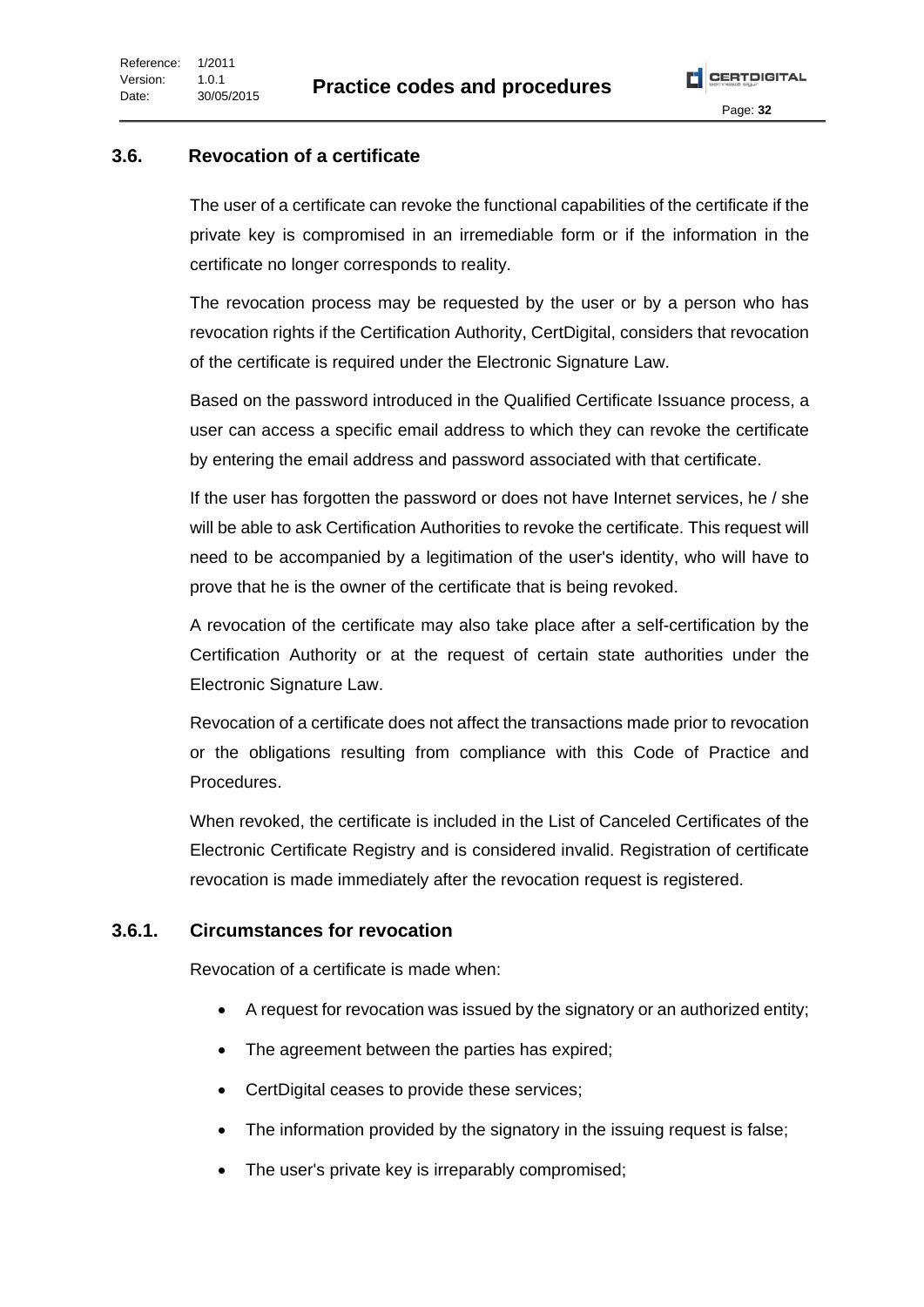- CertDigital decides that the issue of the certificate has not been performed in accordance with the procedures required by the Code of Practice and Procedures;
- CertDigital discovers that the certificate was issued to someone other than the one mentioned in the certificate without its authorization;

#### <span id="page-32-0"></span>**3.6.2. Procedure for revocation request**

The request for revocation may be filed as follows:

- The Signatory or an Authorized Entity requests the revocation of a certificate by a completed and handwritten cancellation form at the CertDigital Certification Authority.
- The Signatory or Authorized Entity requests the revocation of a certificate by an electronic revocation request to CertDigital. In this case, the authentication of the revocation is provided by a qualified electronic signature.
- Online services made available by CertDigital.

#### <span id="page-32-1"></span>**3.6.3. Procedure for Suspension Application**

CertDigital does not offer the possibility to suspend the issued certificates.

#### <span id="page-32-2"></span>**3.7. Extend the validity for a valid certificate**

The process of renewing a certificate and, implicitly, extending the period of validity implies the existence of a valid certificate and a corresponding private key.

By renewing, CertDigital will issue a certificate with the same public key whose information is taken from the previous certificate but with the change of the serial number, issuer's signature and the validity period.

#### <span id="page-32-3"></span>**3.8. Modifying a valid certificate**

If the user requests the issuance of a new certificate due to the modification of some of the existing information, CertDigital will issue based on the existing certificate (if it is valid) a new certificate with a new public key and a new serial number. Issuance of the new certificate is made after previously verified and confirmed information that has undergone changes.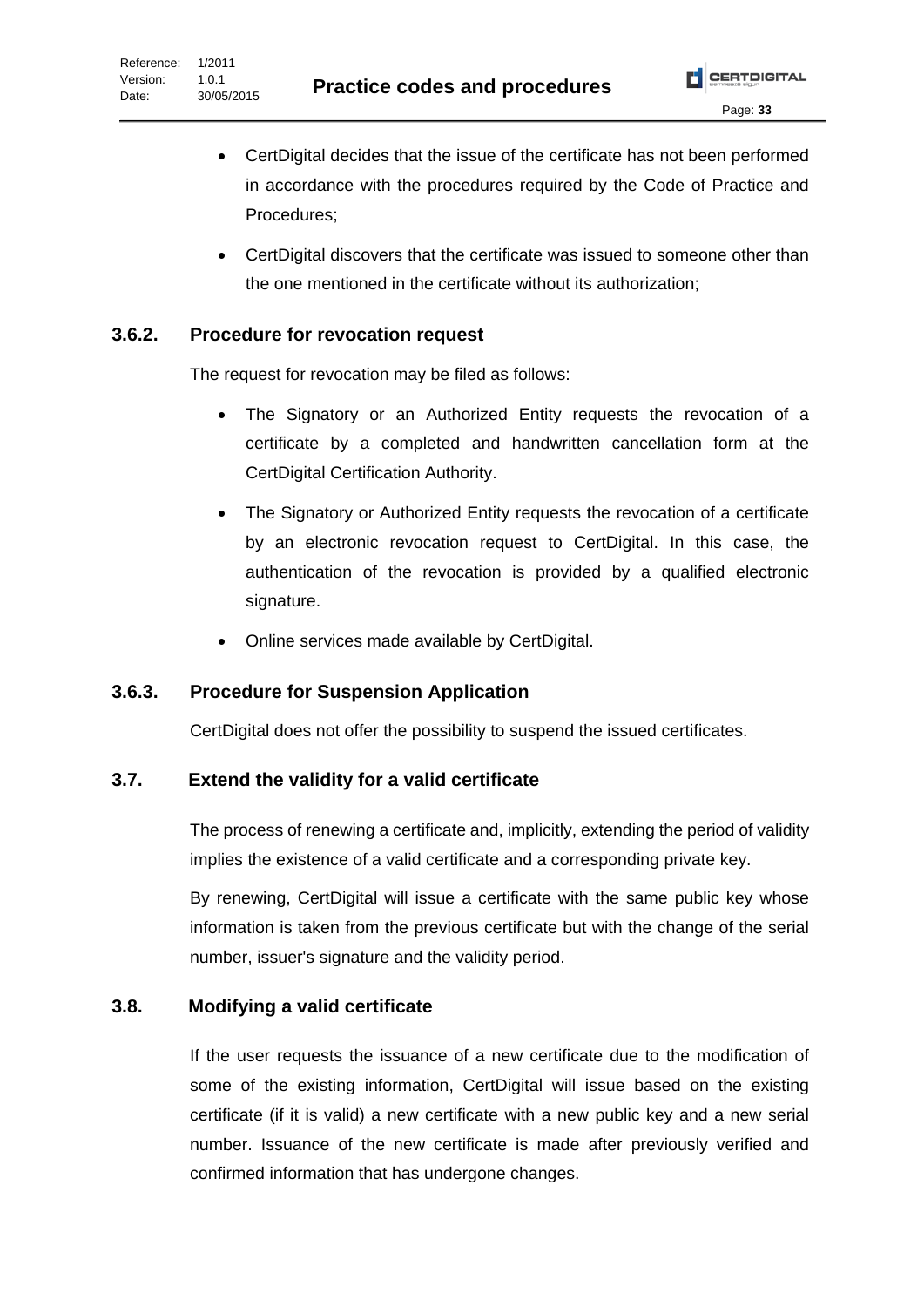Reference : 1/2011 Version: Date: 1.0.1  $30/05/2015$ 

## /05/2015 **Practice codes and procedures**

**CERTDIGITAL**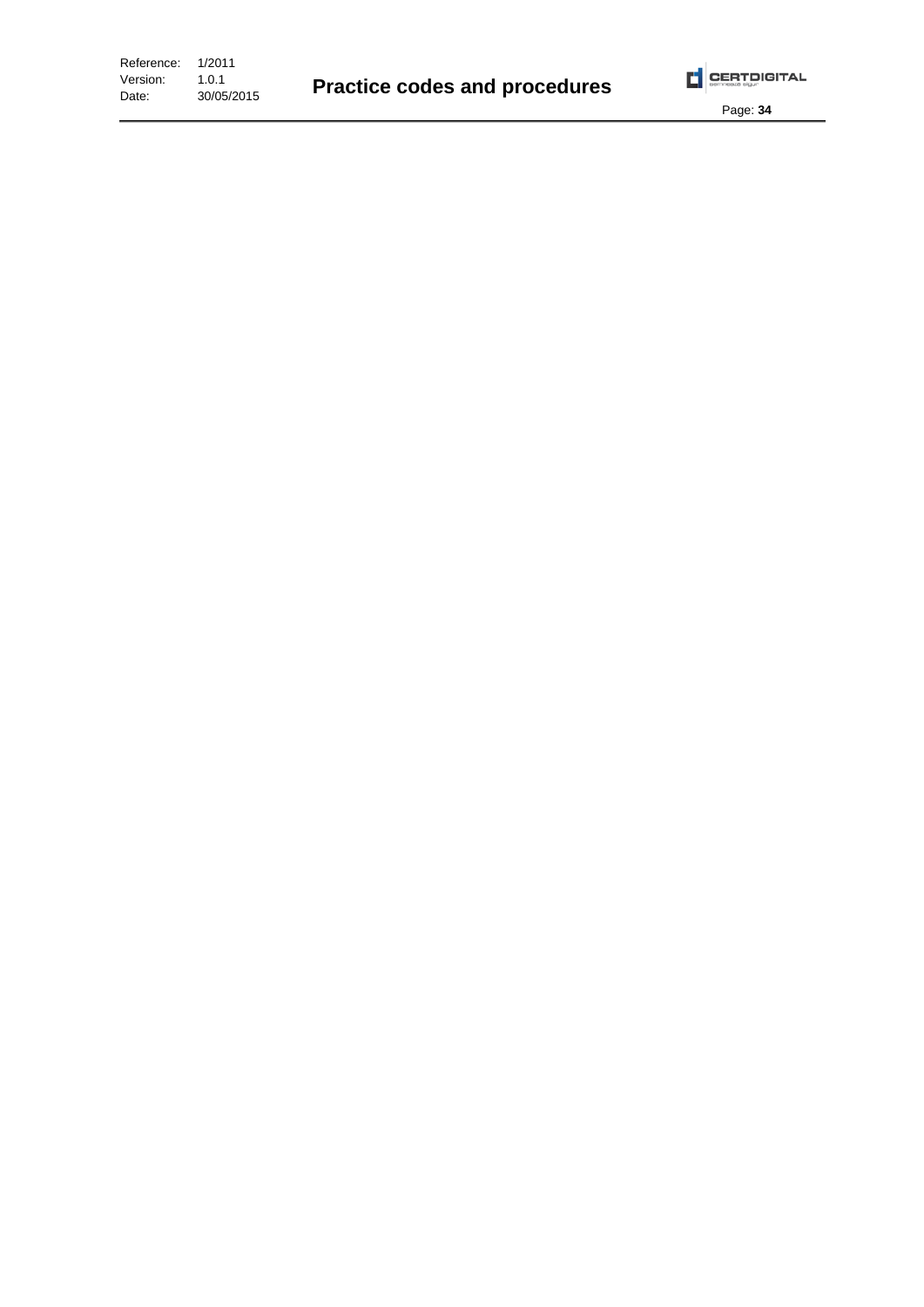## <span id="page-34-0"></span>**4. Operational practices and procedures in the IT field**

#### <span id="page-34-1"></span>**4.1. Physical access control procedure**

The rules on which access control measures are based start from the principle that all rights are generally restricted if there is no explicit approval or authorization in accordance with CertDigital policies and procedures.

#### <span id="page-34-2"></span>**4.1.1. Location of location**

CertDigital Headquarters is located in Tudor Vladimirescu Street, no. 17, Targu-Jiu, Gorj County.

#### <span id="page-34-3"></span>**4.1.2. Protection against unauthorized access**

The Certification Authority's office is equipped with an alarm and access control system (stand-alone DVR, surveillance cameras, access control, proximity reader, motion sensors, smoke, alarms)

CertDigital has entered into a contract with a specialized security firm to ensure the intervention of a crew within 6 minutes of receipt of the anti-burglary, fire or panic.

The Certification Authorities' equipment room is additionally protected by a metallic anti-burglary door, accessed by a magnetic card, by entering a security code and by driving a key, devices that only the system administrator and the CEO can act on.

#### <span id="page-34-4"></span>**4.1.3. Protection of private keys and qualified certificates**

The storage of private keys used to issue certificates is done by secured equipment that is certified to comply with the provisions of Law no. 455/2001 on electronic signature and can not be falsified. To prevent any unauthorized access or tampering of sensitive information, CertDigital implements appropriate, periodically reviewed controls to ensure proper operation.

Qualified certificates are stored on reliable systems that allow only authorized persons to enter and modify certificate information.

Third-party certificates can only be consulted if their owner agrees;

Moreover, the CertDigital systems track every technical change that could jeopardize the implemented security systems. This track is being permanently monitored by authorized personnel of CertDigital.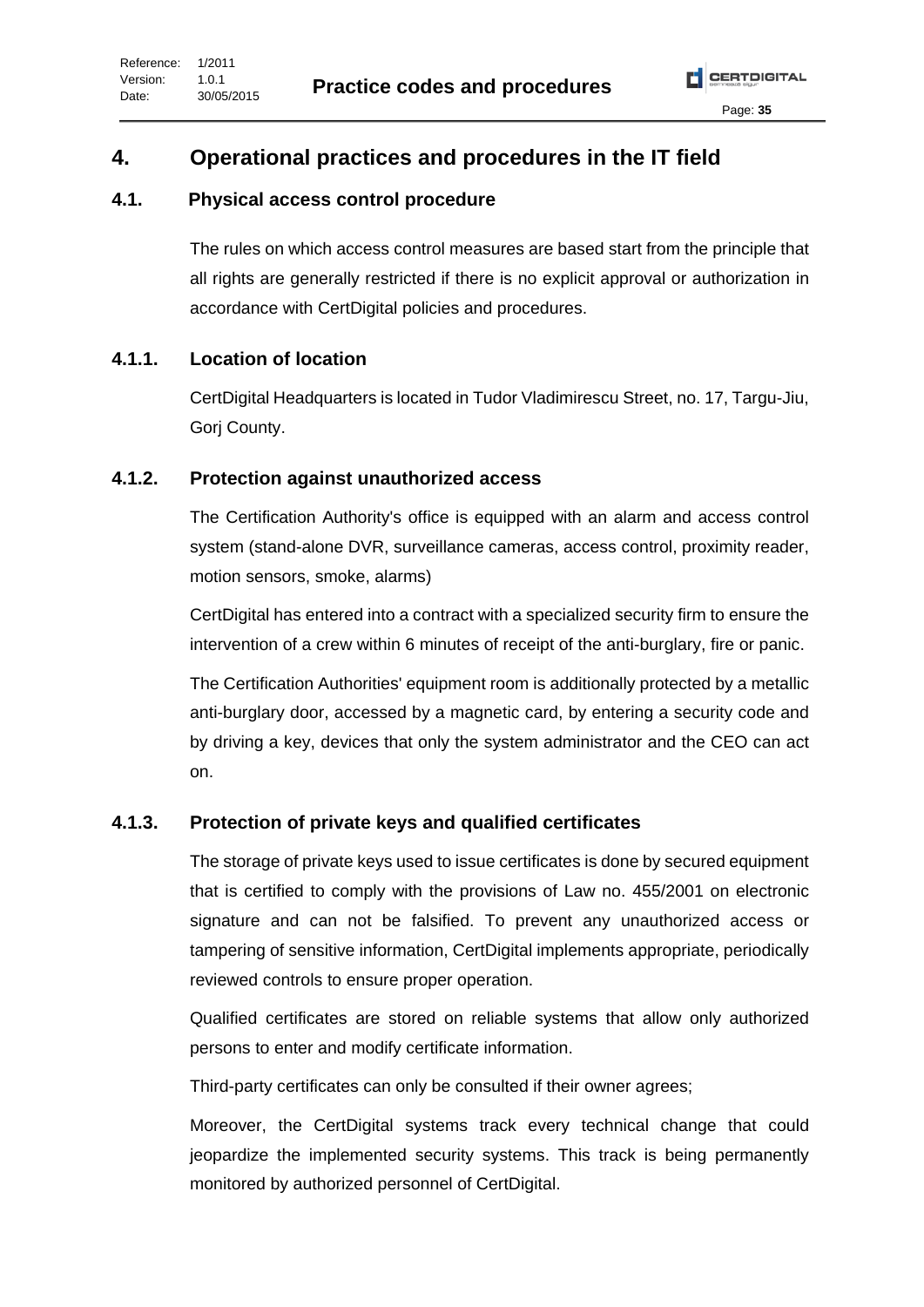## <span id="page-35-0"></span>**4.1.4. Physical access**

The CertDigital management identifies the access rights required by employees and communicates these rights to the responsible staff for implementation in accordance with the procedures in force.

Access to the premises is based on the following rules:

- Every employee CertDigital has full access to his office:
- Throughout the duration of the program, each employee has access to all areas, except for the areas that the responsible manager has marked as restricted areas;
- Access rights for collaborators, consultants, cleaning staff, etc. Is allowed only in the areas in which it operates. Access will be made by specifying the place and time required and will be approved by the responsible manager;
- Visitors are only allowed access in reception areas and access to secured areas will be done only on the basis of a clearly defined need for the activity and permanent oversight of a CertDigital employee;
- IT staff issues recommendations on access rules for consultants and collaborators of each department who have a business relationship with third parties.

## <span id="page-35-1"></span>**4.1.5. Environmental controls in critical IT areas**

The following measures were implemented to establish optimal conditions in critical IT areas:

- Air conditioning systems and rack mounted fans that provide optimal operating temperature for IT equipment;
- 4 UPSs each with 1000W power. These UPSs are connected to the four servers, the HSM, the router, the firewall, the internet switches and modems;
- Connection to a separate electrical grid to provide protection against overvoltage;
- To avoid possible threats (such as floods), the equipment in the dedicated Certification Authorities room is placed in a raised rack that is protected by a key lock.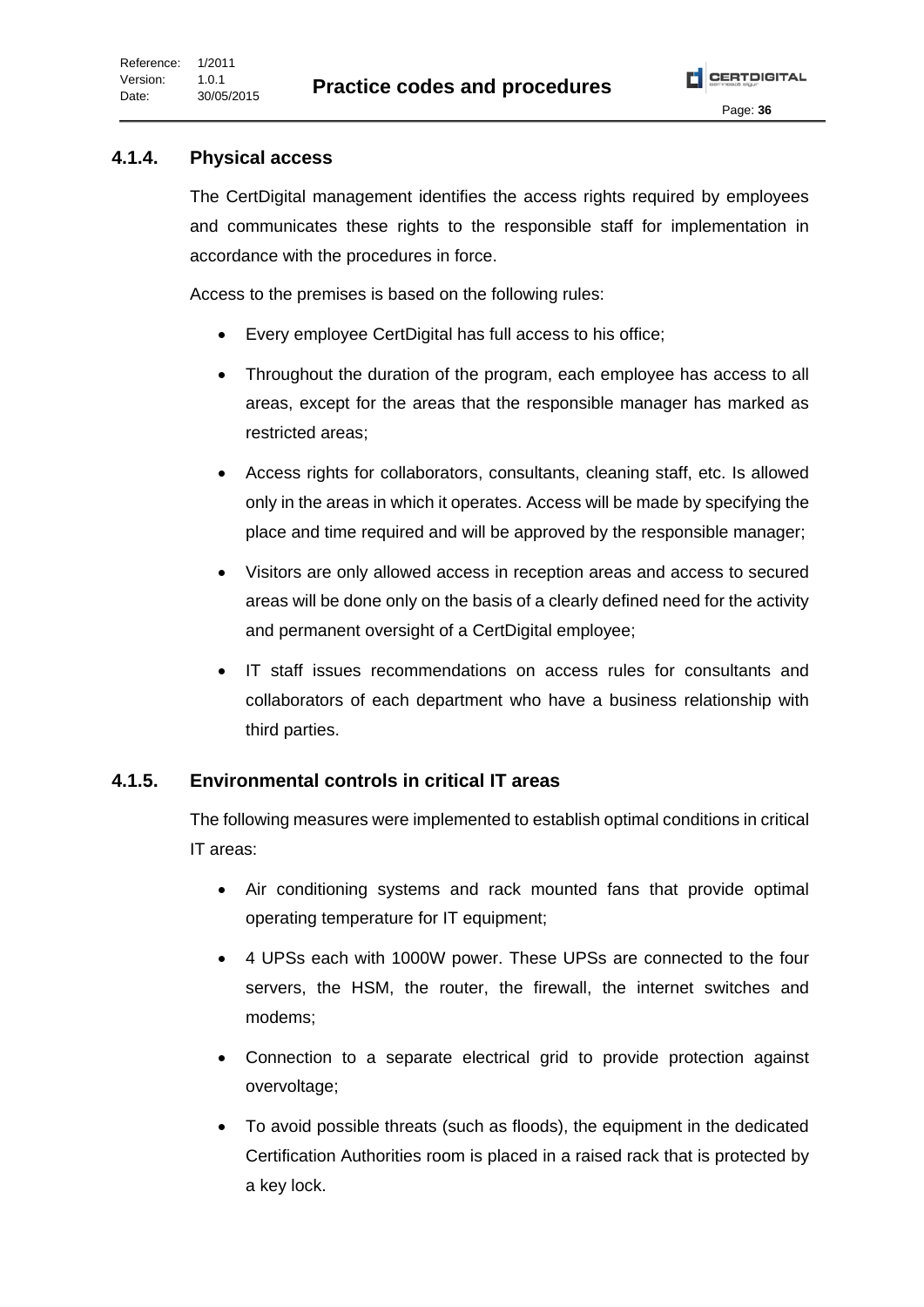• Smoke detection systems and fire extinguishing systems.

#### <span id="page-36-0"></span>**4.2. Security policy**

The security measures implemented by CertDigital, which ensure the performance of qualified certificates issuance in optimal conditions:

- measures to ensure redundancy for critical data;
- measures to ensure the continuity of the services offered;
- protective measures against the mistakes of the hired personnel;

#### <span id="page-36-1"></span>**4.2.1. Measures to provide redundancy for critical data**

#### **Mirroring system for server hard drives**

Data security is provided by systems based on RAID Mirroring matrices made up of two 500GB SATA disks - capacity for each server. Data duplication provides protection against physical loss of information.

#### **Clustering system for the Certification Authority**

The Certification Authority Server (ca.certdigital.ro) is set to work in clustering with another backup server, thus ensuring a high level of availability of services.

#### **Systematic backup process**

The data on the ca.certdigital.ro server as well as the information on HSM are saved and archived periodically in accordance with the provisions of the rescue and restoration procedure.

#### <span id="page-36-2"></span>**4.2.2. Measures to ensure the continuity of the services offered**

In order to ensure the continuity of the services offered, the Certification Authority has an Internet connection through two lines provided by different providers, as follows:

- RDS 2 MB main fiber optic line guaranteed;
- Romtelecom 20MB back-up line of ADSL.

#### <span id="page-36-3"></span>**4.2.3. Measures to protect employees from mistakes**

**Qualified staff in certification activities**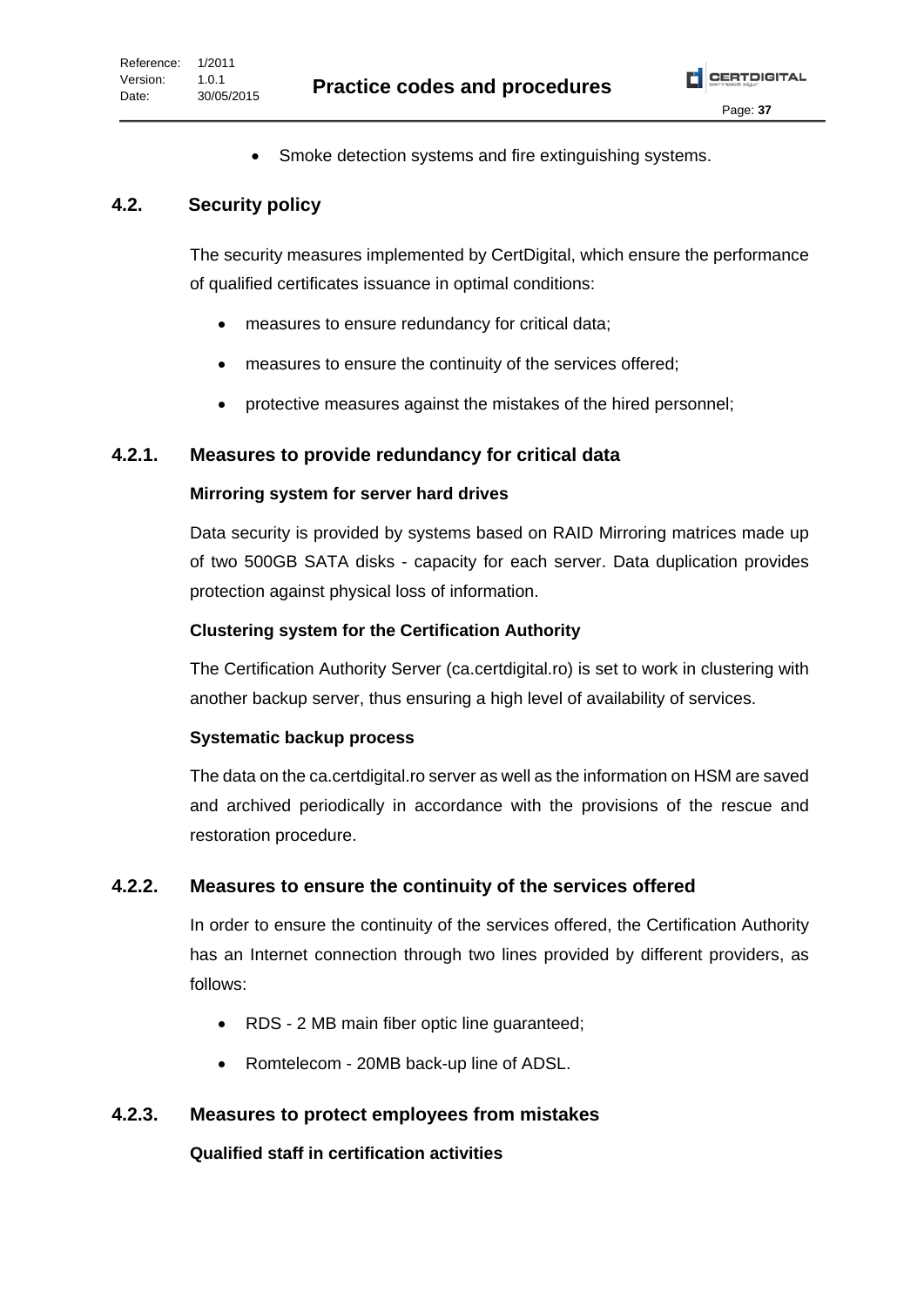CertDigital Certified Authorizing Officer staff is made up of highly qualified and highly trained people with certifications and diplomas.

#### **Qualified and experienced staff**

Personnel nominated to be part of the certification team must provide evidence of past experience, qualifications and experience required to perform competently and satisfactorily the job responsibilities.

#### **Segregation of activities**

Activities are rooted according to the responsibility sheet, so that a more complex activity can only be done with the consent of several people. An example would be the creation of new key pairs and certifications for certification authorities, where the system administrator and the management authority responsible for the certification should collaborate as specified in the operational procedure governing this activity. Moreover, for critical activities, the written consent of the General Director is required.

Another example is issuing Qualified Certificates, where we are responsible for entering data, responsible for validating them, who can revoke certificates, or administrators who can create new user accounts and change their roles.

#### <span id="page-37-0"></span>**4.3. Data rescue and restoration procedure**

The data rescue program is developed on the basis of a risk assessment carried out by CertDigital IT staff.

The system administrator is responsible for the entire backup and restore process that must be performed according to the current procedures. For the restoration procedure it is necessary, however, a written authorization, signed by the CertDigital Management.

#### <span id="page-37-1"></span>**4.3.1. The rescue process**

At the level of the Certification Authority, two sets of critical data are identified.

- The SQL Server database, where all the issued certificates are kept, and information about them: the recipient, the date of issue, the validity, etc..
- Key pairs and certificates of all authorities in the CertDigital Trusted Tree. This information stored on the Hardware Security Module (HSM).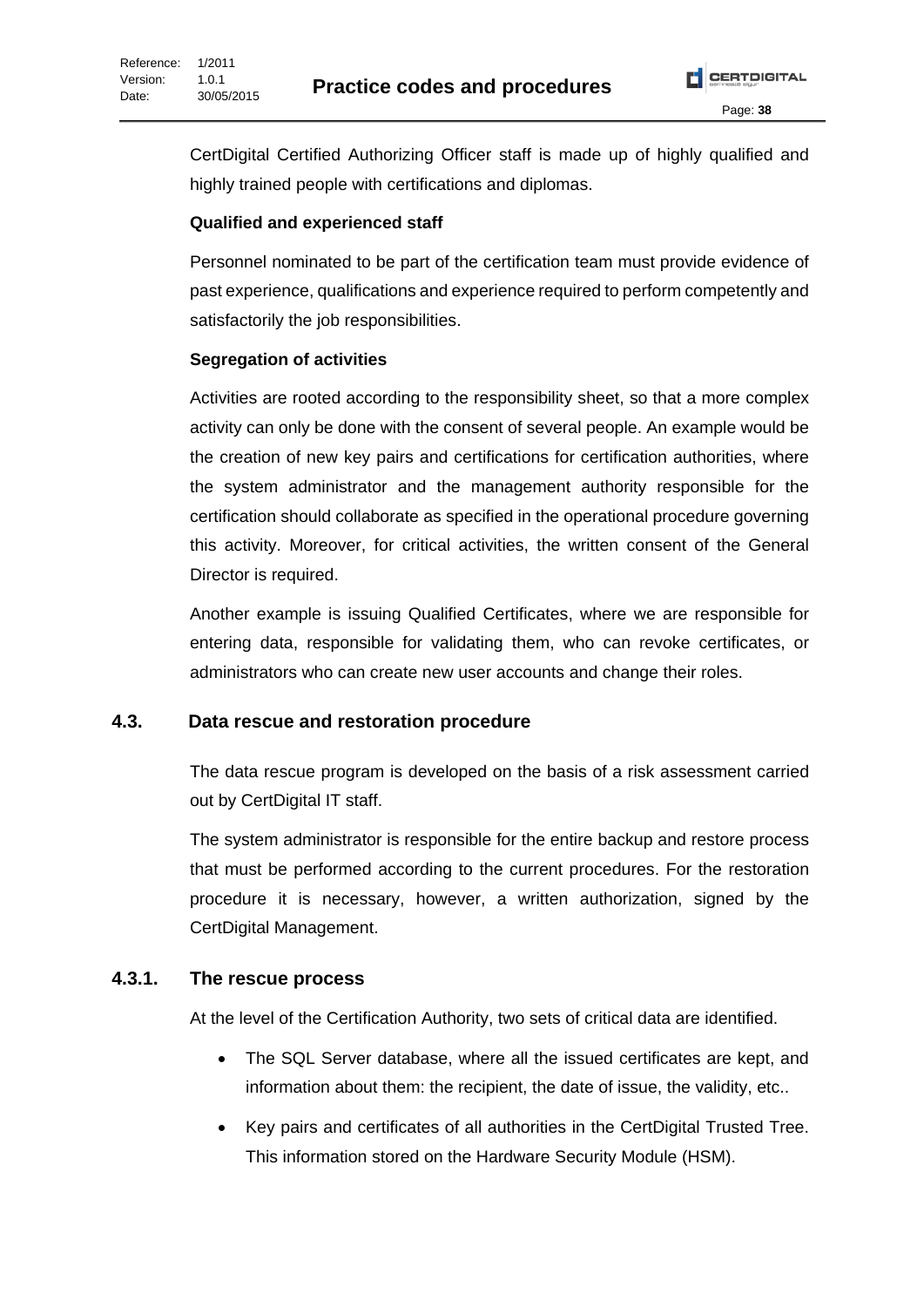The backup process is done by the System Administrator, which includes both points in the above paragraph.

The SQL Server database back-up process is run automatically, programmatically, using native SQL Server programs (back-ups) in the following steps:

- 1. **Full Back-up**  is run weekly each Sunday at 00.00. Backup consists of completely saving the database: tables, structure, views, stored procedures and functions, indexes, resulting in an exact copy of the initial database at the time of saving. The save is performed on the Network Storage in a file named "ca\_full\_backup.bak".
- 2. **Differential Back-up -** Is executed automatically once a day, at 1.00 pm and consists of saving all database changes that have occurred since the last Full Backup. Saving is done on Network Storage in a file called ca\_diff\_backup.bak.
- 3. **Transaction Log Back-up -** Is automatically executed daily from 8:00 to 18:00, every two hours, including time intervals. This procedure saves the log of operations on the SQL database. Saving is done on Network Storage in a file called "as log backup.bak".

Back-up of key pairs and certificates is executed whenever the structure of CertDigital certification authorities changes, or automatically, programmatically, every 1 and 15 days of each calendar month.

Saving HSM data will be done using the HSM client application installed on "ca.certdigital.ro". The HSM backup file is encrypted, and can only be used for the data restoration process.

The files will be saved with the \* .backup extension and will be stored on the NetworkStorage in the BackupHSM \ YYYY.MM.DD location hh: mm, where YYYY.MM.DD hh: mm represents the Year.Month.Day Time: Current Minute.

Every Friday on weekdays, Network Storage saved on both the SQL database and the HSM certificates' savings are written on CD / DVD magnetic media, which will indicate the date and time at which they were saved. Subsequently, the CD / DVD drives are kept in a safe place in key-protected metal lockers and dedicated security system within CertDigital.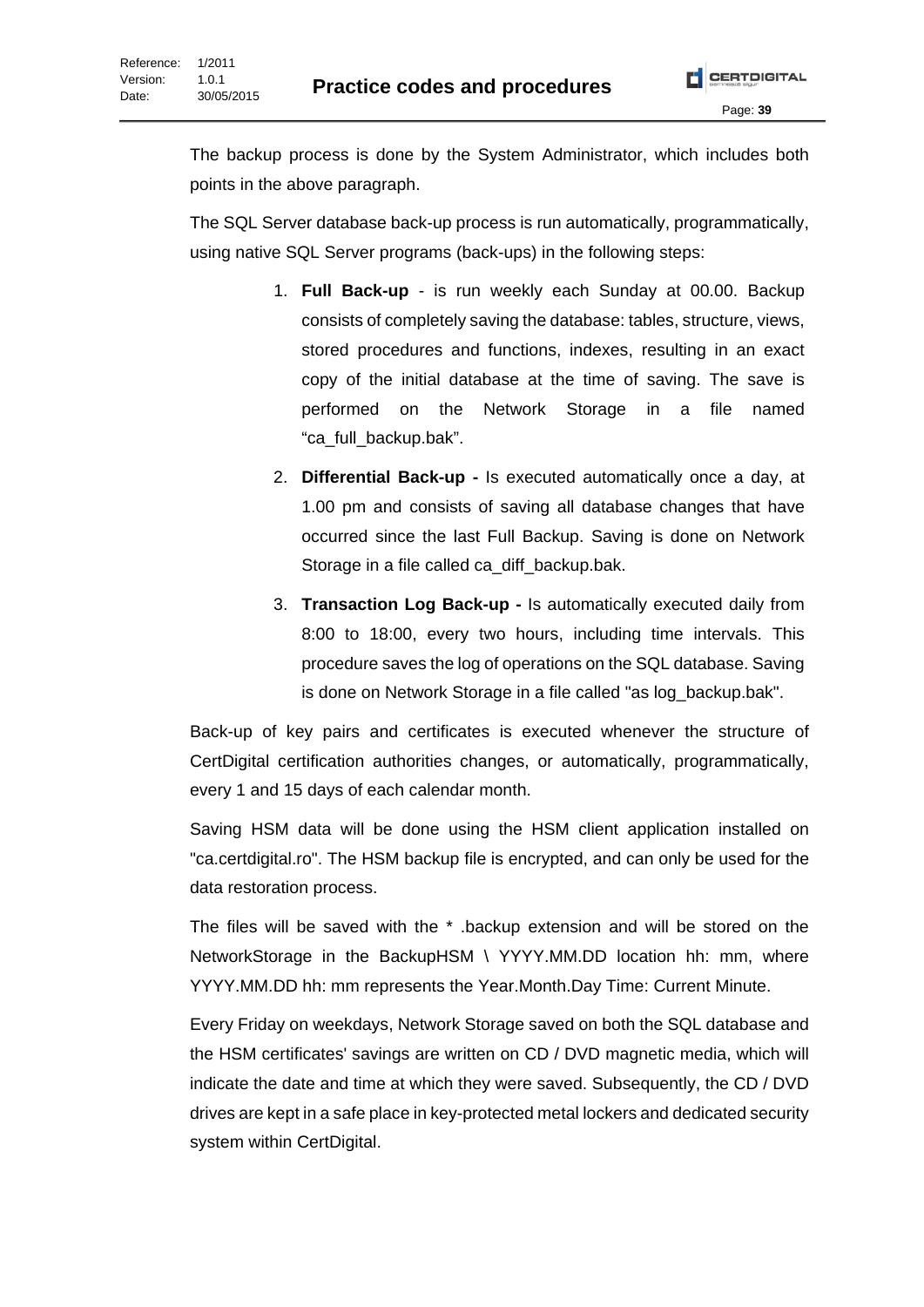#### <span id="page-39-0"></span>**4.3.2. Restoration procedure**

The implementation of restoration procedures is carried out as follows:

- The IT department performs at least quarterly backup environment testing to verify that it can be used to restore data.
- Restore testing is performed on the test environment and aims to verify the correct operation of the restored data.

If hardware failures (motherboard malfunction, storage failure, or other) are detected, the problem is remedied by replacing defective components with other compatible new components with the same technical characteristics as those of the original components.

After installing the new components in the system, if necessary, repopulate with existing data saved before the problem occurs. To back up the data backup procedure (CD or DVD), the written consent of the Director General.

The restoration process will be performed by the system administrator under the supervision of the Technical Director, who will be responsible for this process.

#### <span id="page-39-1"></span>**4.4. Account management procedure in CertDigital systems**

All user accounts of CertDigital employees are uniquely identified by a username (based on the employee's name using the account) and a password (which will be determined based on the rules and procedures mentioned in the Procedure for Administering Passwords).

The user name of an employee is issued during the course of his activities under contract with CertDigital and can only be modified on the basis of well-founded needs (the employee changes his name legally, CertDigital carries out another employee with Similar or similar names that may create confusion, etc.).

CertDigital's computer and e-mail applications allow the definition of user groups that specify the rights that users in a group have in using a computer system. User groups will be defined according to the strict responsibilities and requirements that the category of users associated with them has.

Users have the obligation to use their access rights in computer systems that have been granted only to fulfill their assigned tasks and responsibilities, and it is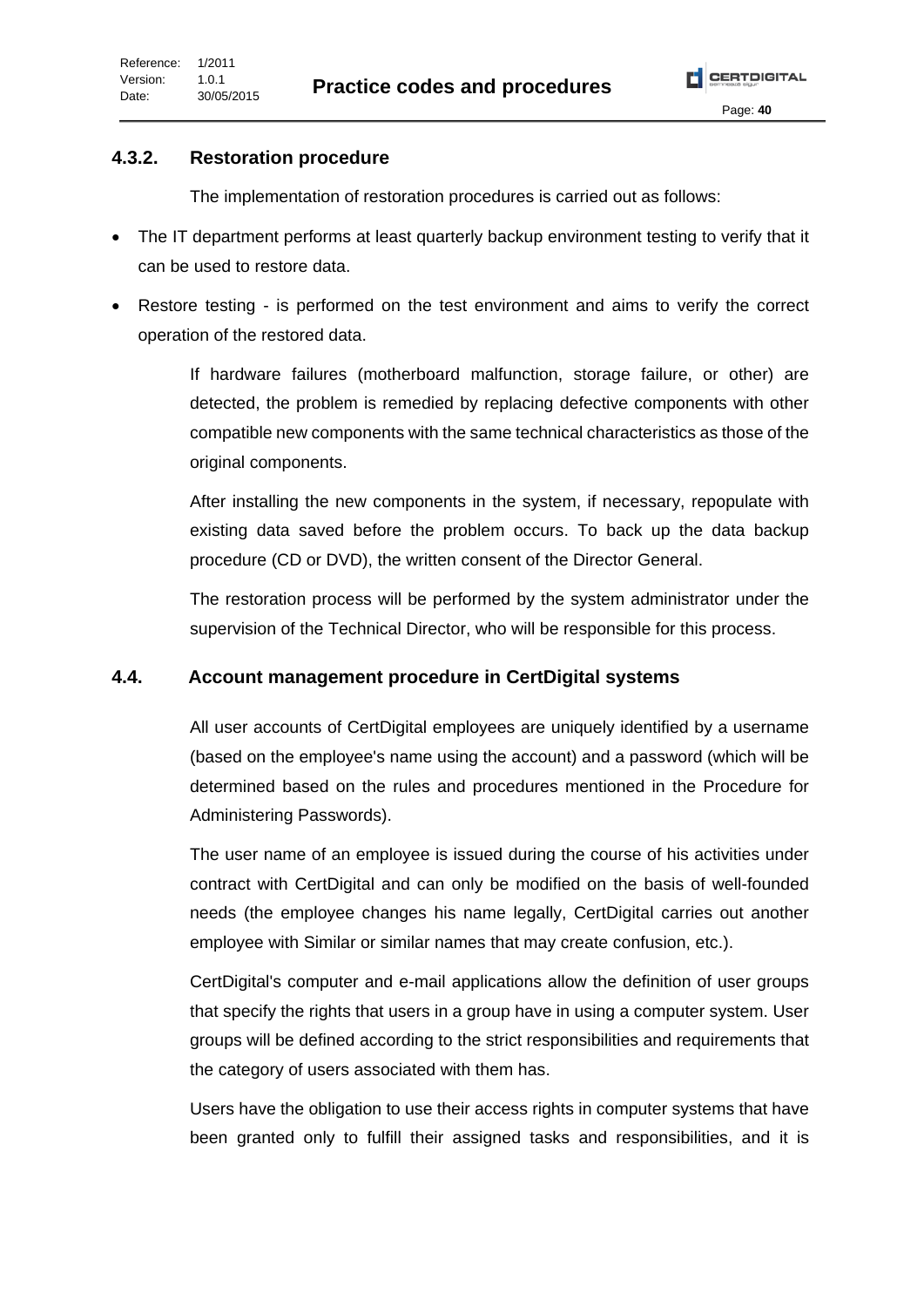forbidden to use the information to which they have access for purposes other than those specified.

It is also forbidden for employees to alienate or "lend" their own access accounts to the computer network, computer applications or e-mail systems to other employees.

A user's account may have multiple states as follows:

- *Active - your account is fully operational*;
- *Expired - the account password is expired and reactivation is required to generate a new password*;
- *Disabled - the use of the user account has been suspended due to termination of the employment contract between the employee and the Company or if the account holder no longer fulfills the criteria for using the account*.

#### <span id="page-40-0"></span>**4.4.1. Create user accounts**

Defining user accounts for CertDigital's computer network, computer systems, or e-mail systems is done by application management personnel within the IT Department.

When hiring a new person in CertDigital who needs access to one or more of the IT systems, the direct boss will ask for the creation of the required user accounts by filling out a form for creating a user account. The form will detail the applications and systems for which the access account is requested, as well as the rights and user profiles that that person needs in order to fulfill the responsibilities assigned to him / her.

The completed form must be signed both by the user and by the direct superior and must be submitted to the IT Department for implementation.

Based on the completed form and its approval, the IT Department will create the required accounts exactly with the rights and profiles specified.

#### <span id="page-40-1"></span>**4.4.2. Changing user accounts**

If there is a need to modify an access account in CertDigital IT systems, the requesting user will complete a user account modification form by specifying in detail the new rights they require (applications and computer systems, profile User,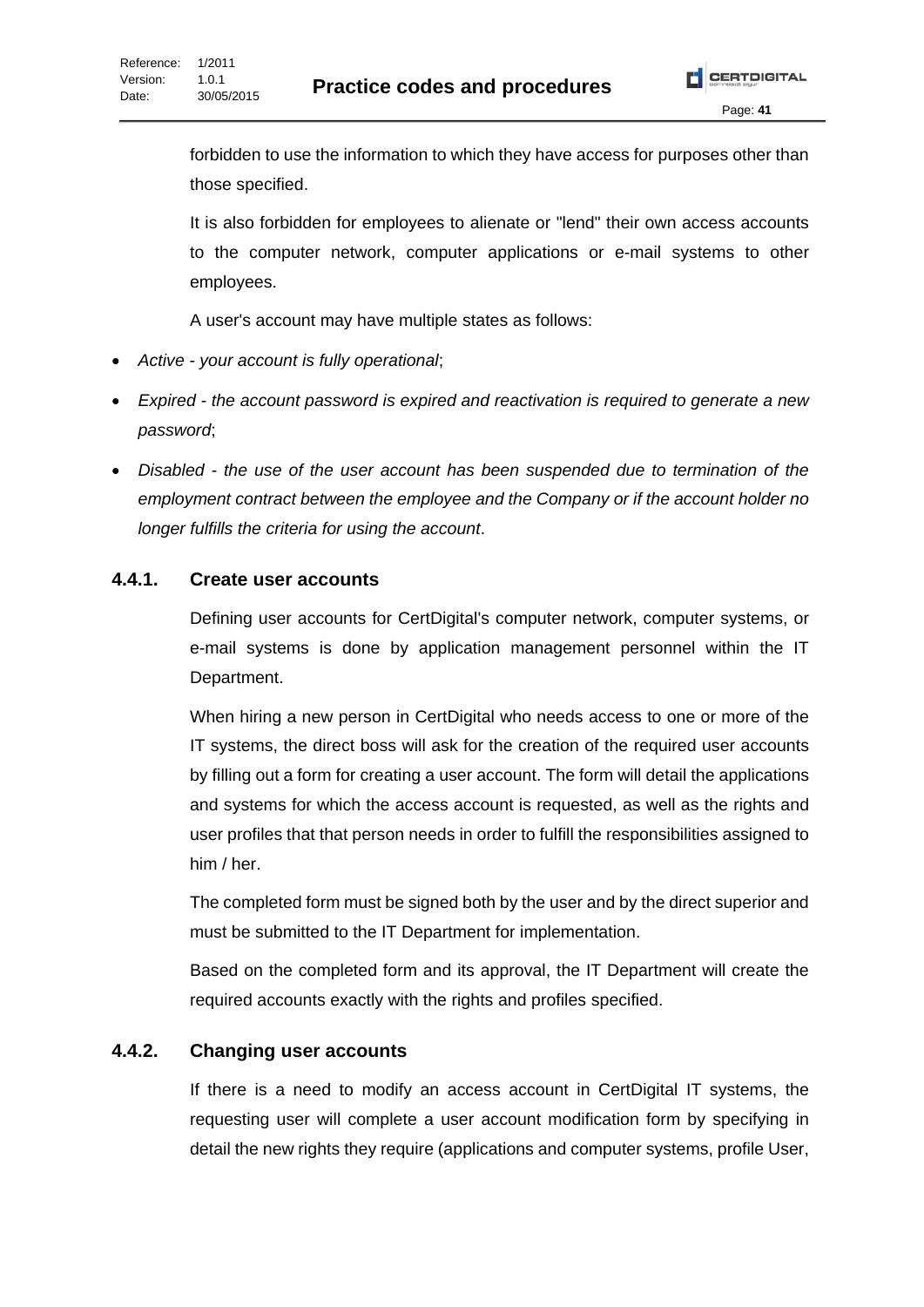etc.) as well as the rights it holds and which must be canceled with the change of position within CertDigital.

The completed form is approved by the immediate superior of the employee who will agree and review where appropriate the details of the requested user accounts, as well as of those that will be canceled.

Based on the completed form and its approval, the IT Department will perform the operations to modify the accounts in accordance with the specified details.

Also, if the activity is interrupted for more than 60 days (for example in the case of maternity leave), the employee has the obligation to request through the user account modification form the temporary deactivation of the user account. The form must be signed by the supervisor directly and sent to the IT Department that will act accordingly.

#### <span id="page-41-0"></span>**4.4.3. Disable user accounts**

The process of disabling a user account is based on the liquidation letter issued by the Human Resources Department. Thus, upon termination of the employment contract with CertDigital, the employee will submit to the IT Department the liquidation file containing a reference to the deactivation of his user accounts.

The IT department will deactivate accounts immediately or as soon as possible to mitigate the risk of keeping an active account inappropriately and will confirm this by signing the liquidation letter.

In order to facilitate the traceability of activities performed with user accounts, these will be disabled and not deleted. After a period of at least 24 months after deactivation, the IT Department may decide to permanently delete the accounts.

#### <span id="page-41-1"></span>**4.5. The administration procedure for users with privileged rights**

A privileged right is the unrestricted access of a user's implemented controls to one or more functionalities within a computer system.

These rights include, but are not limited to:

- A user with administrator rights;
- The right to directly access the application databases;
- Access rights to specific system facilities (applications, utilities).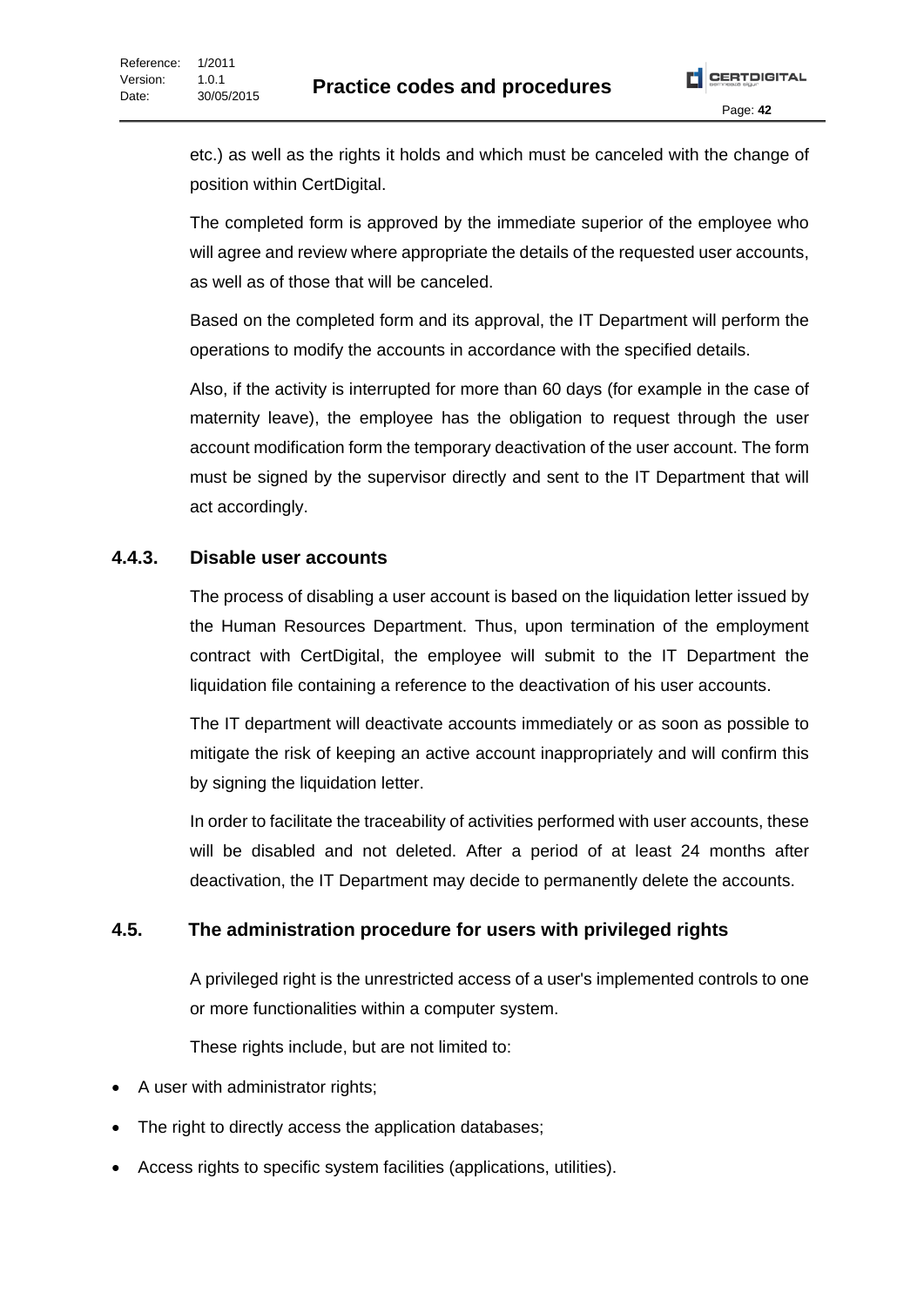The allocation of privileged rights for users in the Company's IT applications is allowed only on the basis of an authorization and a justified need in the job description in the case of employees, respectively in the service / collaboration contracts for third parties.

Beneficiaries of privileged rights are, in general, system administrators, network administrators, system engineers, or third-party consultants who require access to CertDigital's IT applications to undertake specific actions (such as maintenance, debugging, etc.).

The privileged rights are identified for each element of the infrastructure (egg operating system, database, etc.) and for each application. Also, the categories of users for whom these rights will be assigned are also identified.

Certain emergency situations may justify the use of privileged accounts. Thus, a preconfigured access privilege is made and appropriate control imposed. For example, user account access data can be stored in a sealed envelope in a secure location, along with a list of people authorized to use these accounts if necessary. Also included in the sealed envelope are the contact details of the system administrator, to be contacted when opening the respective envelop.

## <span id="page-42-0"></span>**4.5.1. Managing user accounts with privileged rights**

Application management personnel have the responsibility to create, modify, and delete user accounts with privileged rights. The process of creating an account with privileged rights based on an issued request implies, in addition to the usual process and described in the procedure of account management in CertDigital systems.

The privileged user accounts must be permanently reviewed by the Security Officer in order to prevent the situation in which unused active accounts or inappropriate access rights may exist in the system.

System administrators, if possible, should not use accounts with privileged rights to conduct day-to-day low-level activities. For these activities, each administrator must hold an account with normal access rights in parallel.

## <span id="page-42-1"></span>**4.5.2. Monitor user accounts with privileged rights**

All activities deployed through user accounts with privileged rights will be monitored and recorded. According to the retention policy, these files will be saved and kept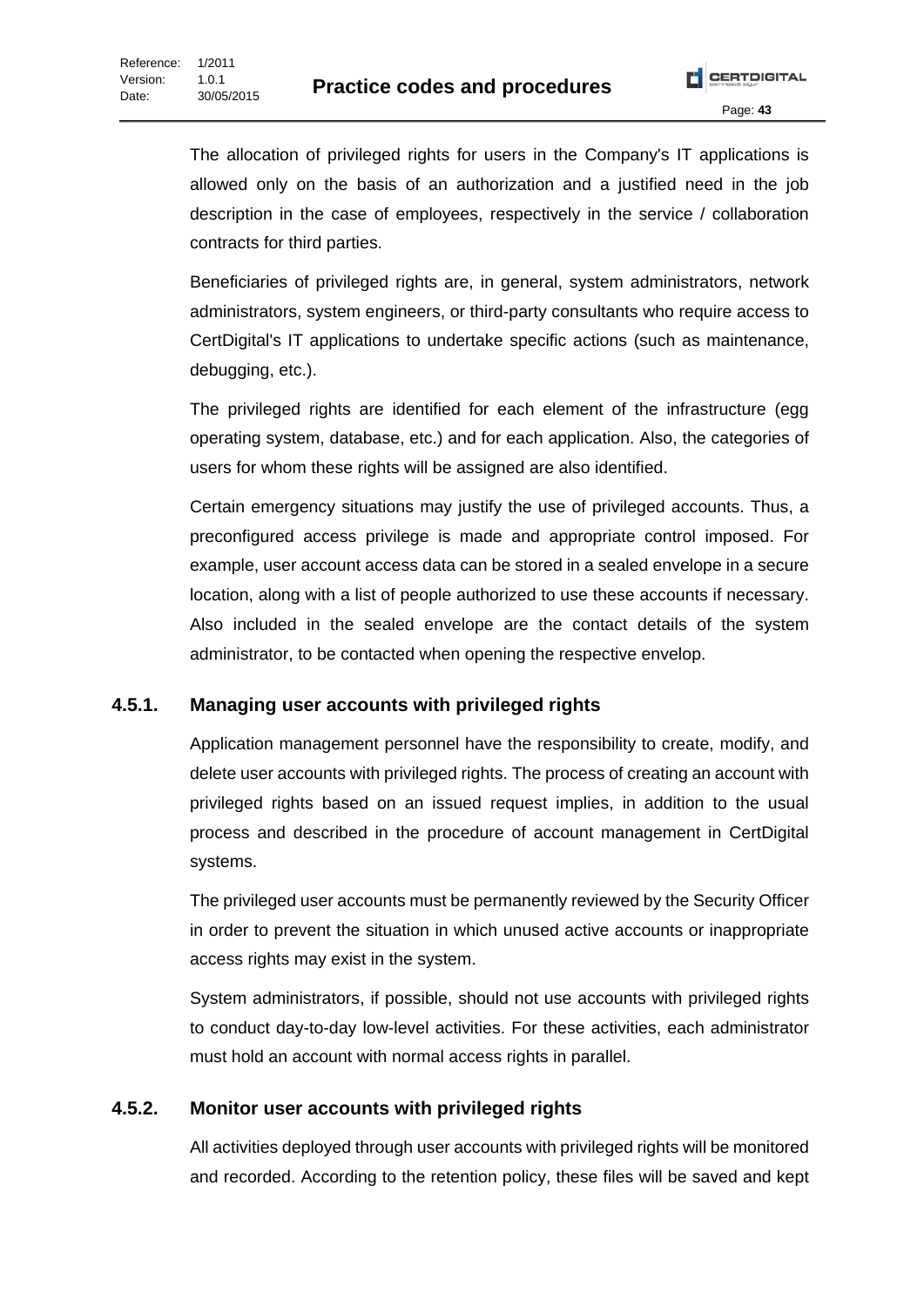for a specified period of time and will be reviewed periodically or whenever needed by the Security Officer. It will draw up regular reports containing the results of the review process.

#### <span id="page-43-0"></span>**4.6. Password management procedure for CertDigital staff**

The purpose of this procedure is to establish standards for password creation, protection and frequent change, so that the CertDigital information system is protected against unauthorized access.

Passwords are associated with user accounts and are used within CertDigital applications or various systems (e.g., for network access, e-mail, etc.). Therefore, it is necessary for all employees to know the recommendations regarding the choice of appropriate passwords.

#### <span id="page-43-1"></span>**4.6.1. Rules for choosing passwords**

Appropriate passwords have the following features:

- Contains both capital and lower case letters (a-z, A-Z);
- Include digits and at least one alphanumeric character (0-9, !@#\$%^&\*()\_+|~-=\`{}[]:";'<>?,./);
- There are no words spoken in any language, dialect, slang, jargon, etc.;
- It is not based on personal information such as names, phone numbers, etc;
- Does not coincide and does not contain the username;
- They have a minimum length of eight characters.

Inappropriate passwords are passwords of low complexity that are often characterized by one of the following specifications:

- It is a commonly used word, such as:
	- he words "CertDigital", "Bucharest", "Password" or other derivatives;
	- The name of the family user, children, service colleagues, pets, etc.;
	- birthdays, addresses, phone numbers, car number or other personal information;
	- Words or sequences of letters or numbers like: abcdef, 123456, zyxwvuts, 123321 etc.;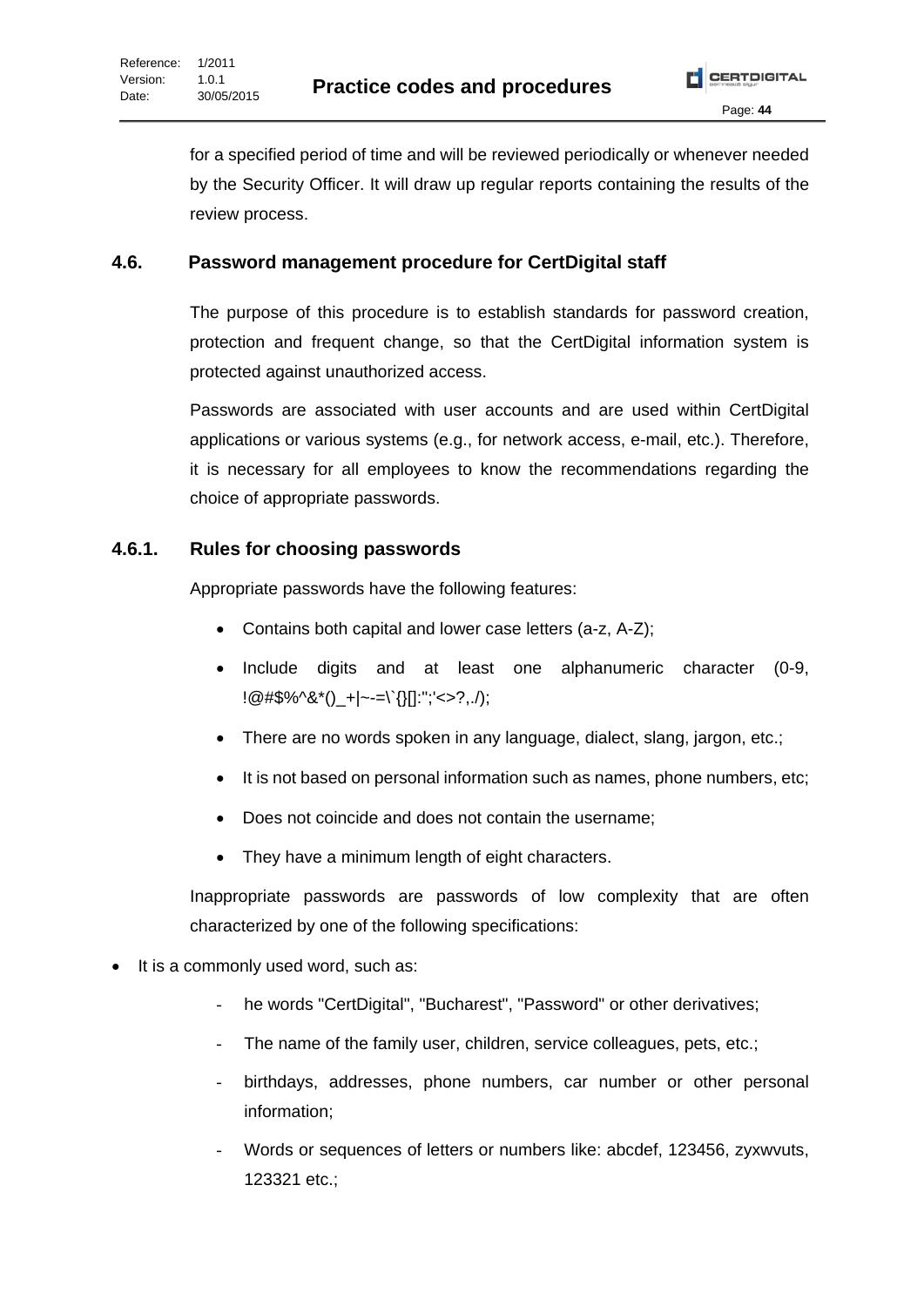- Any of the above words written in reverse order;
- They have words that are found in a dictionary (Roman, English etc.);
- Coincide or contain your username;
- They are less than eight characters in length.

#### <span id="page-44-0"></span>**4.6.2. Protecting passwords by users**

Passwords associated with user accounts are not used for authentication in CertDigital external systems (for example, personal email accounts, merchant accounts, etc.). Also, passwords are chosen distinctly for each type of application that requires password authentication.

All passwords are classified as confidential information and are not allowed to store them in computer systems or on another medium.

If checks on the use of passwords are not being met, CertDigital takes appropriate steps to comply with them.

#### <span id="page-44-1"></span>**4.7. Usage procedure for electronic mail**

To increase performance, the CertDigital Certification Authority favors the use of electronic communication (Internet, phone, pager, voice, e-mail and fax).

All messages emitted/handled through CertDigital electronic systems are considered to be the property of that person except in situations where third parties expressly express their copyright or other rights of this kind over electronic messages that have passed through the previously announced electronic systems.

Managing the email system is only done by employees of the IT Department.

The administration of email boxes will be done taking into account the internal procedures of the Company.

#### <span id="page-44-2"></span>**4.7.1. Rules on the use of email**

The use of the CertDigital electronic messaging system should be carried out as part of the professional activity that aims to improve daily activities by facilitating internal communication within CertDigital and externally by maintaining links with customers, CertDigital business partners or local authorities.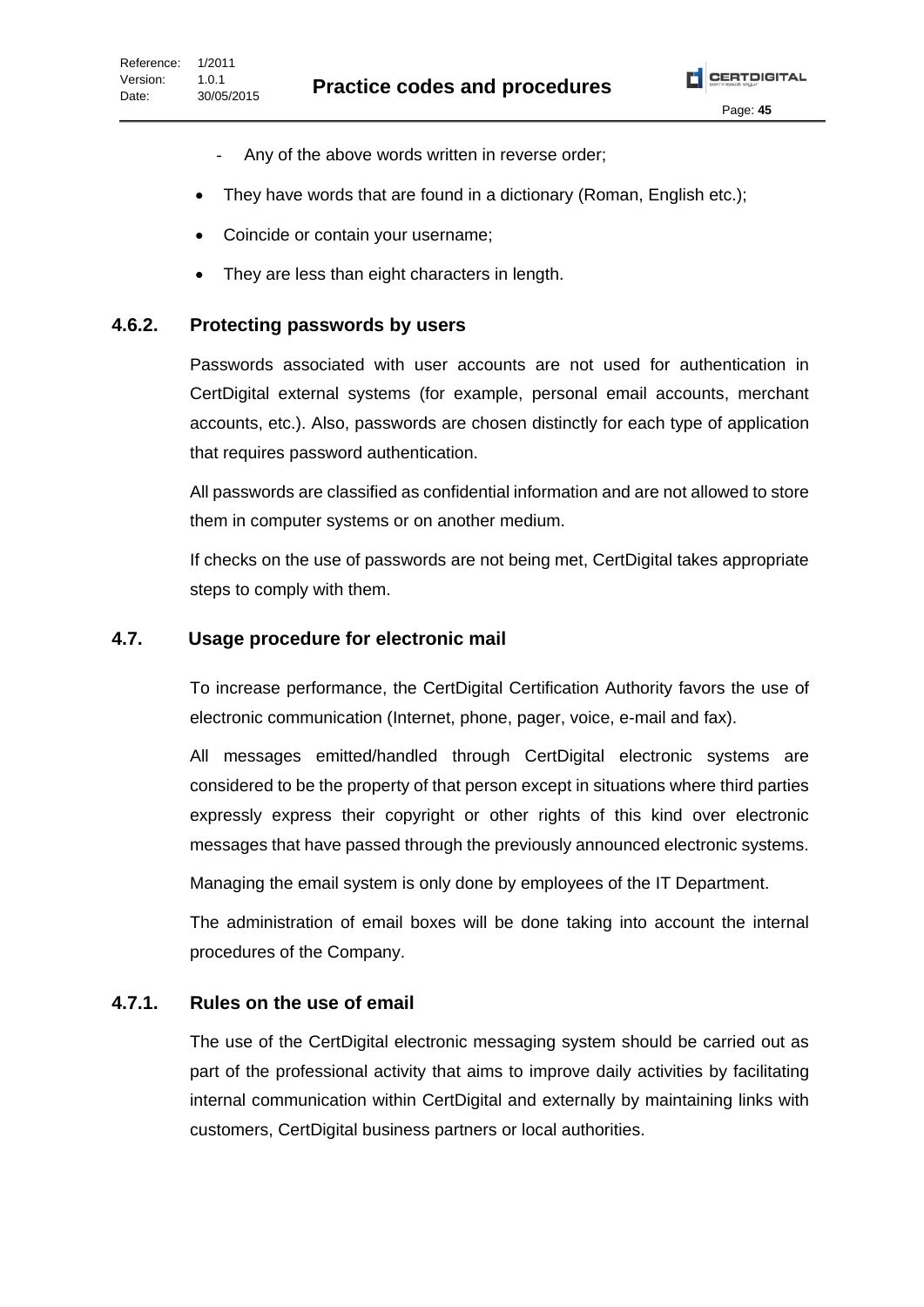Electronic communication will be limited to materials related to professional activities and employee service tasks and will not be used as support for charitable fundraising campaigns, political / religious support campaigns or for personal business activities, amusement Or distraction.

This procedure prohibits the use of public e-mail systems for sending messages about CertDigital activities.

It is forbidden for a user to use an email address belonging to another person.

In formulating electronic messages, the user is required to specify identification data that must reflect his or her name, telephone number, e-mail address, or membership of a particular organization (except "hot-line" lines that are , generally anonymous). It is also recommended to attach an electronic signature within the messages containing information about the sender, such as: the position occupied within CertDigital, its affiliation, address, etc.

Periodically, employees are informed and trained to adequately use the resources of the Company's IT system.

In the electronic communication, it is forbidden to replace, remove or distort the identity of a user.

#### <span id="page-45-0"></span>**4.7.2. Rules about message content**

Use of pejorative remarks or obscene speech in e-mail discussions with other employees, customers, competitors or other people is strictly forbidden, as they may be the basis of legal issues that could cause defamation of CertDigital. These remarks can then be detached from the original context and used against CertDigital. Under these circumstances, in order to avoid such problems, employees will have to confine themselves to electronic communications only to communicating CertDigital business issues in accordance with conventional standards of ethics and goodwill.

#### <span id="page-45-1"></span>**4.8. Information security procedure**

For optimal information handling, simplification of information security decisions and minimization of information security costs, CertDigital has implemented a hierarchy of information based on confidentiality. The main purpose of this hierarchy is to provide a consistent process of manipulation of information,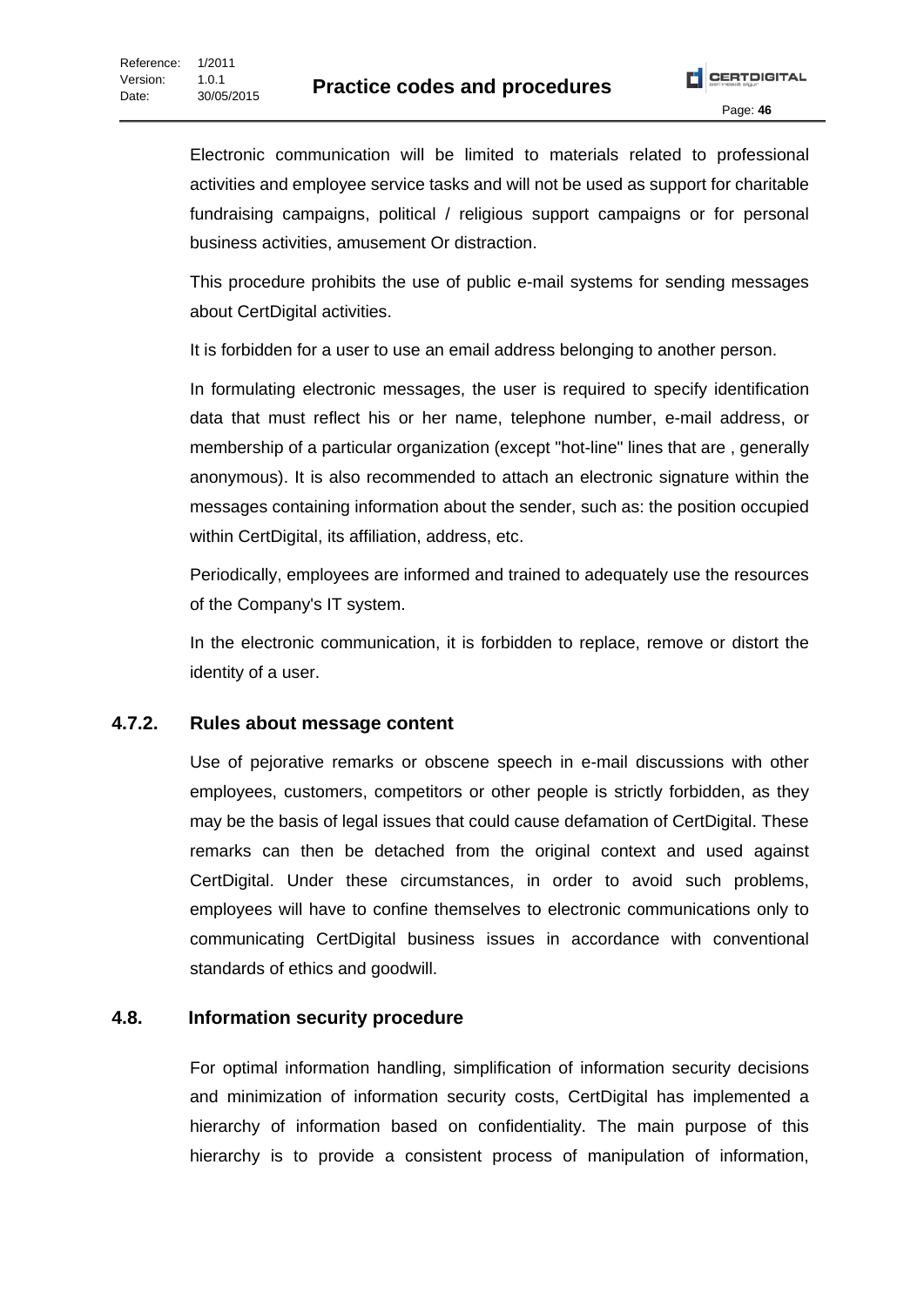regardless of how the information is presented, to whom it is addressed or who is in custody.

Each employee must have access only to the information required to perform his / her duties. Sensitive information must only be accessed by employees whose ownership of the application has been granted access.

CertDigital information should not be used for purposes other than those officially approved by the Management. Unauthorized use of restricted information is forbidden. The policy applies to all types of information within CertDigital. The policy applies to all parties that come into contact with CertDigital information, including external collaborators.

Users are not allowed to perform any activity in internal computer systems that could damage the CertDigital image.

CertDigital uses three categories of information classification detailed below.

#### <span id="page-46-0"></span>**4.8.1. Public Information**

This information is approved by the CertDigital Management as public. Unauthorized disclosure of public information is permitted because it cannot cause problems to CertDigital, its customers or business partners. (Example of information publishes brochures and materials on the official website). For information to be classified as public, it must be labeled as such under the permission of the Information Owner.

#### <span id="page-46-1"></span>**4.8.2. Internally used information**

The use of this information is allowed within CertDigital, and in some situations and within affiliated organizations (CertDigital partners). Unauthorized disclosure of this type of information to people outside of CertDigital is not permitted and can cause problems within your organization, customers, or business partners. This type of information can be disseminated within CertDigital without the prior approval of the Information Owner. (Examples of internal information: CertDigital phone numbers and e-mail address addresses).

#### <span id="page-46-2"></span>**4.8.3. Restricted information**

It represents the most sensitive information and requires permanent monitoring. It is subject to the highest level of confidentiality. Unauthorized disclosure of this type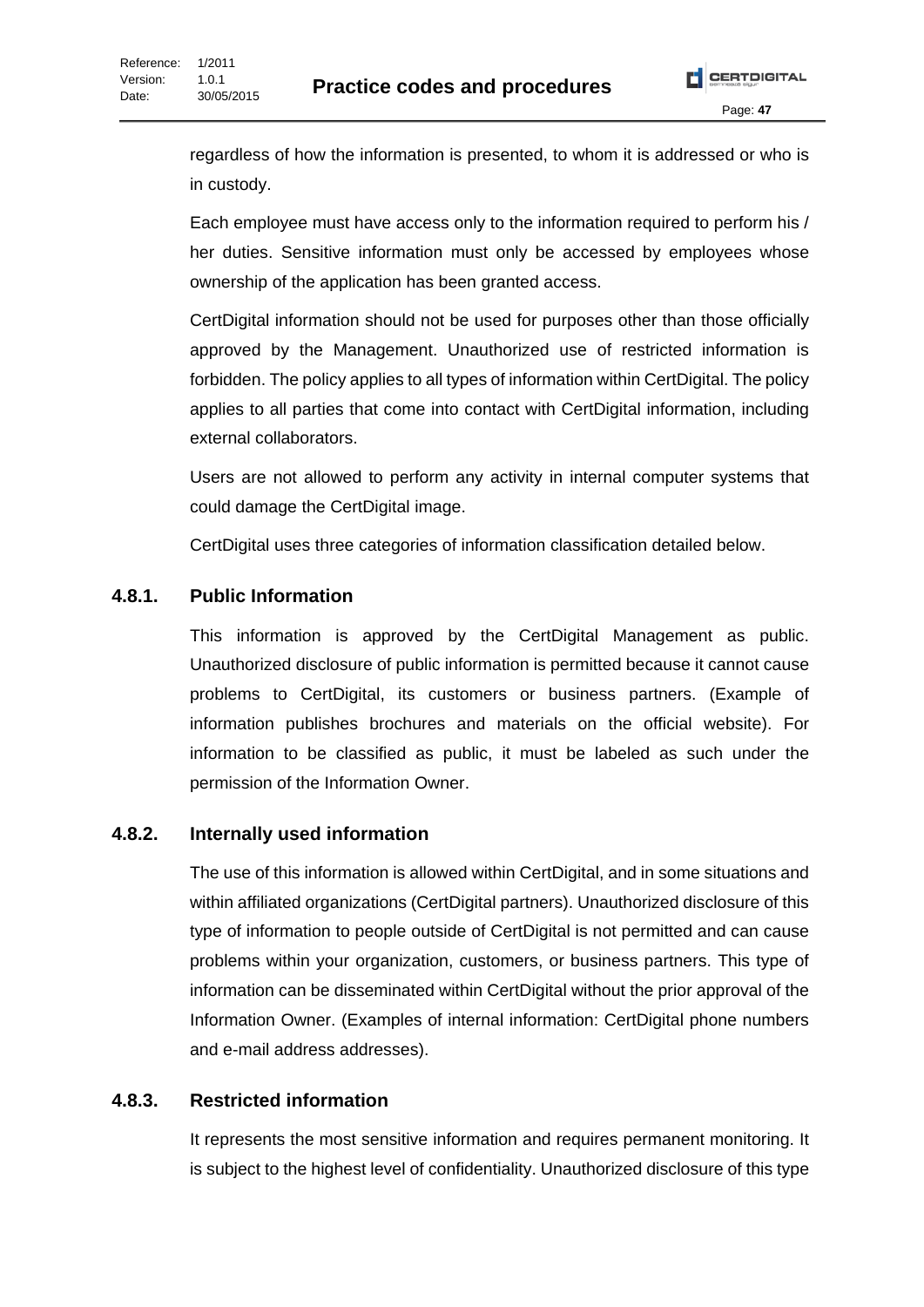of information to employees who are unnecessary may constitute a violation of applicable laws and regulations and may cause problems for the organization, clients or business partners. The owner of the information may approve access to this type of information. (Examples of restricted information: merger and acquisition plans and legal information protected by lawyer-client privacy).

#### <span id="page-47-0"></span>**4.9. Personnel procedure**

#### <span id="page-47-1"></span>**4.9.1. Past experience, qualifications, experience and acceptance**

Staff who are nominated to be part of the Qualified Certificates and Trademarks Team must provide proof of the fulfillment of past experience, qualifications and experience required to perform competently and satisfactorily the job responsibilities.

#### <span id="page-47-2"></span>**4.9.2. Procedures for checking the past**

CertDigital makes the following checks on the past of staff who will handle the issue / revocation of Qualified Certificates and Trademarks:

- Confirmation of your previous job;
- Check professional references;
- Confirmation of the highest or relevant institute of education followed;
- Studying the criminal record
- Searching for financial reports;
- Searching for driving license reports;
- Search for social assistance reports;

To the extent that any of the imposed requirements cannot be satisfied, CertDigital will use an investigative technique that is permitted by law and which provides similar information.

Factors involved in checking the past, which can lead to the rejection of candidates to be part of the team or to take action against those in the team, include:

- The wrong presentation made by the candidate;
- Personal or unfavorable personal references;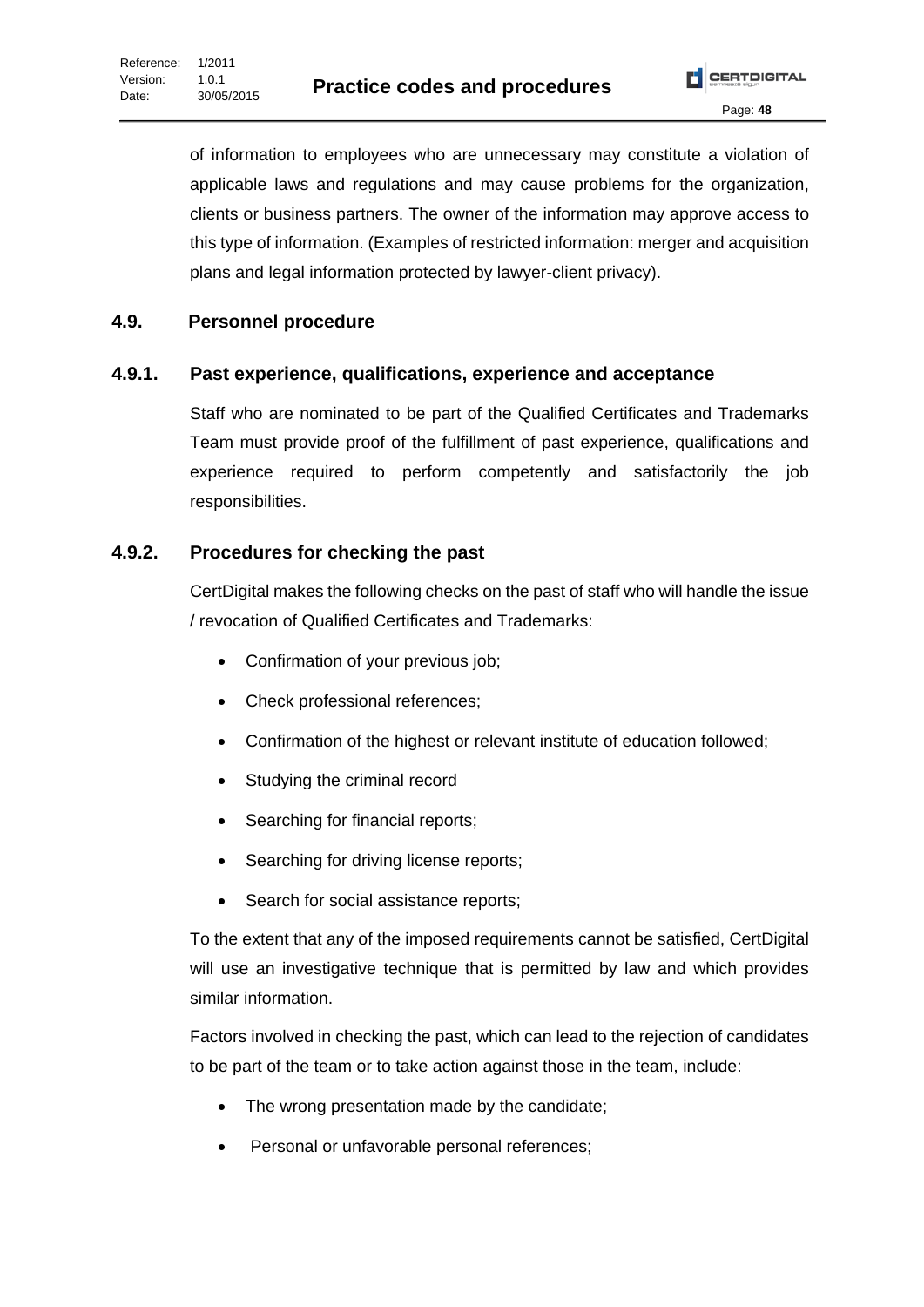- Sentences;
- Indices of lack of financial responsibility.

Reports containing such information are evaluated by human resources and security staff, which determine the appropriate course of action, depending on the type, importance and frequency of behavior revealed by past verification. These actions may include measures that may result in the conclusion of contractual reports with that person. Using the information found by checking the past to do so is subject to the laws in force.

#### <span id="page-48-0"></span>**4.9.3. Preparation requirements**

CertDigital provides staff with the necessary training to perform competently and satisfactorily the job responsibilities. CertDigital's training programs are tailored to individual responsibilities and include the following:

- Basic concepts about public key infrastructure;
- Responsibilities of the function;
- CertDigital security and operational policies and procedures;
- Using and running existing hardware and software;
- Reporting and handling incident and compromise cases;
- Disaster Recovery and Business Continuity Recovery Procedures.

#### <span id="page-48-1"></span>**4.9.4. Requirements and frequency of training courses**

CertDigital provides training and upgrading for staff, to the extent and frequency, to ensure that the level required to meet the competence and satisfactory performance of the service is maintained. Periodic security training is provided.

#### <span id="page-48-2"></span>**4.9.5. Sanctions for unauthorized actions**

Appropriate disciplinary measures are taken for unauthorized actions or other violations of CertDigital policies and procedures. Disciplinary actions may include measures that lead to the termination of the contract and are taken in accordance with the frequency and severity of the actions.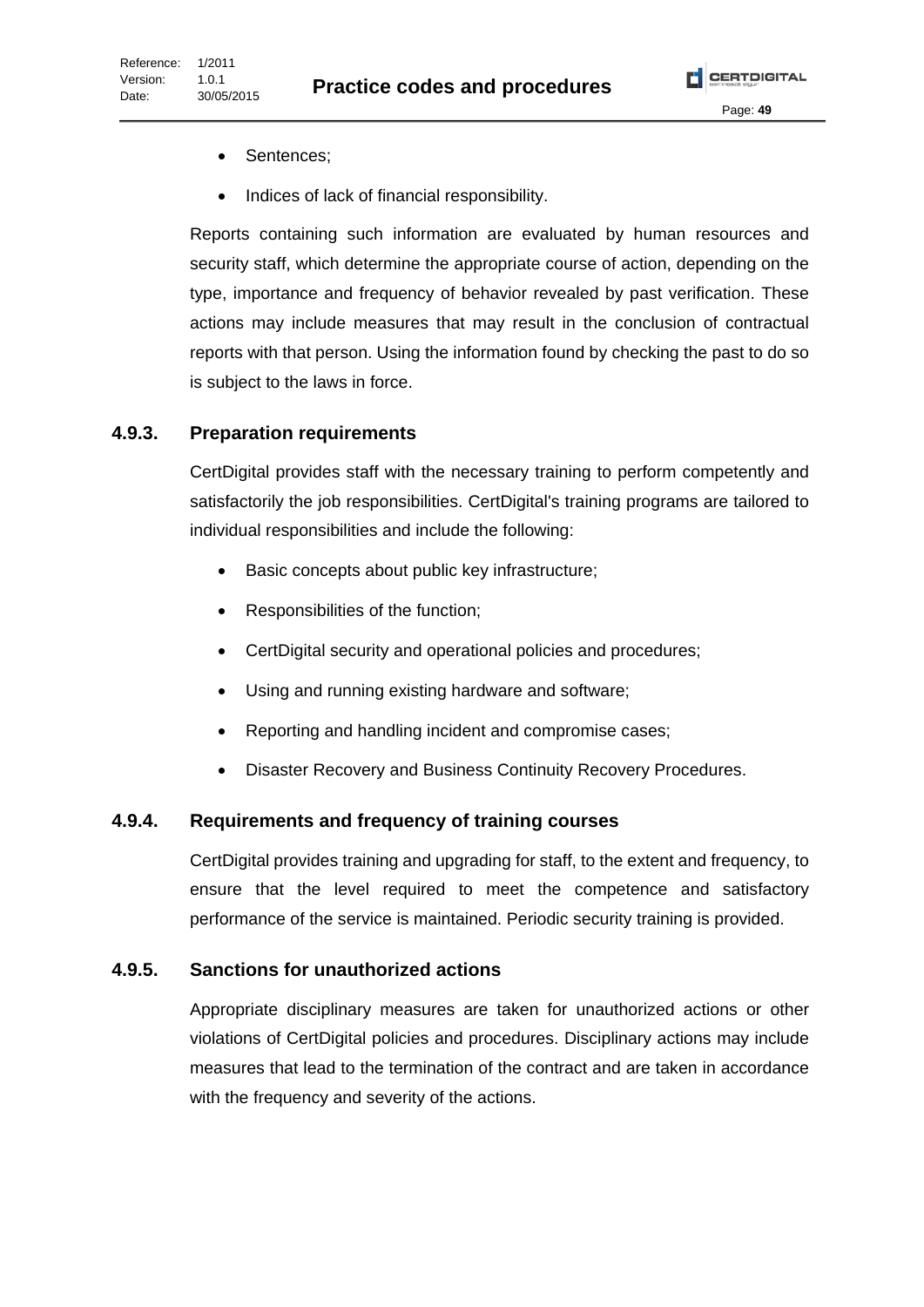#### <span id="page-49-0"></span>**4.9.6. Requirements for staff contracting**

Under limited circumstances, independent contractors or consultants may be employed to perform trustworthy functions. Any such contractor or consultant is maintained according to the same functional and security criteria that apply to CertDigital, which is in a similar position. Independent contractors and consultants who have not completed the past verification procedures specified in paragraph 1.2 may access CertDigital secure locations only if escorted and supervised directly by trusted persons.

#### <span id="page-49-1"></span>**4.9.7. Documentation provided to staff**

CertDigital staff involved in the operation of CertDigital public key infrastructure services should read the Code of Practice and Procedures and the Internal Security Policy. CertDigital offers its employees the necessary training and other documentation to fulfill competently and satisfactorily the responsibilities of the function.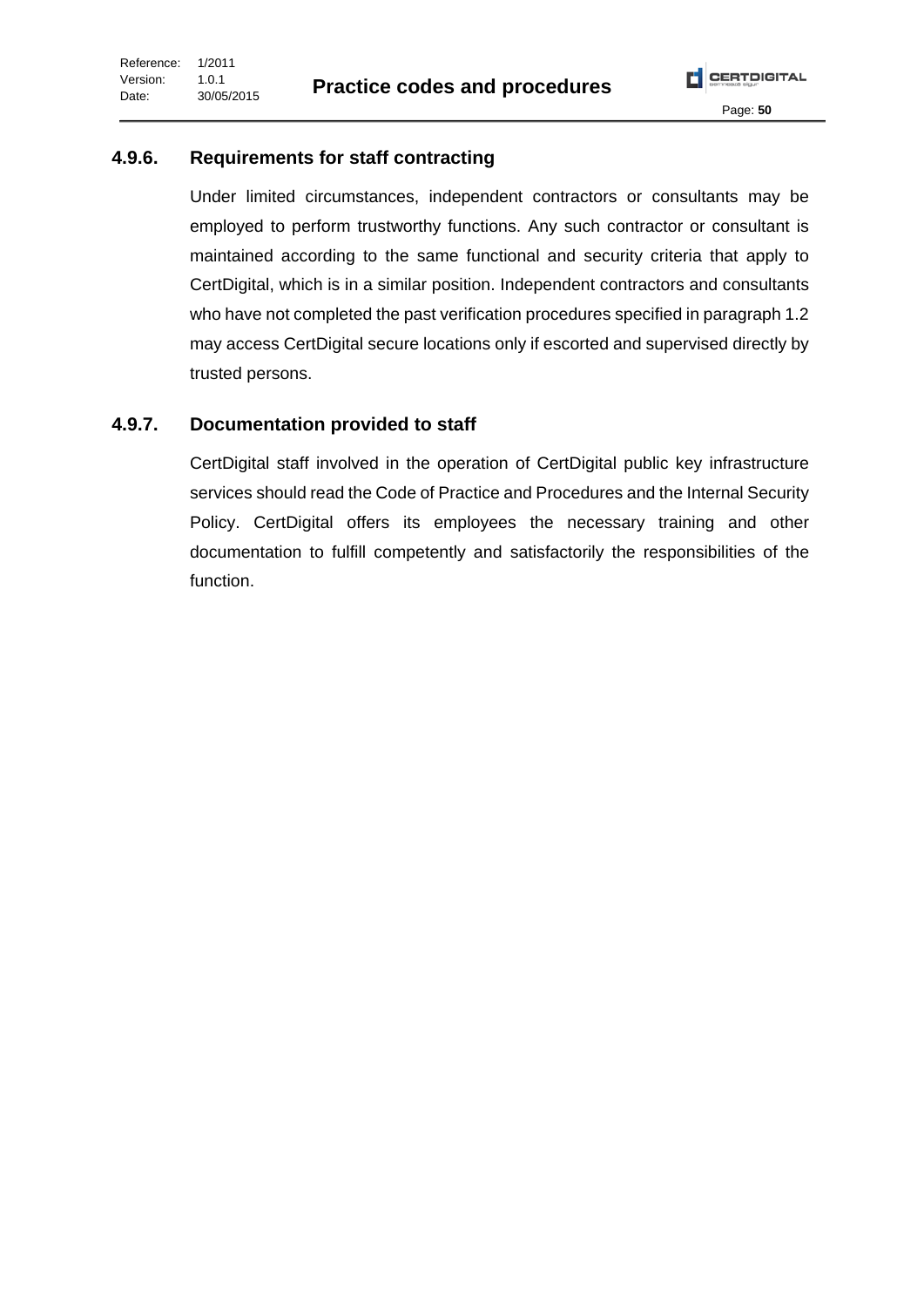Page: **51**

## <span id="page-50-0"></span>**5. Information security controls**

#### <span id="page-50-1"></span>**5.1. Generate and use the key pair**

#### <span id="page-50-2"></span>**5.1.1. Generate the key pair**

The process of generating key pairs within the CertDigital Certification Authority is performed by trusted people using trustworthy systems and processes that include key security and cryptographic structure within key pairs.

The cryptographic hardware system used to generate key pairs meets the requirements of FIPS 140-1 Level 3.

All key generation activities are recorded, dated and signed by all persons involved. Supporting documents related to key generation processes and other sensitive operations are stored and made available to auditors for further review.

#### <span id="page-50-3"></span>**5.1.2. The hash and encryption procedures used**

In accordance with Article 39 of the Technical and Methodological Norms for the Application of Law no. 455/2001 on electronic signature, the Certification Authority CertDigital only uses the SHA-1 hash-code function and the RSA encryption algorithm.

### <span id="page-50-4"></span>**5.1.3. Private Key delivery**

If a user's keys were generated by the Certification Authority, delivery to the user is done in two ways

- Shipped personally by storing on a cryptographic device (for example, token), or in some cases in PKCS # 1 format;
- By recommended postal letter

The information required for key decryption or activation of the card (PIN code) or (password) is provided separately from the storage medium containing the key pairs.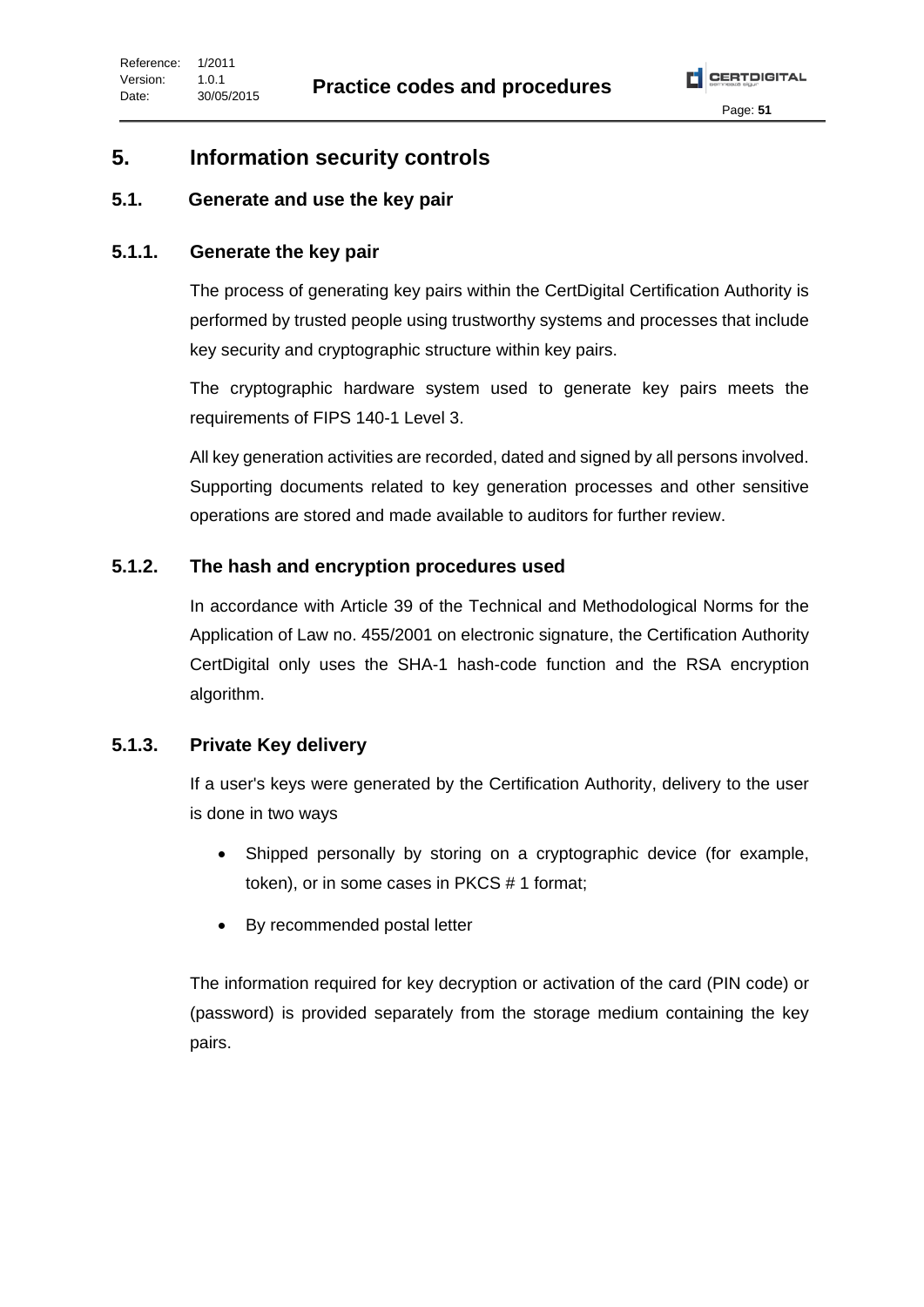#### <span id="page-51-0"></span>**5.1.4. Delivery of the public key to the issuer of the certificate**

The signer sends the public key generated by an electronic request to an issuer in an SSL secure session that complies with the standard syntax for PKCS  $#$  10 certificate applications.

The delivery of the public key takes place in the same session with the submission of the details by the applicant in the application for the certificate issuance.

#### <span id="page-51-1"></span>**5.1.5. Public key delivery to users**

In accordance with X.509 Version 3, CertDigital distributes public keys in the form of certificates through e-mail services or the CertDigital site by downloading.

#### <span id="page-51-2"></span>**5.1.6. Key dimensions**

The CertDigital Certification Authority key pairs are 2048 bits defined, and those for users defined are 1024 bits.

#### <span id="page-51-3"></span>**5.1.7. Generating the hardware / software key**

The key pairs of the subscribers are generated and stored in the hardware and software infrastructure. It is recommended that subscribers use a FIPS 140-1 cryptographic module for key generation.

#### <span id="page-51-4"></span>**5.2. Privacy keys protection**

#### <span id="page-51-5"></span>**5.2.1. Standards for cryptographic modules**

CertDigital uses cryptographic modules that are certified FIPS 140-1 Level 3 and meet industry standards for random number generation.

Keys used by the CertDigital Certification Authority are generated and stored in hardware security modules (HSMs) that can be activated simultaneously by only two people, and which is also validated by FIPS 140-1 Level 3.

Depending on the state in which it is located, a key (public or private) can be assigned to one of the following phases:

- "Waiting" the key is generated, but it is not released during the validity period;
- "Activate" the key is fully usable in terms of functionality;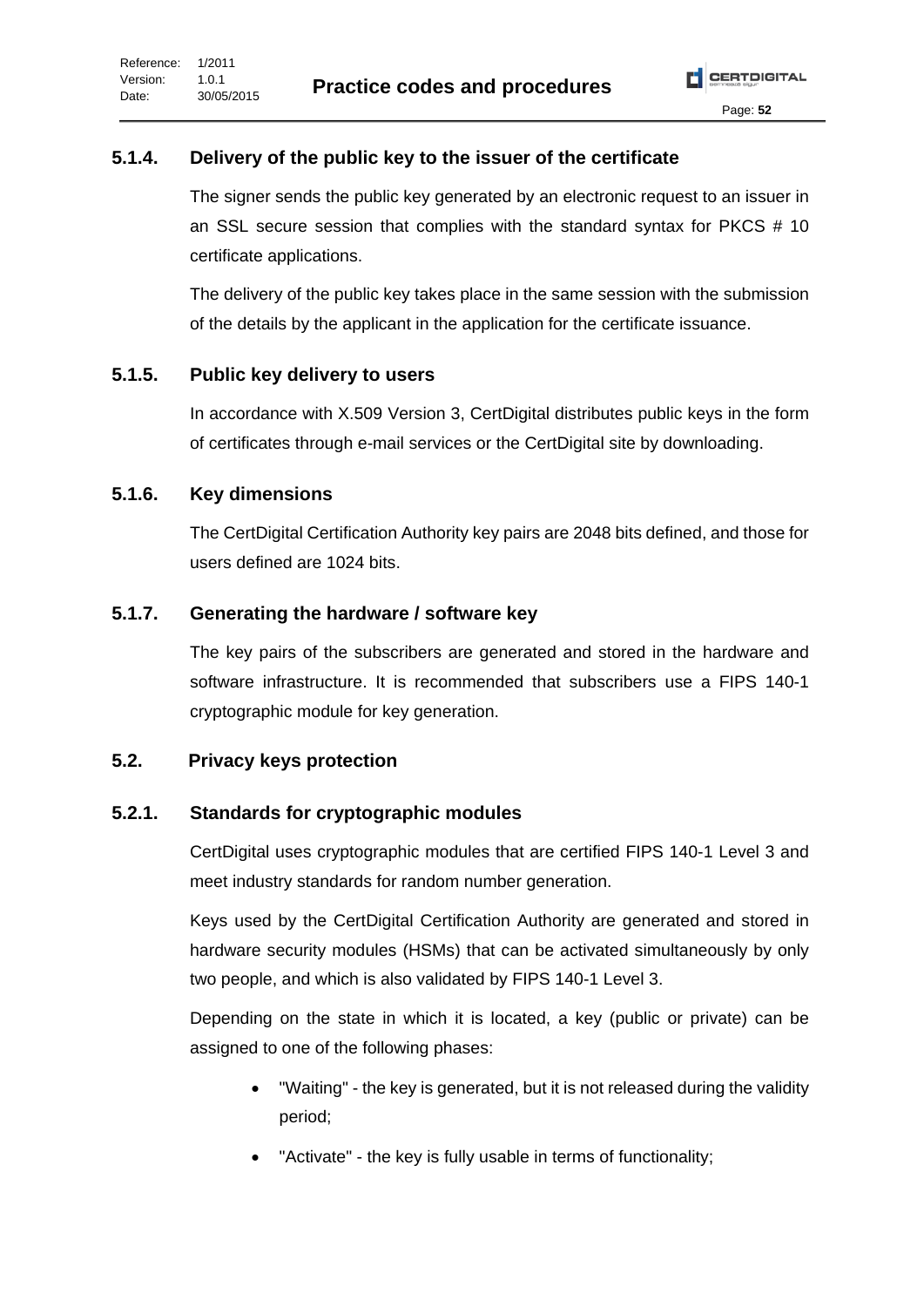• "Expired" - the validity period of the key is exceeded. The key can only be used to validate electronic signatures, not for creation.

## <span id="page-52-0"></span>**5.2.2. Multi-person control of private key access**

CertDigital services use hardware modules that require more people to engage in sensitive tasks. All the tools required to perform these operations are safely stored and can not be accessed without the information held by authorized persons.

## <span id="page-52-1"></span>**5.2.3. Private Key back-up**

CertDigital private keys are generated and stored in a cryptographic hardware module. If these keys are to be transferred to other environments for backup purposes, they are transferred and stored in encrypted form on specialized key storage equipment.

All private key back-up processes are performed in accordance with the controls described in section 6.1.1.

## <span id="page-52-2"></span>**5.2.4. Archiving private keys**

The Certification Authority CertDigital does not normally store copies of the private keys of the certificate users. Creating these copies is done only at the request of users..

## <span id="page-52-3"></span>**5.2.5. Enter a private key in the crypt module**

CertDigital private keys are generated and stored on the FIPS 140-1 Level 3 hardware validated hardware security modules, which will otherwise be used.

Transferring private keys to the outside is done only in encrypted forms.

## <span id="page-52-4"></span>**5.2.6. Activate private keys**

Enable private keys for CertDigital Qualified Qualified Certificates requires password authentication and / or PIN authentication.

Users are solely responsible for the protection of private keys that they own. CertDigital has no responsibility for generating, protecting or distributing these keys.

CertDigital suggests its users authenticating using powerful passwords to prevent unauthorized access to and fraudulent use of private keys.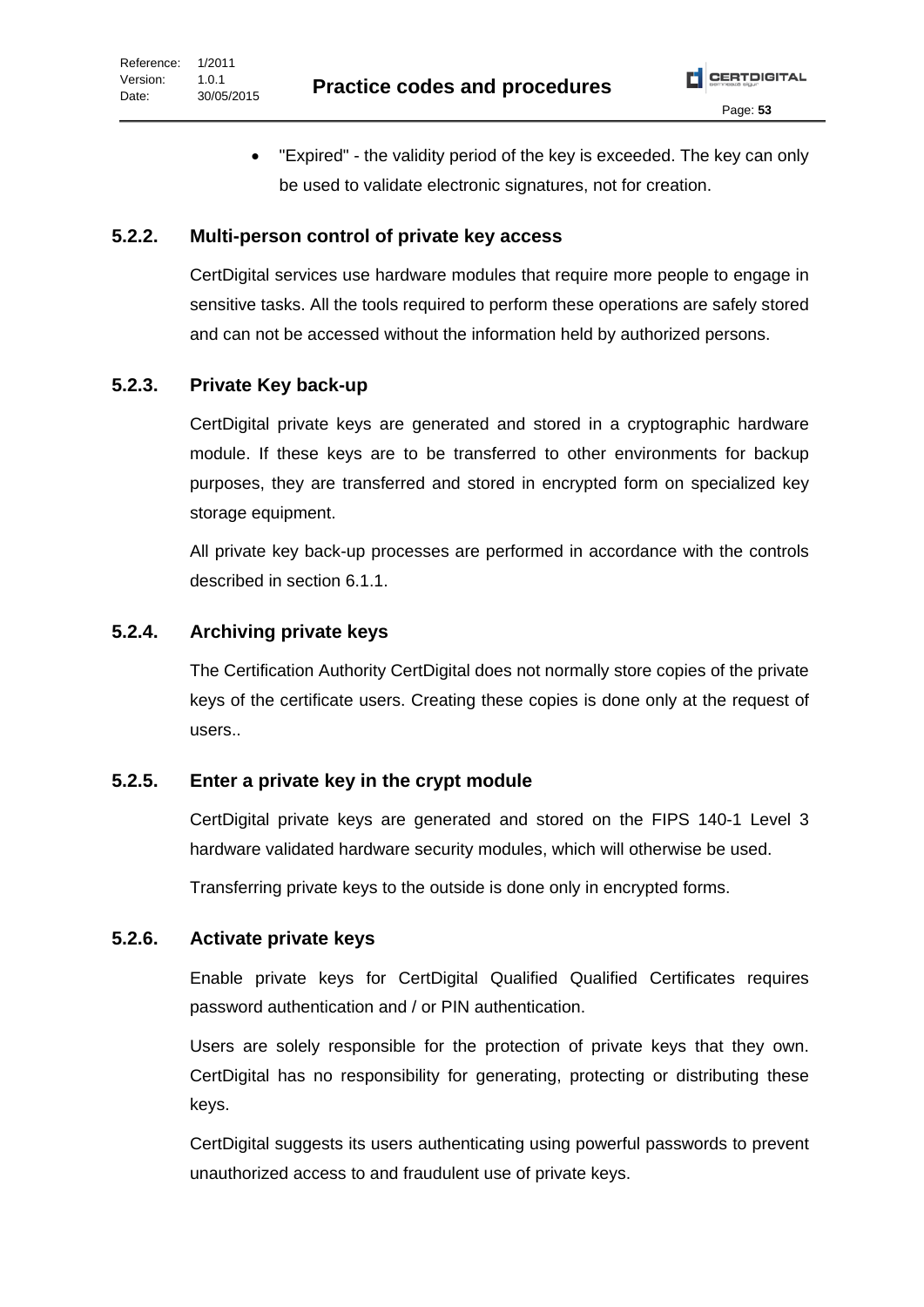#### <span id="page-53-0"></span>**5.2.7. Disable Private Keys**

Private keys stored on a hardware security module are disabled when the card is removed from the device.

In the case of a user, disabling the primary key is done when you exit the application when the session closes.

During use, hardware security modules should not be left unattended or in any other state that could favor unauthorized access. When not in use, modules must be stored in a locked location that benefits from increased security.

#### <span id="page-53-1"></span>**5.2.8. Destroy the private key**

In its original form, destroying the primary key means removing it from the storage medium in a manner that ensures that there are no key fragments that could allow it to be reconstituted.

Hardware Security Modules (primary and back-up) are re-initialized according to the hardware manufacturer's specifications. If this procedure fails, CertDigital assumes the obligation to destroy the equipment in a way that does not allow the recovery of the private key.

#### <span id="page-53-2"></span>**5.2.9. The format of documents that can be signed electronically**

The certification services provided by CertDigital allow the use of the signature for any type of electronic document.

For example, if the document to be signed is a PDF format, then it will also result in a PDF format, which has an XML structure that allows for the inclusion of electronic signatures in the file.

For any other file, a tire file will be generated, including the old file and the signatures. This file will have the P7M extension (PKCS # 7 Message).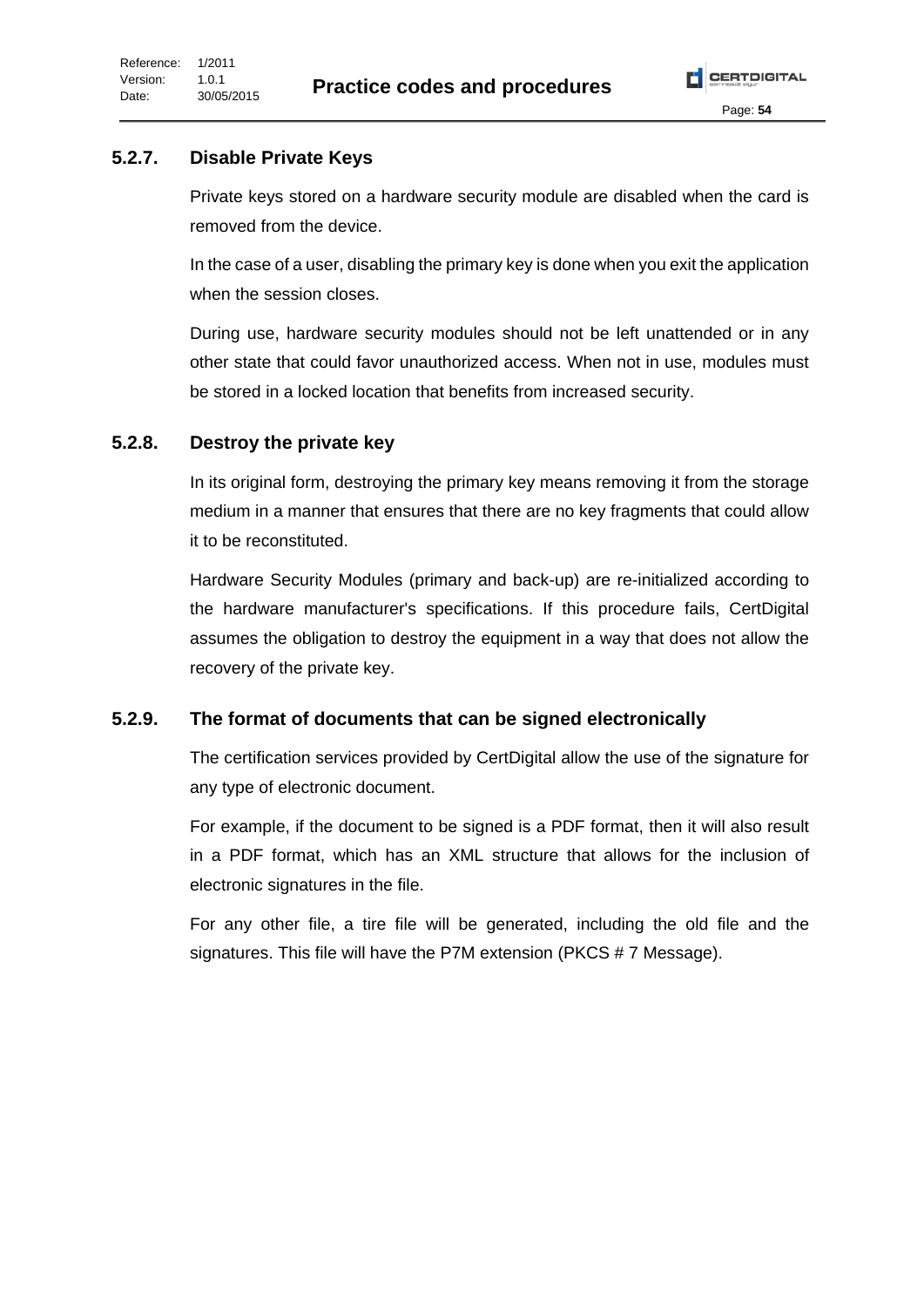## <span id="page-54-0"></span>**5.3. Other aspects of key pair management**

#### <span id="page-54-1"></span>**5.3.1. Archiving public keys**

CertDigital certificates issued to users are stored in the certificate repository and on backup media.

#### <span id="page-54-2"></span>**5.3.2. Period of use of private and public keys**

Certificates issued by CertDigital and the corresponding key pairs can be used for the entire validity period if there are no violations of regulations requiring immediate revocation.

n the case of private and public keys, the expiration of the validity period determines the downgrading of the decryption functionality (in the case of private keys), the respect of signature verification in the case of public keys.

The validity of CertDigital certificates is structured as follows:

| <b>Certificate issued by:</b>       | <b>Validity:</b> |
|-------------------------------------|------------------|
| <b>ROOT Certification Authority</b> | 25 years         |
| <b>Sub-Authorities</b>              | 10 years         |
| Certification authority for users   | 1 year           |

In the event of litigation, in order to prove certification, the information on a qualified certificate is kept for a minimum of 10 years from the date of expiry of the certificate's validity.

#### <span id="page-54-3"></span>**5.4. Activation data**

#### <span id="page-54-4"></span>**5.4.1. Installing and generating activation data**

To enable hardware security, CertDigital staff and service users are instructed to use strong authentication passwords.

Through an appropriate policy, CertDigital employees establish passwords in accordance with the password management procedure described in this document.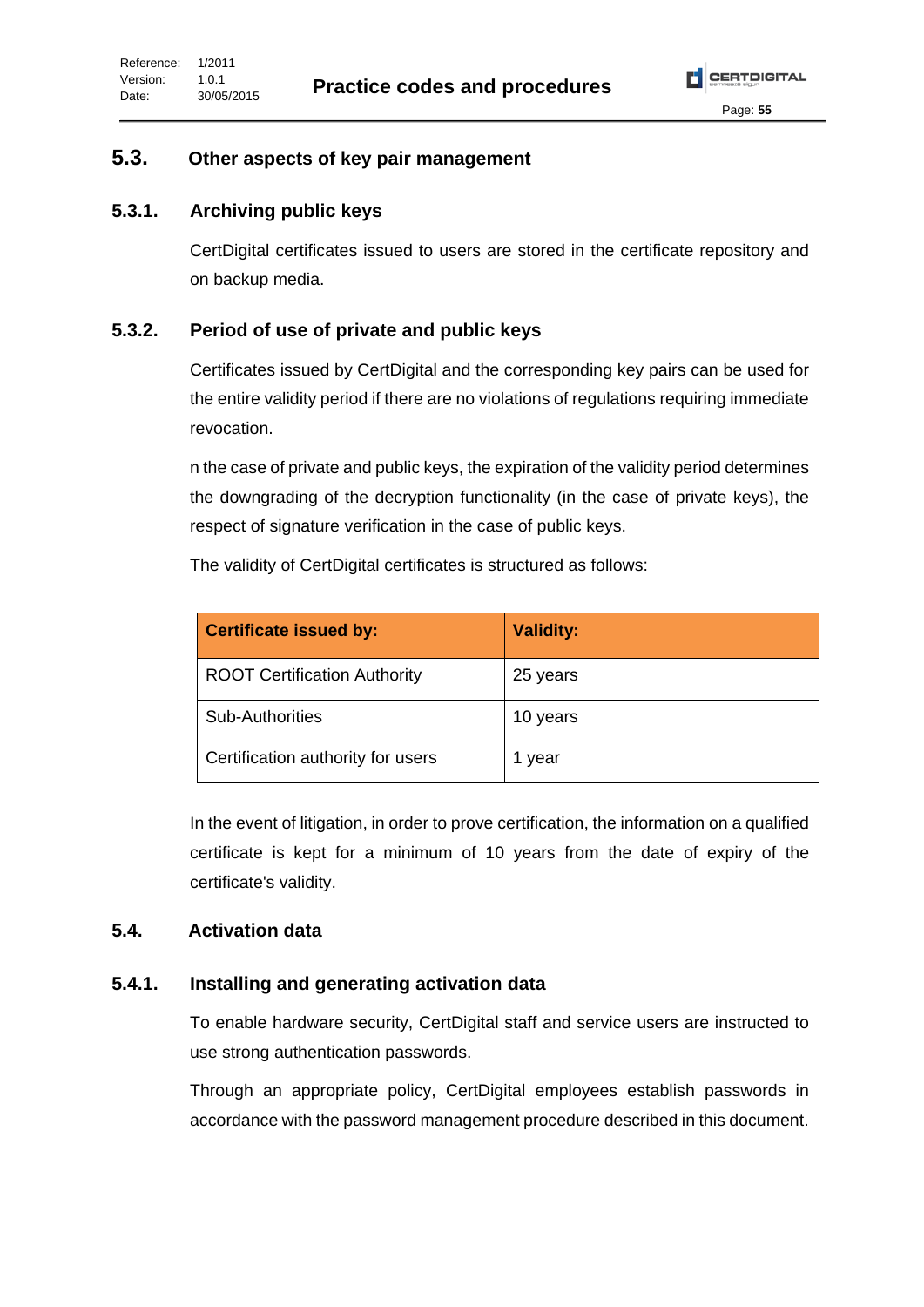#### <span id="page-55-0"></span>**5.4.2. Protection of activation data**

Activation data for hardware security modules is protected as specified in section 6.2.2.

CertDigital employees are instructed not to disclose foreigners' passwords and not to write passwords on environments that might be accessible to others.

#### <span id="page-55-1"></span>**5.5. Security checks of the computing stations**

CertDigital's servers and computing devices run on trustworthy systems configured and tested using industry best practices. All operating systems require individual identification and access control restrictions on authentication-based authentication services

Systems are scanned for malware detection, and are also protected against spyware or viruses.

The CertDigital network is provided with firewall solutions to protect against intrusion attempts from inside or outside and to limit network processes that could cause vulnerabilities in production systems.

#### <span id="page-55-2"></span>**5.6. Life Cycle Technical Controls**

#### <span id="page-55-3"></span>**5.6.1. System-specific controls**

The implementation of CertDigital systems is done in accordance with current standards on system development and change management.

Before they are released in the production environment, the results of implementing the changes are tested in a test environment.

The testing process is carried out by IT staff and end-user representatives of applications in departments using the system that has been modified.

Testing is based on predefined test scenarios, which include among other things the persons responsible for testing, the duration of the tests, the test data, etc.

If applicable, the following types of tests will be performed:

- Functional testing;
- Integration tests;
- User Acceptance Testing ATU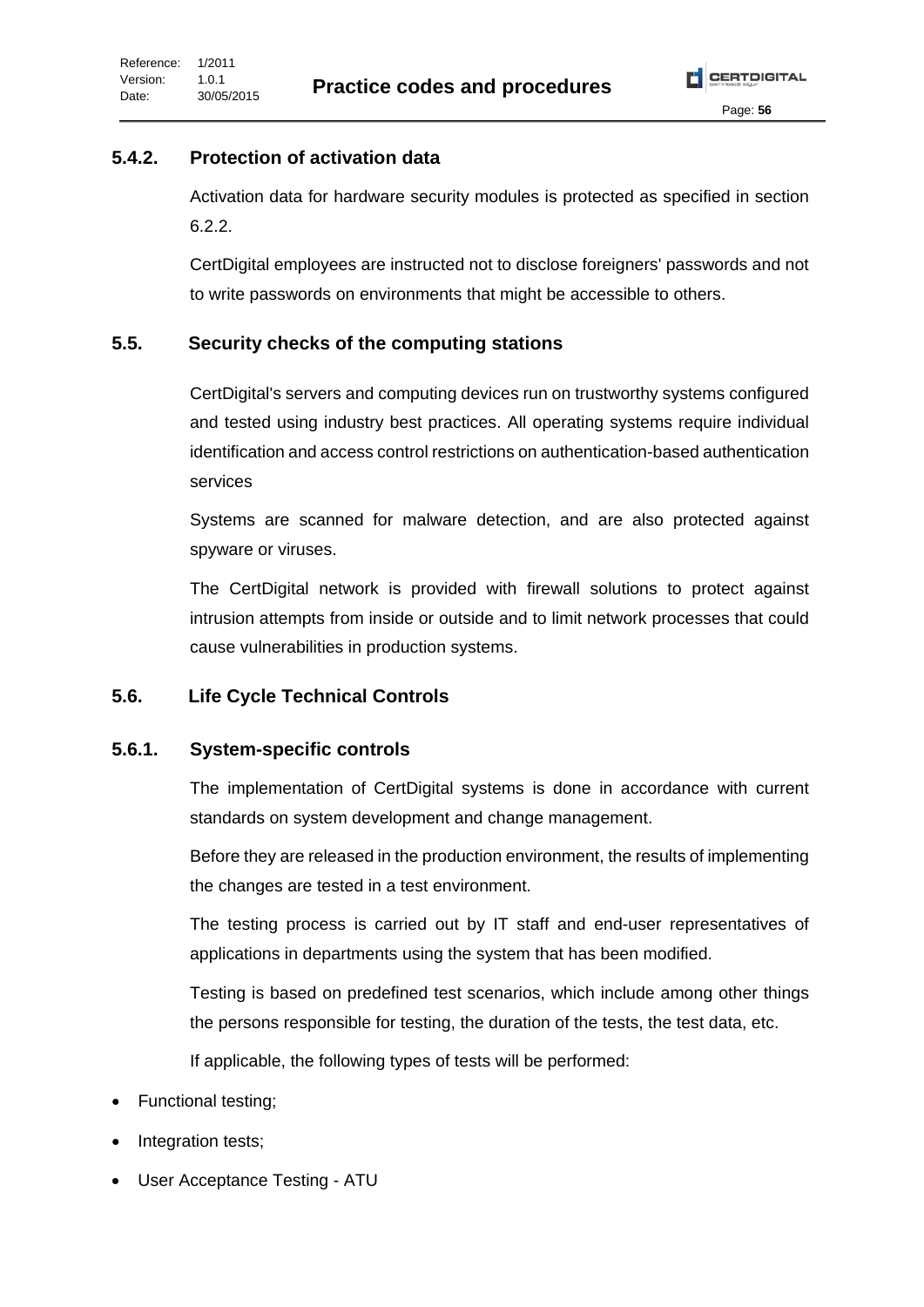Test data will not be used in the production environment, and production environment data will be used for testing unless it has been depersonalized.

#### <span id="page-56-0"></span>**5.6.2. Security management controls**

CertDigital implements security management controls to ensure optimal functionality of IT systems and implicitly to guarantee operation in accordance with operational requirements.

CertDigital has implemented within IT systems controls that enable permanent verification of the integrity and availability of systems in hardware and software.

#### <span id="page-56-1"></span>**5.7. Network security controls**

CertDigital IT Infrastructure benefits from both internal and external protection systems through the use of firewall solutions and intrusion detection systems.

User access to CertDigital systems is only allowed directly for processes that have a close connection with the activity they perform.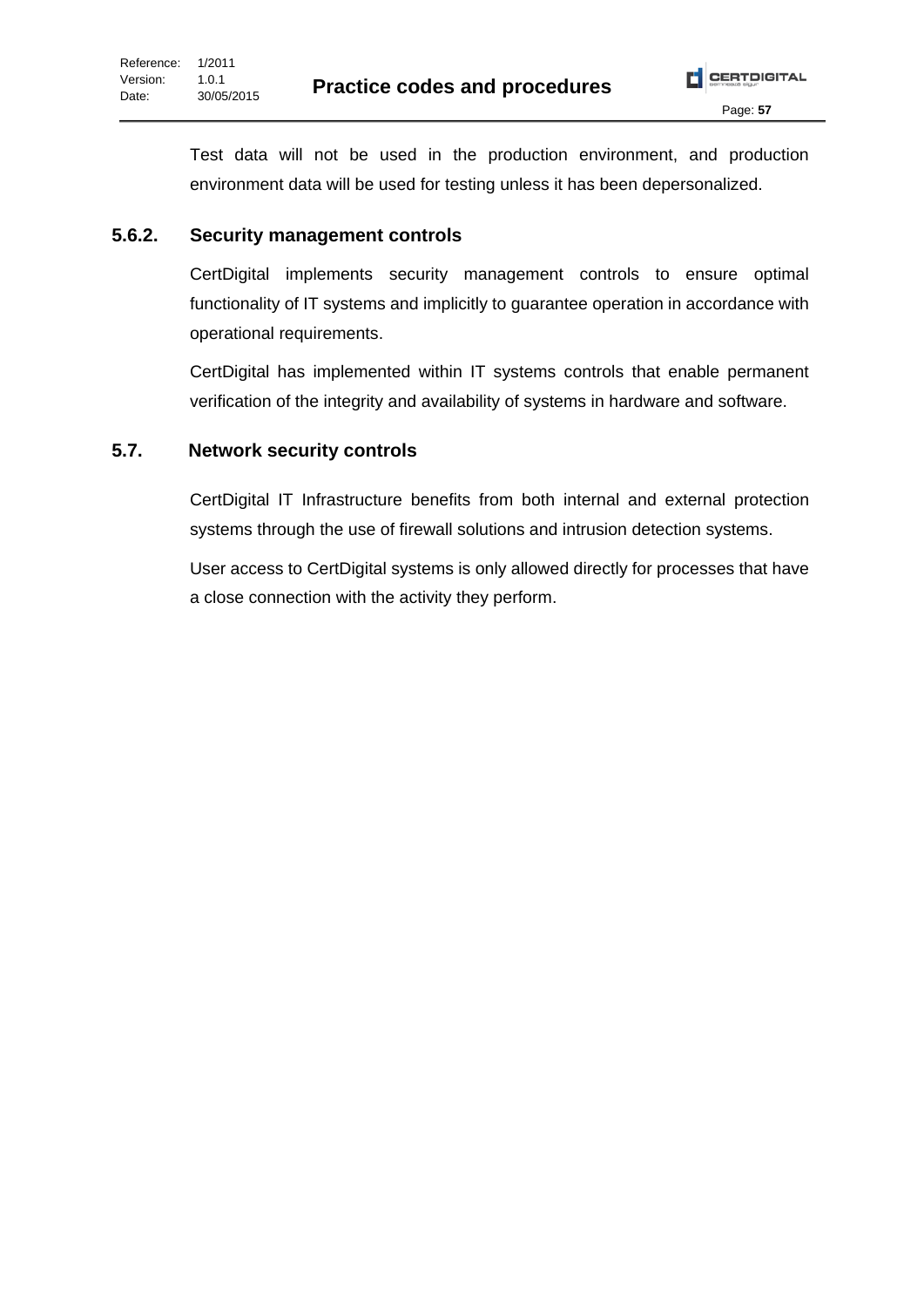## <span id="page-57-0"></span>**6. Certificate Profiles and Certificate Revocation List**

#### <span id="page-57-1"></span>**6.1. Certificate profiles**

Certificate profiles issued by CertDigital comply with X.509 standard 3.

According to this standard, the structure of a certificate consists of:

- the body of the certificate;
- information about the algorithm used for signing the certificate;
- proper signature of the Certification Authority.

#### <span id="page-57-2"></span>**6.1.1. Content**

The base fields of a CertDigital certificate are:

| <b>Field</b>                     | <b>Required value or value</b>                      |
|----------------------------------|-----------------------------------------------------|
| Version                          | X.509 Version 3                                     |
| Serial number                    | Unique value for CertDigital certificates issued    |
| Signature algorithm              | Object identifier of the algorithm used to sign the |
|                                  | certificate (SHA-1 hash-code function and RSA       |
|                                  | encryption algorithm)                               |
| <b>ND Issuer</b>                 | Authority issuing the certificate                   |
| Valid starting with              | Date of Certificate Validity Validation Start Date  |
|                                  | Based on Server Synchronization with the Official   |
|                                  | Time of Romania                                     |
| Valid until                      | Certificate expiration date expired based on server |
|                                  | synchronization with the official time of Romania.  |
|                                  | The validity of the certificates is established in  |
|                                  | accordance with the mandatory provisions.           |
| Subject (Name Distinct)          | The distinctive name meets the requirements of the  |
|                                  | X.501 standard. Certain attributes in the Distinct  |
|                                  | Name component may be optional.                     |
| The subject of the public<br>key | Coded according to RFC 3280                         |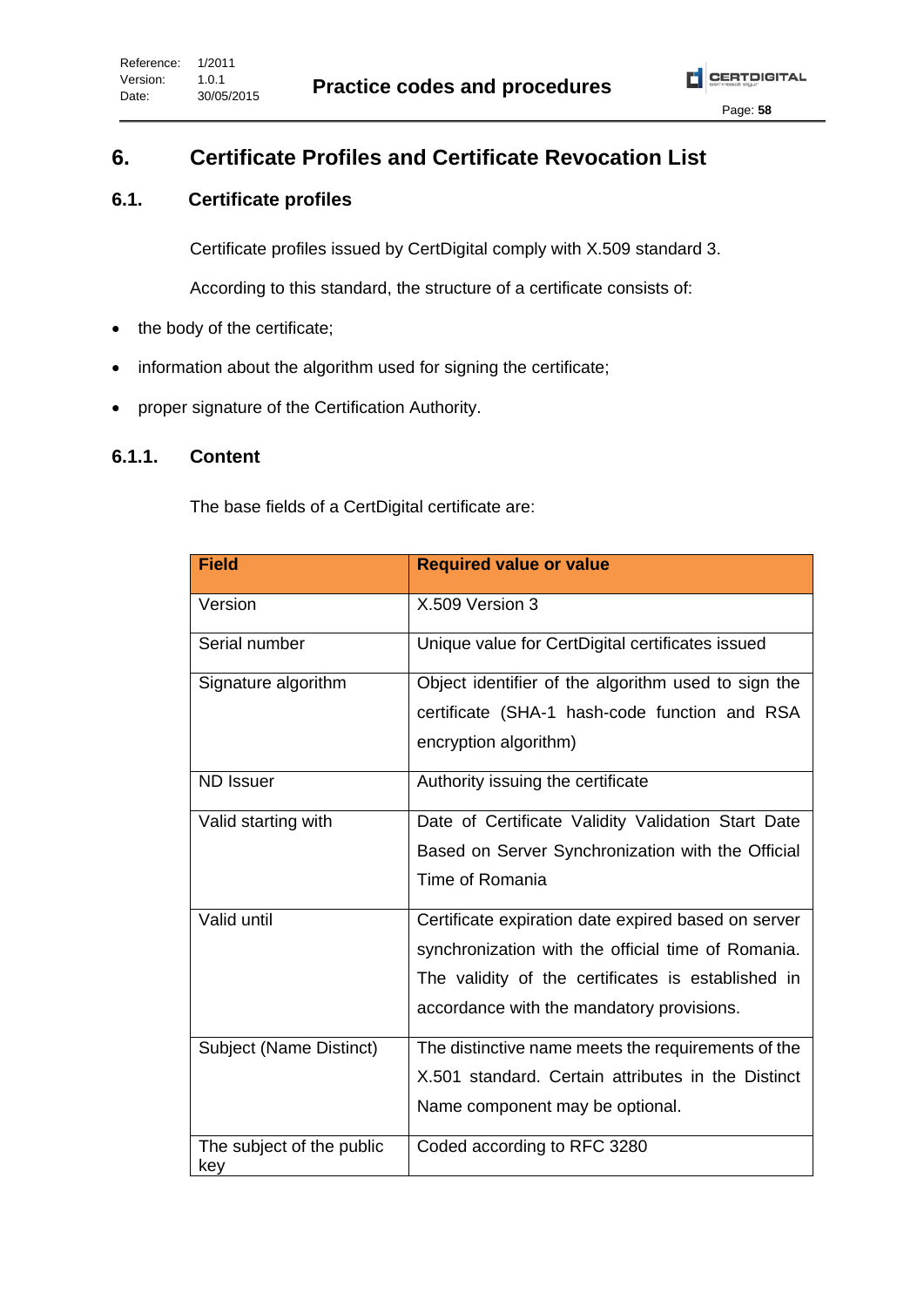

Page: **59**

| Signature | Generated and encoded in accordance with RFC |
|-----------|----------------------------------------------|
|           | 3280                                         |

#### <span id="page-58-0"></span>**6.1.2. Version number**

CertDigital Certification Authority and end-user certificates are issued certificates complying with X.509 standard 3.

#### <span id="page-58-1"></span>**6.1.3. Extensions**

In according to the X.509 standard version 3, the certificates issued by VertDigital include the following extension fields:

| <b>Extension field</b> | <b>Meaning</b>                                                                                                                             |
|------------------------|--------------------------------------------------------------------------------------------------------------------------------------------|
| basicConstraints       | <b>Critical Extension with False Value</b>                                                                                                 |
| keyUsage               | Critical Extension with<br>digital Signature,<br>keyEncipherment                                                                           |
| subjectAltName         | Non-critical extension attaching an additional<br>identity to the subject of the certificate (for<br>example, an email address)            |
| authorityKeyIdentifier | Non-critical extension<br>that identifies<br>the<br>certificate of the Certification Authority required<br>to verify an issued certificate |
| gcStatements           | Non-critical extension<br>indicating<br>that<br>the<br>certificate issued is a qualified certificate                                       |

#### <span id="page-58-2"></span>**6.1.4. Signature algorithm identifier**

The identifier specified by the Signature Algorithm field refers to the cryptographic algorithm used for the electronic signature of the certificate. In accordance with Article 39 of the Technical and Methodological Norms for the Application of Law no. 455/2001 on electronic signature, the Certification Authority CertDigital only uses the SHA-1 hash-code function and the RSA encryption algorithm.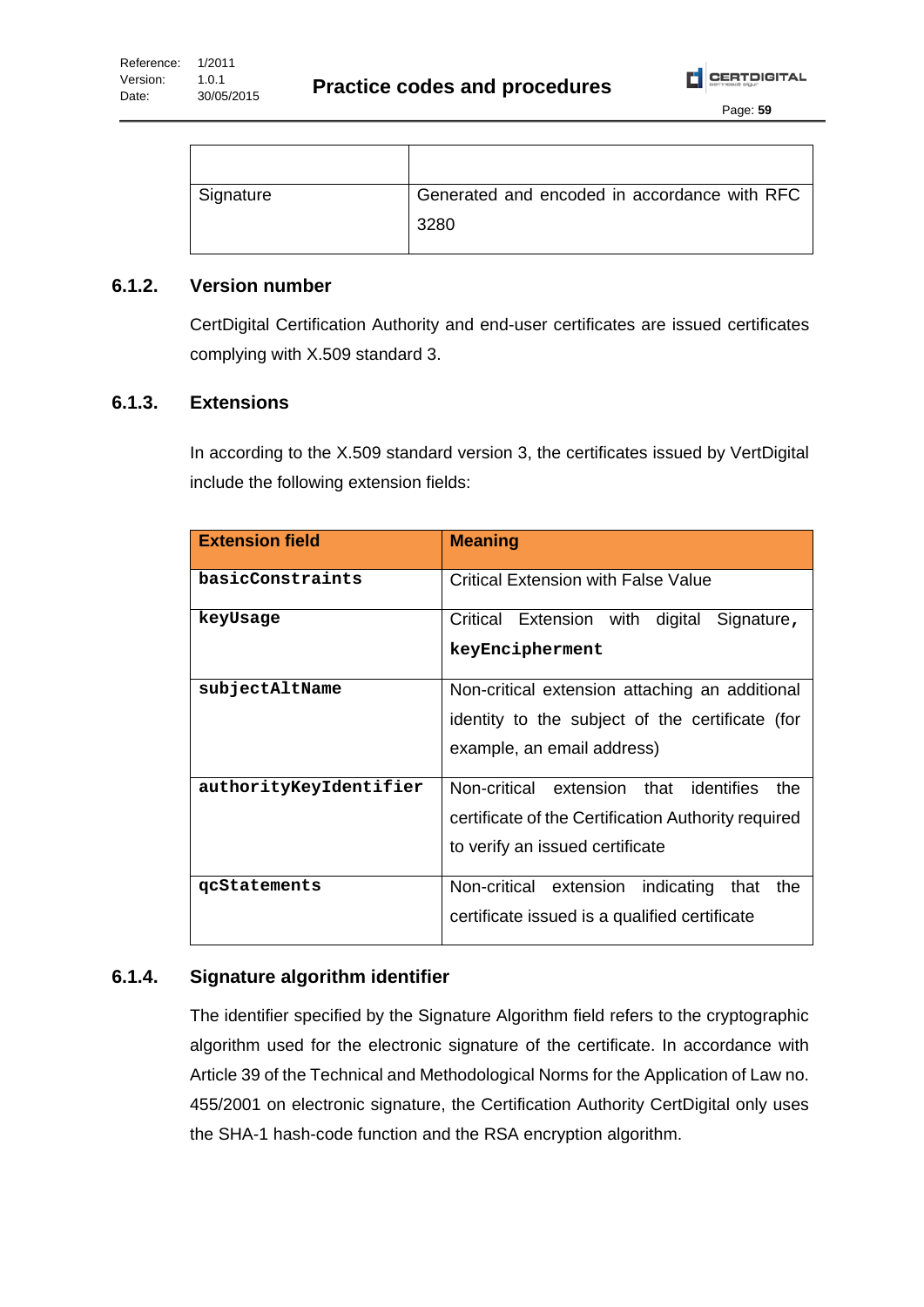

#### <span id="page-59-0"></span>**6.1.5. Field specifying the electronic signature**

Field value signature is obtained by applying the hash function to the certificate fields.

#### <span id="page-59-1"></span>**6.2. Revocation Certificate Profile**

Lists of revoked certificates comply with X.509 standard 3.

In accordance with this standard, the structure of a list consists of three types of information as follows:

- information about revoked certificates;
- information about the algorithm identifier used to sign the list;
- information about the electronic signature of the Certification Authority.

#### <span id="page-59-2"></span>**6.2.1. Content**

The base fields of a revoked certificate list are:

| <b>Field</b>                      | <b>Required value or value</b>                                                               |
|-----------------------------------|----------------------------------------------------------------------------------------------|
| Version                           | See section 7.1.1                                                                            |
| Revocation<br>Certificate<br>List | Number assigned to revocation certificate list                                               |
| number                            | versions                                                                                     |
| Issuer                            | Authority that has signed and issued the List                                                |
|                                   | of Canceled Certificates                                                                     |
| Date of entry into force          | Date on which a Certificate Revocation List                                                  |
|                                   | was issued. The vigor is done after the issue                                                |
| Signature algorithm               | Object identifier of the algorithm used to sign                                              |
|                                   | the Certificate Revocation List (SHA-1 hash-                                                 |
|                                   | code function and RSA encryption algorithm)                                                  |
| Date of the next update           | the<br>Certificate<br>Date<br>Ωf<br>issue<br>Ωf<br>next                                      |
|                                   | <b>Revocation List</b>                                                                       |
| Certificate revoked               | List of revoked certificates, including the<br>serial number of revoked certificates and the |
|                                   | date they were revoked.                                                                      |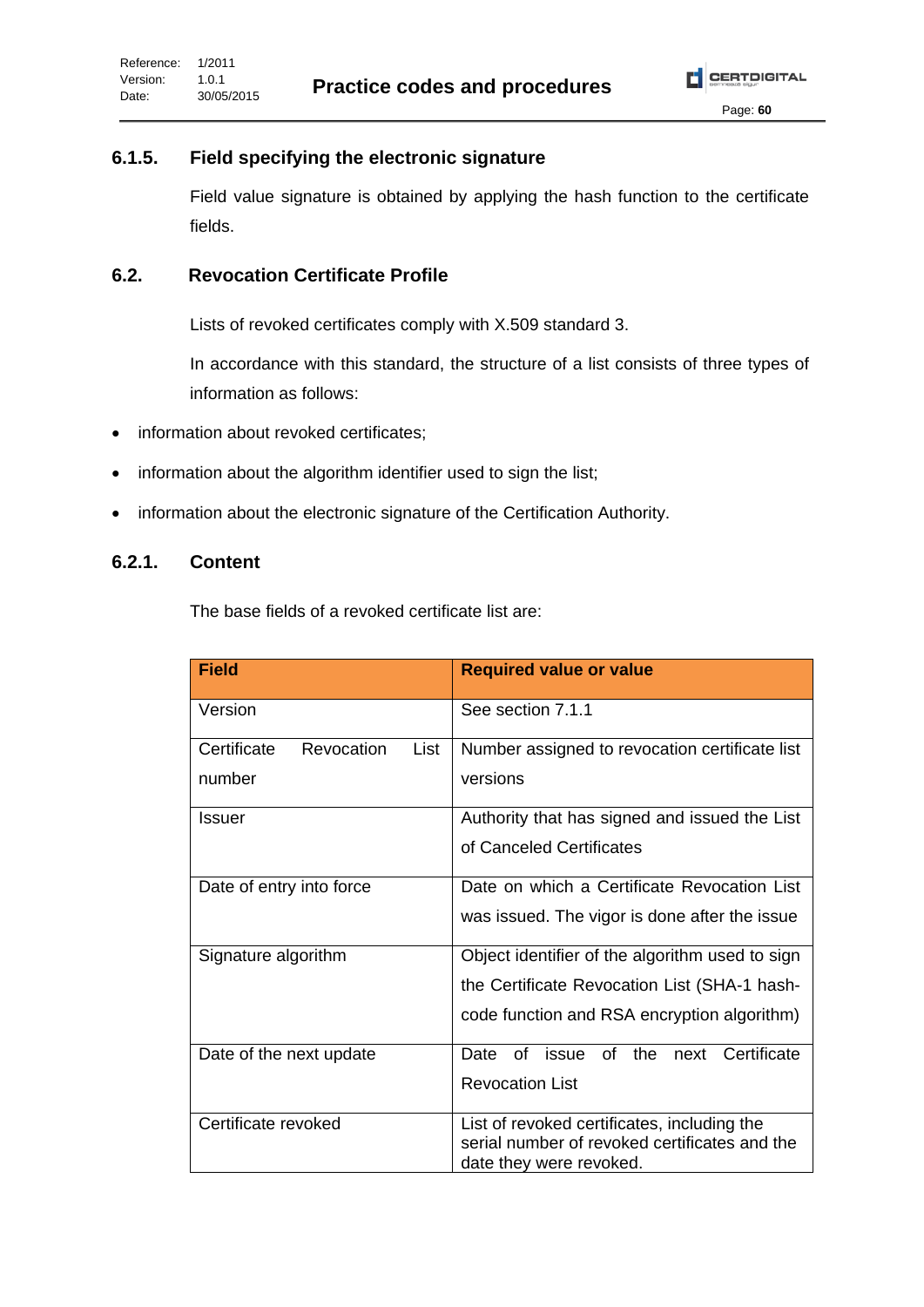## <span id="page-60-0"></span>**6.2.2. Version number**

Evocated Certificate Lists issued by CertDigital comply with X.509 standard 2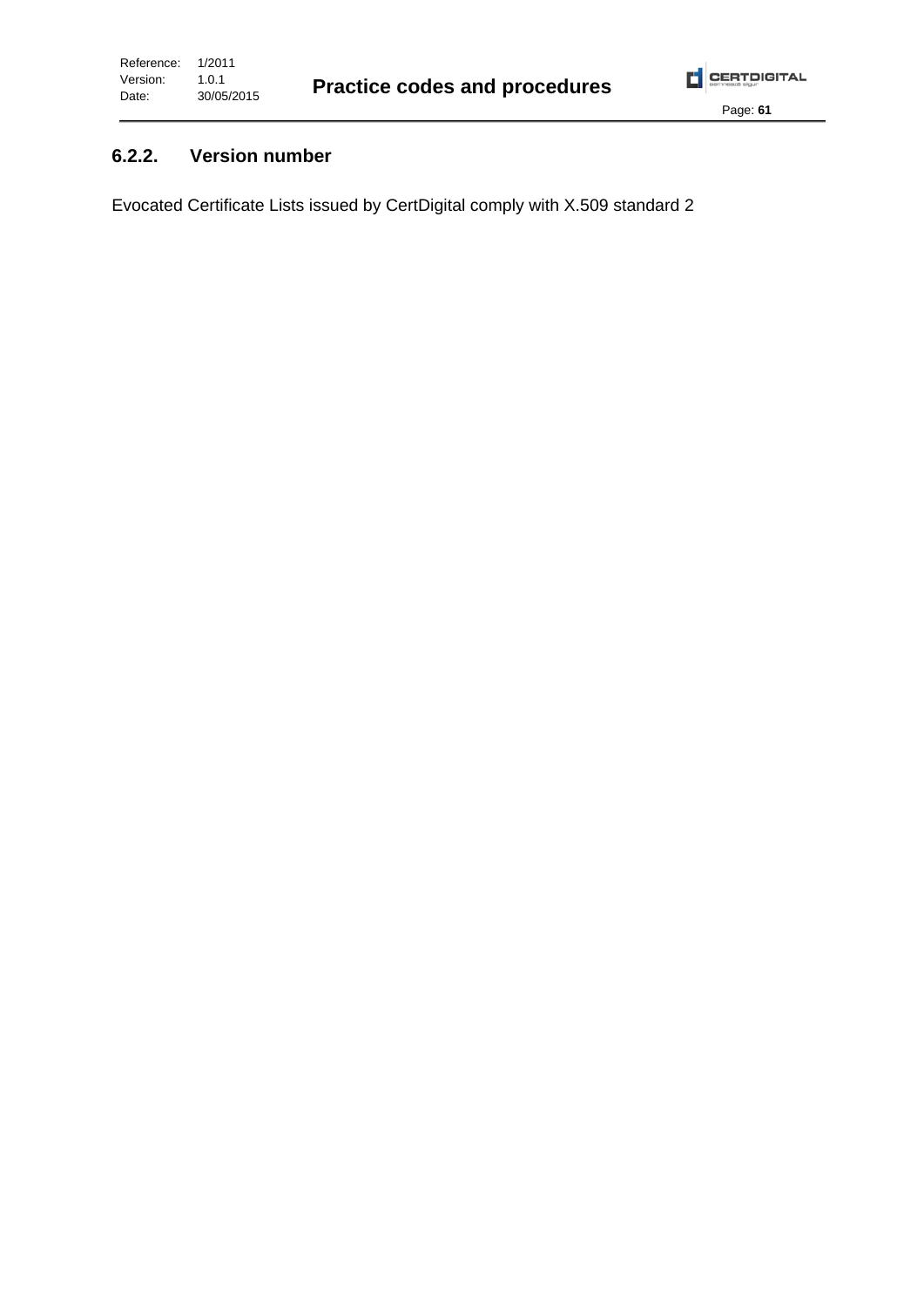## <span id="page-61-0"></span>**7. Administration of the document**

#### <span id="page-61-1"></span>**7.1. The mechanism of change**

Changes that may occur in the content of this document are either caused by nonconformities following process reviews or periodic improvements in operational flows within CertDigital.

The implementation of the changes updates the version number of the document and the date of issuing the Code of Practice and Procedures, depending on the date the changes were made.

Authorized Certification CertDigital grants the right to make changes to the content (correction of printing errors, modification of published URL links, changes in contact information, etc.) on the rules of the Code of Practice and Procedures.

Revisions to the Code of Procedures and Practices with no impact or insignificant impact on Signatory and Trusted Parties using CertDigital Certificates and related Certificate Status information can be made and recorded without notifying users and trusted parties and not involving the change of version number of the document or the date of entry into force.

Changes that require notifications to entities include:

- Changes made to the extension for a group of certificate users;
- Inclusion of new types of certificates;
- Significant changes in content and interpretation of Certificate fields and Certificate Revocation List.

Along with the synthesis of the changes to be implemented, the Code of Practice and Procedures enters into an internal approval procedure based on a committee consisting of the Director-General, the Deputy General Manager and the Managers of the Technical Departments.

The responsibility for maintaining the Code of Practice and Procedures is assigned to the department manager who assures the provision of certification services. For approval, the Code of Practice and Procedures is passed to the Regulatory and Supervisory Authority and will be published within 10 days and marked as valid.

The current version of the Code of Practice and Procedures is dated March 2011.